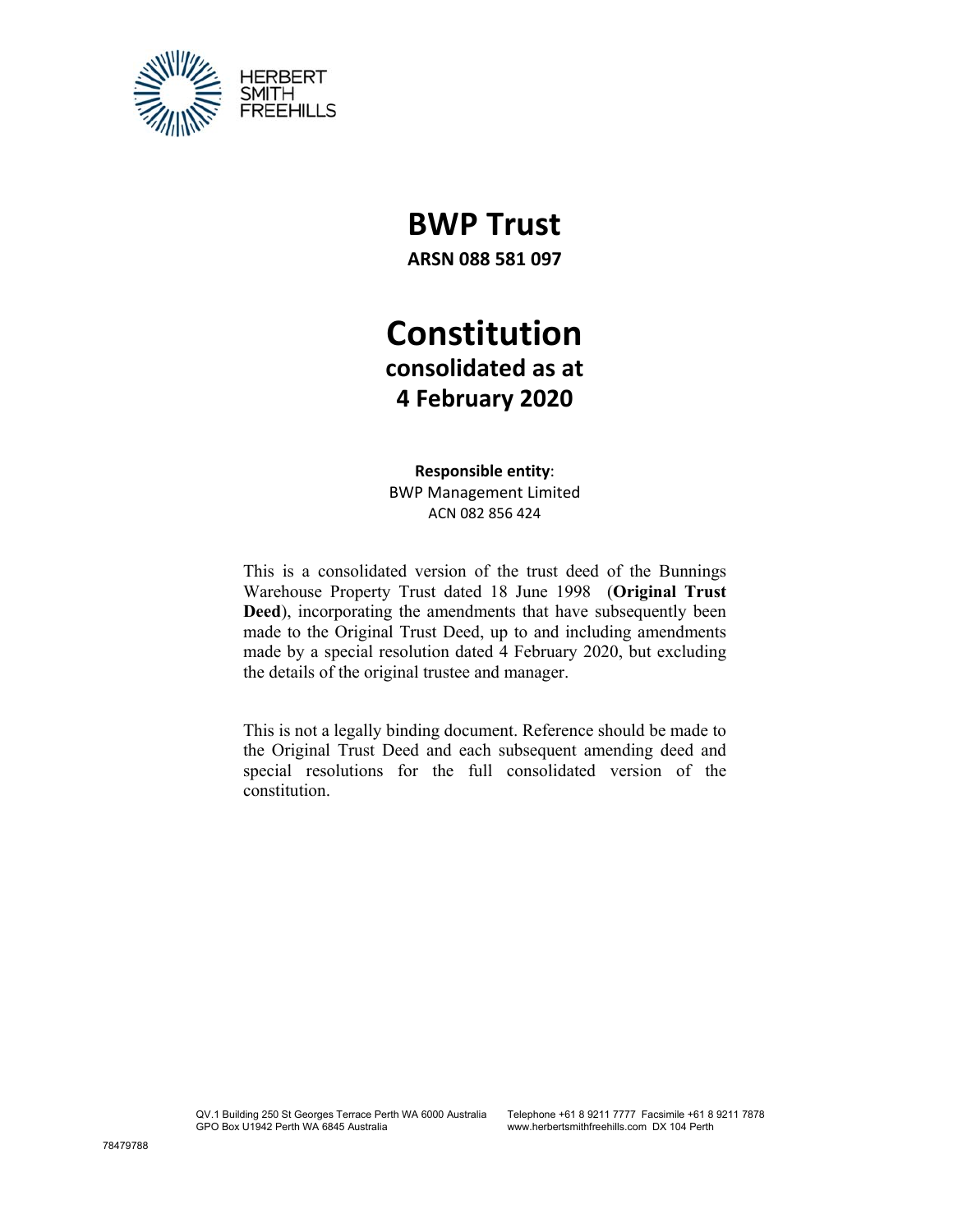# **Table of contents**

| Clause |                                       |                                                                                               | Page     |
|--------|---------------------------------------|-----------------------------------------------------------------------------------------------|----------|
| 1      | <b>Definitions and Interpretation</b> |                                                                                               |          |
|        | 1.1                                   | <b>Definitions</b>                                                                            | 6        |
|        | 1.2                                   | Interpretation                                                                                | 12       |
|        | 1.3<br>1.4                            | [Deleted]<br><b>Market Price</b>                                                              | 13<br>13 |
|        | 1.5                                   | [Deleted]                                                                                     | 14       |
|        | 1.6                                   | Inconsistency with the Listing Rules                                                          | 14       |
|        | 1.7                                   | <b>Additional Listing Rule requirements</b>                                                   | 14       |
|        | 1.8                                   | Clauses to prevail                                                                            | 15       |
| 2      | <b>The Trust</b>                      |                                                                                               | 15       |
|        | 2.1                                   | [Deleted]                                                                                     | 15       |
|        | 2.2                                   | <b>Responsible Entity</b>                                                                     | 15       |
|        | 2.3                                   | Vesting of Assets in Responsible Entity                                                       | 15       |
|        | 2.4                                   | Name of Trust                                                                                 | 15       |
| 3      | <b>Interest of Unitholder</b>         |                                                                                               |          |
|        | 3.1                                   | Division into Units                                                                           | 15       |
|        | 3.2                                   | <b>Fractions and splitting</b>                                                                | 16       |
|        | 3.3                                   | <b>Issue of Partly Paid Units</b>                                                             | 16       |
|        | 3.4                                   | <b>Joint Holders</b>                                                                          | 16       |
|        | 3.5                                   | <b>Classes of Units</b>                                                                       | 17<br>17 |
|        | 3.6<br>3.7                            | Benefits and obligations of Unitholders and Optionholders<br>No further liability             | 17       |
|        | 3.7A                                  | Taxes payable by Unitholder                                                                   | 18       |
|        | 3.8                                   | Failure to pay Instalment on Partly Paid Unit                                                 | 18       |
|        | 3.9                                   | Sale of Forfeited Unit                                                                        | 19       |
|        |                                       | 3.10 Income and Capital of a Forfeited Unit                                                   | 19       |
|        |                                       | 3.11 Notice of sale of Forfeited Unit                                                         | 19       |
|        |                                       | 3.12 Cancellation of Forfeiture                                                               | 20       |
|        |                                       | 3.13 Consequences of sale and continuing liability<br>3.14 Proceeds of sale of Forfeited Unit | 20<br>20 |
|        |                                       | 3.15 Lien for Amounts Owing                                                                   | 21       |
| 4      |                                       | <b>Issue of Options and Units</b>                                                             | 21       |
|        | 4.1                                   | Number of Units issued                                                                        | 21       |
|        | 4.2                                   | <b>Application for Units or Options</b>                                                       | 21       |
|        | 4.3                                   | Payments to the Responsible Entity                                                            | 22       |
|        | 4.4                                   | Allotment                                                                                     | 23       |
|        | 4.5                                   | Responsible Entity's discretion on Application                                                | 23       |
|        | 4.6                                   | Certificates                                                                                  | 23       |
|        | 4.7                                   | <b>Foreign Unitholders</b>                                                                    | 23       |
| 5      |                                       | <b>Power to issue Units and Options</b>                                                       | 24       |
|        | 5.1                                   | <b>Powers Cumulative</b>                                                                      | 24       |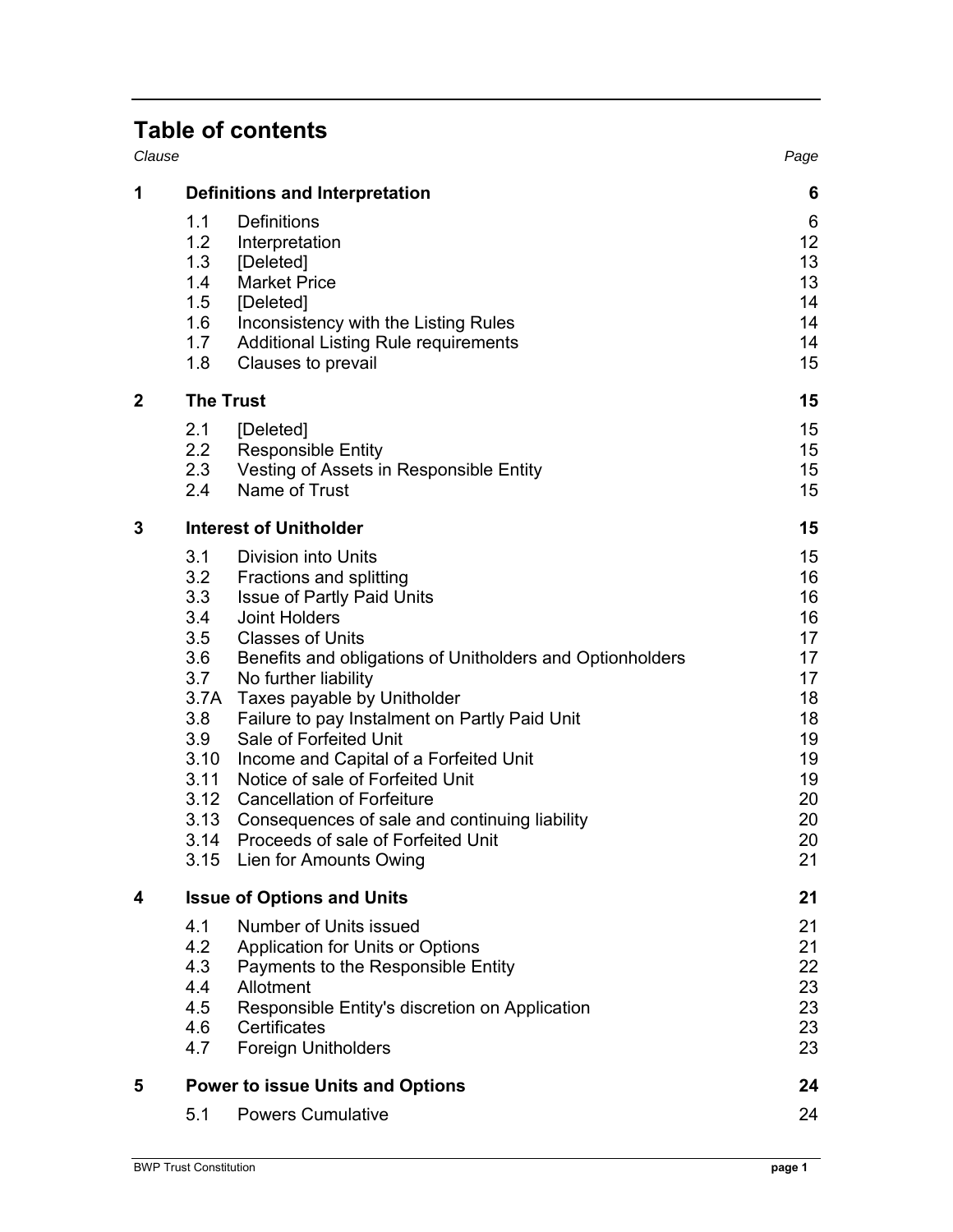|                | 5.2<br>5.3<br>5.4<br>5.5<br>5.6<br>5.7<br>5.8<br>5.9                | Underwriting of Issue<br><b>Issues of Options</b><br>Issue price<br>Issue of Units pursuant to Options<br>Other issues of Units and Options<br>[Deleted]<br>[Deleted]<br>Restriction on issue and redemption of units                                                                                                                                            | 24<br>24<br>24<br>25<br>25<br>25<br>25<br>25             |
|----------------|---------------------------------------------------------------------|------------------------------------------------------------------------------------------------------------------------------------------------------------------------------------------------------------------------------------------------------------------------------------------------------------------------------------------------------------------|----------------------------------------------------------|
| 6              |                                                                     | <b>Management of the Trust</b>                                                                                                                                                                                                                                                                                                                                   | 25                                                       |
|                | 6.1<br>6.2<br>6.3<br>6.4                                            | Responsible Entity to manage Trust<br>[Deleted]<br>Voting rights exercisable by Responsible Entity<br>Insurance Arrangements                                                                                                                                                                                                                                     | 25<br>26<br>26<br>26                                     |
| $\overline{7}$ |                                                                     | <b>Investment of Assets</b>                                                                                                                                                                                                                                                                                                                                      | 26                                                       |
|                | 7.1<br>7.2<br>7.3<br>7.4<br>7.5<br>7.6<br>7.7                       | Responsible Entity's discretion<br>Investment proposals<br>Adoption of proposal<br>[Deleted]<br>[Deleted]<br>[Deleted]<br>[Deleted]                                                                                                                                                                                                                              | 26<br>26<br>27<br>27<br>27<br>27<br>27                   |
| 8              | <b>Valuation of Assets</b>                                          |                                                                                                                                                                                                                                                                                                                                                                  | 27                                                       |
|                | 8.1<br>8.2<br>8.3                                                   | Valuation of assets<br><b>Currency Conversion</b><br><b>Current Unit Value</b>                                                                                                                                                                                                                                                                                   | 27<br>28<br>28                                           |
| 9              |                                                                     | <b>Income and Distributions</b>                                                                                                                                                                                                                                                                                                                                  | 28                                                       |
|                | 9.1<br>9.2<br>9.3<br>9.3A<br>9.4<br>9.5<br>9.6<br>9.7<br>9.8<br>9.9 | Responsible Entity to collect<br>Determination of income and reserves<br>Distribution of income<br><b>Responsible Entity discretion</b><br><b>Distribution Entitlement</b><br><b>Distribution of Entitlement</b><br>Composition of distribution<br>Categories and sources of income<br><b>Distribution Reinvestment Arrangements</b><br>Trust taxed as a company | 28<br>28<br>28<br>29<br>29<br>29<br>30<br>30<br>30<br>30 |
| 10             | <b>Remuneration of Responsible Entity</b>                           |                                                                                                                                                                                                                                                                                                                                                                  |                                                          |
|                | 10.1<br>10.6                                                        | Responsible Entity's remuneration<br>10.2 [Deleted]<br>10.3 Waiver of remuneration<br>10.4 Priority of Responsible Entity's remuneration<br>10.5 Establishment and administration costs<br>[Deleted]                                                                                                                                                             | 31<br>32<br>32<br>32<br>32<br>32                         |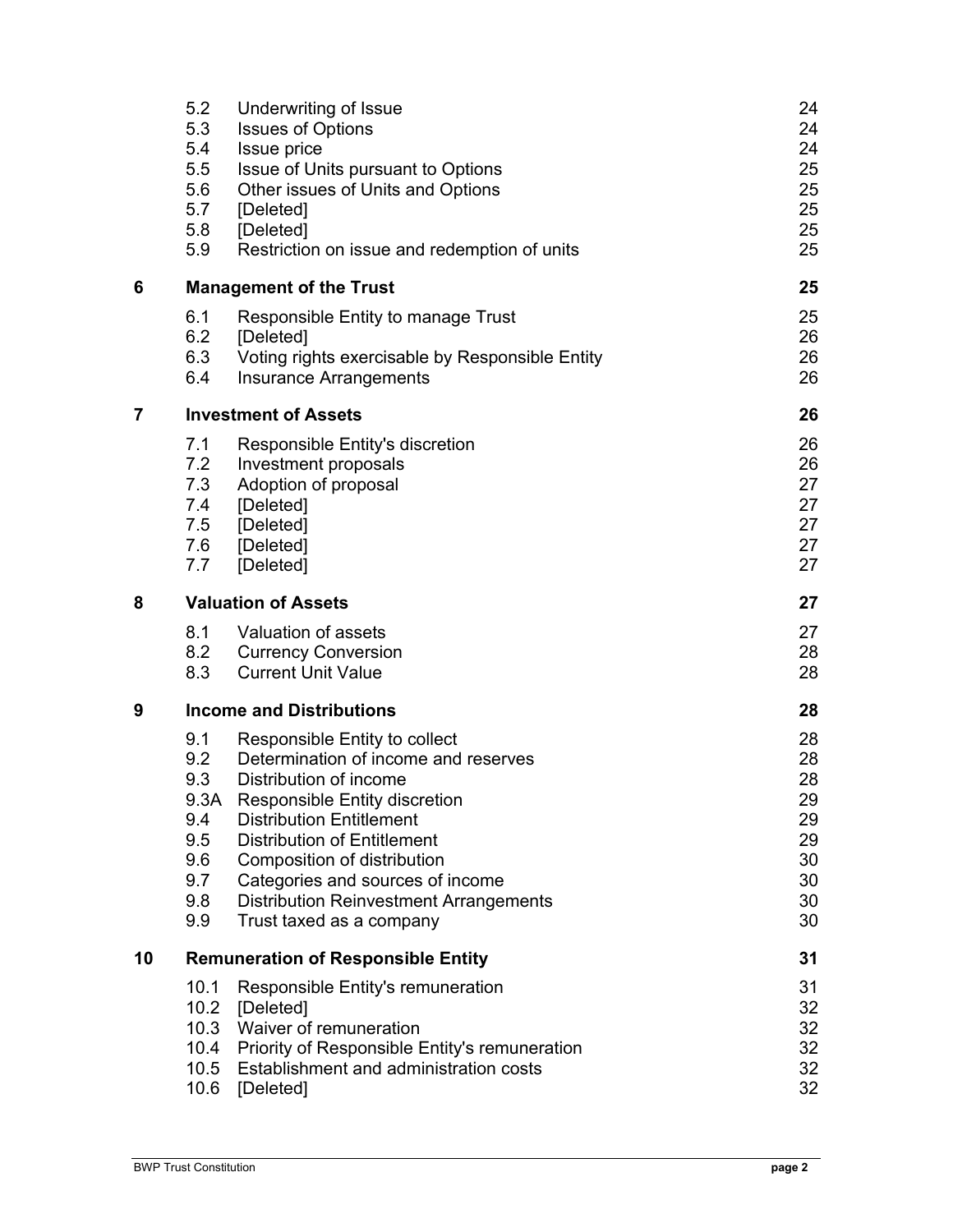| 11  | <b>Options</b>       |                                                                                                                                                                                                                                                                                                          | 32                                                 |
|-----|----------------------|----------------------------------------------------------------------------------------------------------------------------------------------------------------------------------------------------------------------------------------------------------------------------------------------------------|----------------------------------------------------|
|     |                      | 11.1 Terms and Subscription<br>11.2 Nominees<br>11.3 Exercise<br>11.4 Optionholder's Rights and Interest<br>11.5 Redemption or Repurchase                                                                                                                                                                | 32<br>32<br>32<br>32<br>33                         |
| 12  | <b>Audit</b>         |                                                                                                                                                                                                                                                                                                          | 33                                                 |
|     | 12.1                 | <b>Appointment of Auditor</b>                                                                                                                                                                                                                                                                            | 33                                                 |
| 13  |                      | <b>Responsible Entity's Powers</b>                                                                                                                                                                                                                                                                       | 34                                                 |
|     | 13.1                 | General powers of Responsible Entity<br>13.2 [Deleted]<br>13.3 Delegation by Responsible Entity<br>13.4 Limitation on Liabilities<br>13.5 Buy-back of Units                                                                                                                                              | 34<br>34<br>34<br>35<br>35                         |
| 14  |                      | <b>Responsible Entity's responsibilities and indemnities</b>                                                                                                                                                                                                                                             | 35                                                 |
|     | 14.1<br>14.7<br>14.8 | No limitation of other undertakings<br>14.2 Limitation of liability<br>14.3 Interested dealings by Responsible Entity<br>14.4 [Deleted]<br>14.5 Indemnities and liability<br>14.6 Responsible Entity may rely on advice<br>Responsible Entity not obliged to notify Unitholders of breaches<br>[Deleted] | 35<br>35<br>35<br>36<br>36<br>37<br>37<br>37       |
| 14A |                      | Indemnity and insurance                                                                                                                                                                                                                                                                                  | 37                                                 |
|     |                      | 14A.1 Persons to whom clauses 14A.2 and 14A.4 apply<br>14A.2 Indemnity<br>14A.3 Extent of indemnity<br>14A.4 Insurance<br>14A.5 Savings                                                                                                                                                                  | 37<br>37<br>38<br>38<br>38                         |
| 15  |                      | <b>Register and Transfers</b>                                                                                                                                                                                                                                                                            | 38                                                 |
|     | 15.1                 | Register<br>15.2 Transfer<br>15.3 Transaction advice after transfer<br>15.4 No General Restriction on Transfer<br>15.4A Power to decline to register transfers<br>15.5 Restricted Securities<br>15.6 Transmission<br>15.7 Recognition of Holder<br>15.8 Participation in Transfer Systems                | 38<br>38<br>39<br>39<br>39<br>40<br>40<br>40<br>40 |
| 16  |                      | <b>Unmarketable parcels</b>                                                                                                                                                                                                                                                                              | 40                                                 |
|     |                      | 16.1 Application of clause<br>16.2 Definitions<br>16.3 Unitholder's Units less than Marketable Parcel                                                                                                                                                                                                    | 40<br>40<br>41                                     |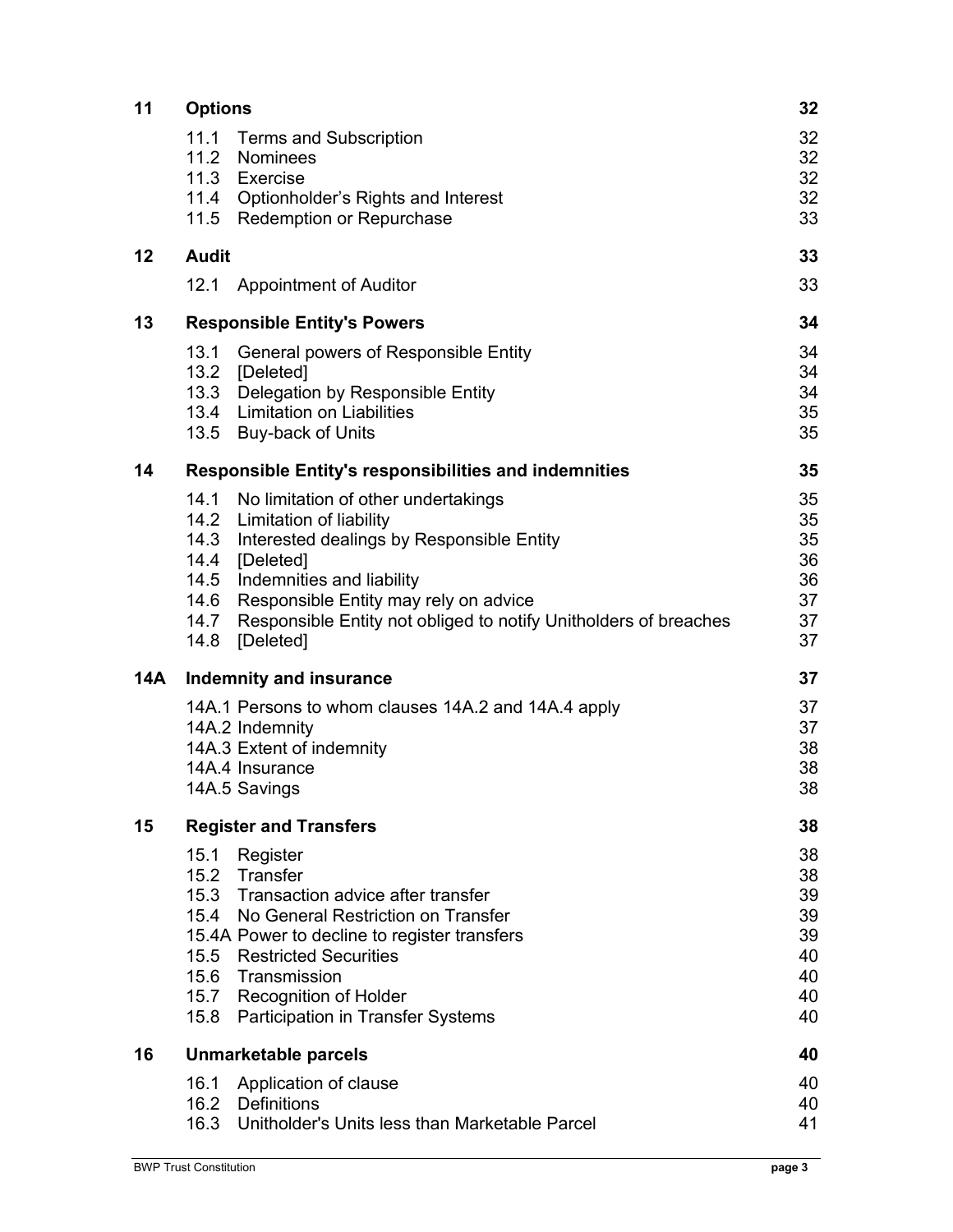|    |                                                    | 16.4 Responsible Entity may sell Units                                                          | 41       |
|----|----------------------------------------------------|-------------------------------------------------------------------------------------------------|----------|
|    |                                                    | 16.5 Procedures for sale<br>16.6 Validity of sale                                               | 41<br>41 |
|    |                                                    | 16.7 Costs of sale                                                                              | 42       |
|    |                                                    | 16.8 Consideration                                                                              | 42       |
|    |                                                    | 16.9 Instrument of transfer                                                                     | 42       |
|    |                                                    | 16.10 Title of transferee                                                                       | 42       |
|    |                                                    | 16.11 Proceeds of sale                                                                          | 42       |
|    |                                                    | 16.12 Certificate is evidence                                                                   | 42       |
|    |                                                    | 16.13 [Deleted]                                                                                 | 43       |
|    |                                                    | 16.14 Effect of clause following announcement of takeover<br>16.15 Frequency of invoking clause | 43<br>43 |
|    |                                                    | 16.16 [Deleted]                                                                                 | 43       |
| 17 | <b>Retirement or removal of Responsible Entity</b> |                                                                                                 |          |
|    |                                                    | 17.1 Retirement and removal of Responsible Entity                                               | 43       |
|    |                                                    | 17.2 Appointment of new Responsible Entity                                                      | 43       |
|    |                                                    | 17.3 Name of Trust to be changed                                                                | 43       |
| 18 | [Deleted]                                          |                                                                                                 | 43       |
| 19 |                                                    | <b>Redemption and Cancellation of Units</b>                                                     | 43       |
| 20 | <b>Alterations to Trust</b>                        |                                                                                                 |          |
|    |                                                    | 20.1 [Deleted]<br>20.2 Variation of this constitution                                           | 44<br>44 |
| 21 | <b>Term of Trust and termination of Trust</b>      |                                                                                                 |          |
|    |                                                    | 21.1 Term of Trust                                                                              | 44       |
|    |                                                    | 21.2 Automatic Termination                                                                      | 44       |
|    |                                                    | 21.3 Procedure on winding up of Trust                                                           | 44       |
| 22 |                                                    | <b>Meetings of Unitholders</b>                                                                  | 45       |
|    |                                                    | 22.1 Meetings of Unitholders                                                                    | 45       |
|    |                                                    | 22.2 Resolution by Postal Ballot<br>22.3 Passing of resolution                                  | 46<br>46 |
|    |                                                    | 22.4 Optionholders                                                                              | 46       |
|    |                                                    | 22.5 Statutory Meetings                                                                         | 46       |
| 23 | [Deleted]                                          |                                                                                                 | 46       |
| 24 | <b>General</b>                                     |                                                                                                 |          |
|    | 24.1                                               | Service of notices                                                                              | 46       |
|    | 24.2                                               | Method of payment, repayment or redemption                                                      | 48       |
|    | 24.3                                               | <b>Binding conditions</b>                                                                       | 48       |
|    | 24.4                                               | Governing law and jurisdiction<br>24.5 Inspection of deed                                       | 49<br>49 |
|    | 24.6                                               | Severability                                                                                    | 49       |
|    |                                                    |                                                                                                 |          |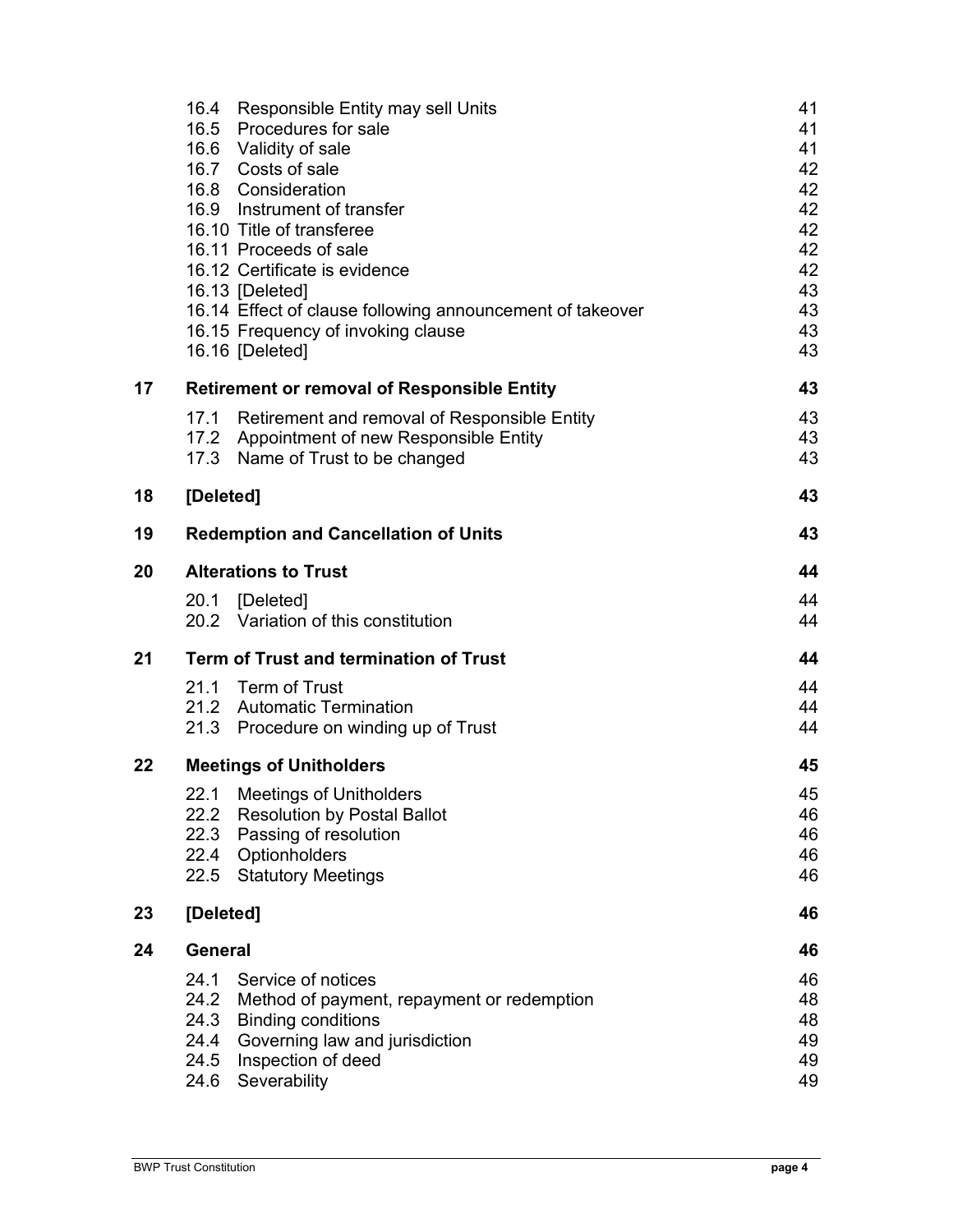| 25 | <b>Complaints</b>                                |                                                                   | 49 |
|----|--------------------------------------------------|-------------------------------------------------------------------|----|
| 26 | Plebiscite to approve proportional takeover bids |                                                                   | 49 |
|    | 26.1                                             | Definitions                                                       | 49 |
|    |                                                  | 26.2 Transfers not to be registered                               | 50 |
|    |                                                  | 26.3 Approving Resolution                                         | 50 |
|    |                                                  | 26.4 Sunset                                                       | 50 |
|    |                                                  | Schedule 1 - Establishment and Administrative Costs (clause 10.5) | 51 |
|    |                                                  | <b>Schedule 2 - Meetings of Unitholders (Part 22)</b>             | 53 |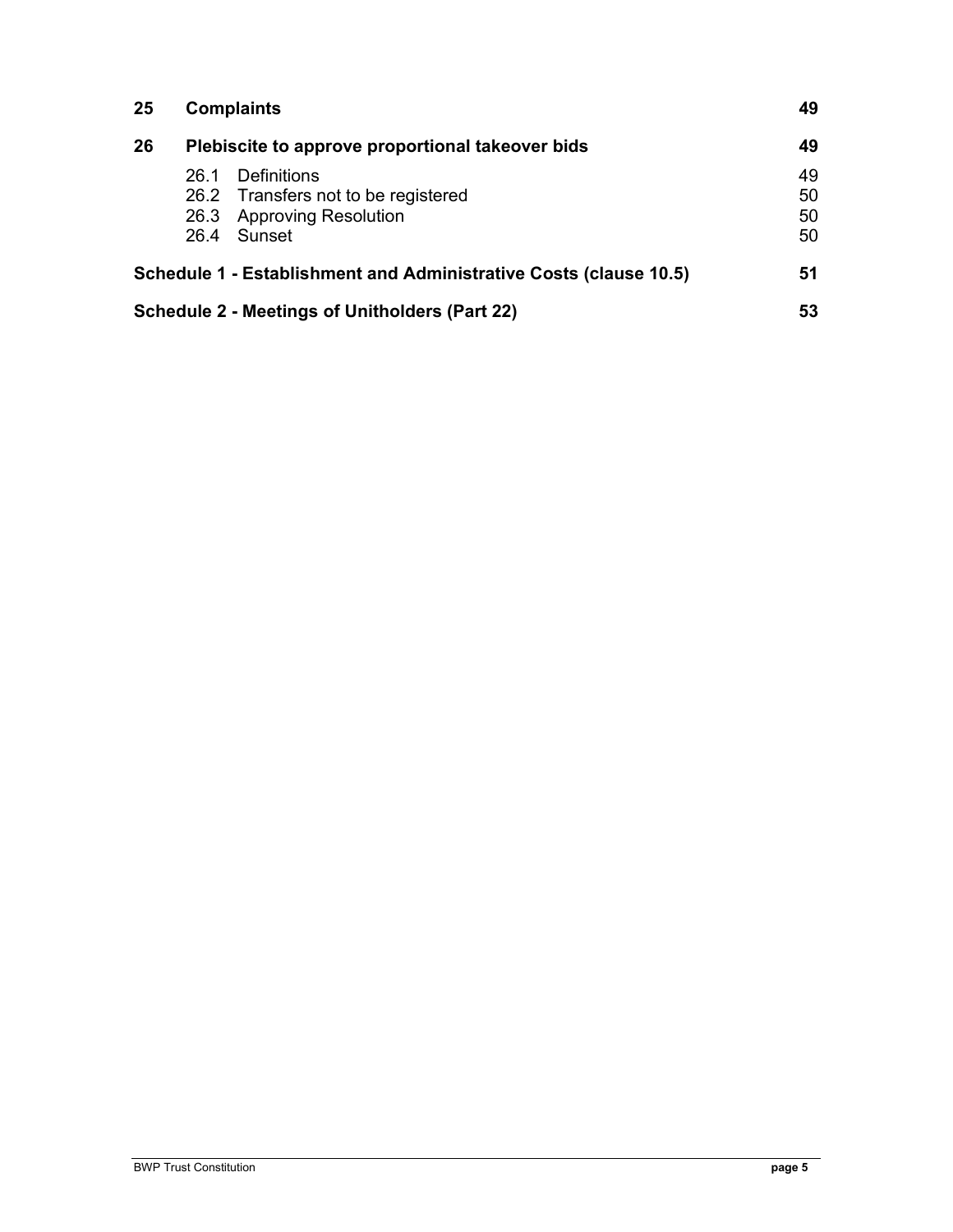# **This trust deed**

is made on  $18<sup>th</sup>$  June 1998

#### **This deed witnesses**

That in consideration of, among other things, the mutual promises contained in this deed, the parties agree:

# **1 Definitions and Interpretation**

#### **1.1 Definitions**

In this constitution, unless the context otherwise requires:

(a) **AMIT** means, in respect of a Distribution Period in a Financial Year, an attribution managed investment trust in respect of that year as that term is defined in section 276-10 of the Tax Act where the choice to be an attribution managed investment trust was made before the end of the Financial Year;

**Application** means an application for Units, a notification of the exercise of or application to exercise Options, or an application for Options, as the case requires;

**Application Moneys** means the amount required to be paid or consideration required to be provided to the Responsible Entity by an applicant on the making of an Application for Units or Options;

**Approved Valuer** means a valuer appointed by the Responsible Entity;

**ASIC** means Australian Securities & Investments Commission;

**Assets** means all the cash, investments and other property of the Trust (including, but not limited to, each Instalment in respect of each Partly Paid Unit);

**ASX** means ASX Limited ACN 008 624 691 or the market operated by it as the context requires;

**ASX Settlement** means ASX Settlement Pty Limited ACN 008 504 532;

**ASX Settlement Operating Rules** means the ASX Settlement Operating Rules and any other rules of ASX Settlement which apply while the Units are CHESS Approved Securities, each as amended from time to time;

**ASX Market Rules** means the *ASIC Market Integrity Rules (Securities Markets) 2017* prepared by ASIC, as amended or replaced from time to time;

**Auditor** means an auditor appointed under clause 12;

**Australian Accounting Standard** means:

(1) the accounting standards required under the Corporations Act (including the Approved Accounting Standards issued by the Australian Accounting Standards Board) and other mandatory professional reporting requirements issued by the joint accounting bodies (including the Australian Accounting Standards issued either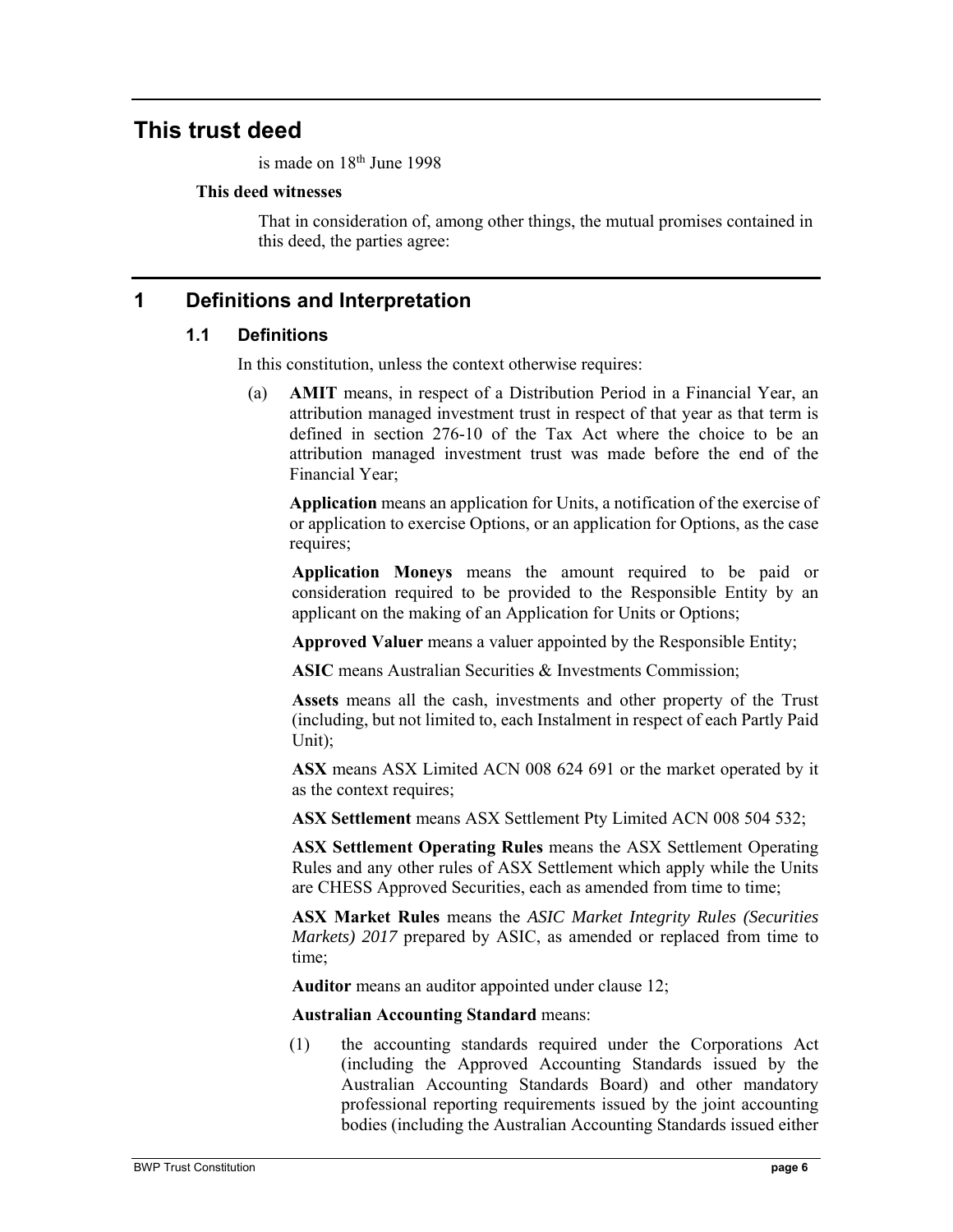jointly by CPA Australia and the Chartered Accountants Australia and New Zealand or by the Australian Accounting Research Foundation on behalf of CPA Australia and the Chartered Accountants Australia and New Zealand); and

(2) if no accounting standard applies under the Corporations Act or other mandatory professional reporting requirements, the principles set out in Australian Statements of Accounting Concepts;

**Business Day** has the meaning given to that term in the Listing Rules;

**Calculation Period** means a period of not less than five consecutive Trading Days as determined by the Responsible Entity from time to time in its absolute discretion and announced to the ASX;

**Chi-X** means the alternative stock market known as Chi-X Australia operated by Chi-X Australia Pty Ltd;

**CHESS Approved Securities** means securities in respect of which approval has been given by the securities clearing house (being a licensed CS facility under Part 7.3 division 1 of the Corporations Act, namely, ASX Settlement) in accordance with the ASX Settlement Operating Rules;

**Compliance Committee** means any compliance committee for the Trust if required by section 601JA of the Corporations Act;

**Corporations Act** means the *Corporations Act 2001* (Cth) as modified by any applicable ASIC class order or instrument;

**Costs** means costs, charges, fees, expenses, disbursements, outgoings, Taxes and all amounts paid or payable in respect of any of them or like payment;

**Current Unit Value** means the amount calculated as follows:

$$
CUV = \frac{NAV}{NU}
$$

where:

CUV is Current Unit Value

NAV is Net Asset Value

NU is the number Units on Issue

**Direct Property Investment** means a transaction involving the acquisition or disposal of real property, or extensions, additions, alterations, or erections of new improvements to real property and/or any agreement to lease, lease, surrender of lease, variation of lease or extension of lease which in the opinion of the Responsible Entity is material to the Trust;

**Distributable Amount** means the amount (if any) determined in accordance with clause 9.4(a);

**Distribution Calculation Date** means 30 June and 31 December in each year or such other dates as the Responsible Entity may determine whether in addition to or in substitution for 30 June and 31 December;

**Distribution Date** means 90 days after the Distribution Calculation Date for the relevant Distribution Period;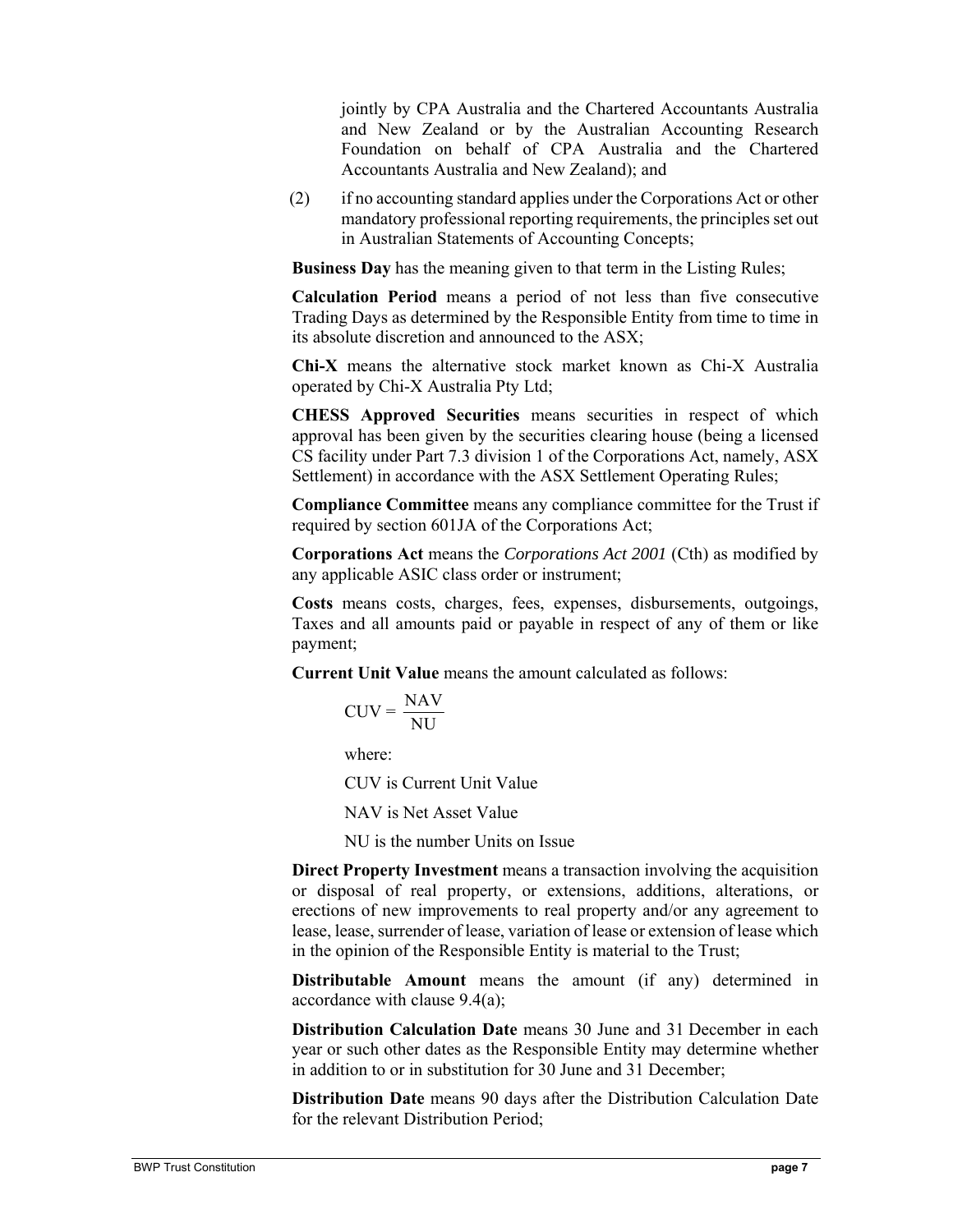**Distribution Entitlement** means subject to clauses 9.5(c) and (e) the entitlement to the Distributable Amount determined in accordance with clause 9.4(b);

#### **Distribution Period** means:

- (1) for the first Distribution Period, the period from the date of establishment of the Trust to the next Distribution Calculation Date;
- (2) for the last Distribution Period, the period beginning the day after the preceding Distribution Calculation Date to the date of termination of the Trust; and
- (3) in all other circumstances, the period beginning on the day after the preceding Distribution Calculation Date to the next occurring Distribution Calculation Date;

**Exercise Price** means in relation to a Unit issued on the exercise of an Option, the dollar value of the total consideration payable in respect of the issue of that Unit determined in accordance with clause 5;

#### **Financial Year** means:

- (1) for the first Financial Year, the period from the date of establishment of the Trust to the next 30 June;
- (2) for the last Financial Year, the period beginning on 1 July before the date the Trust terminates to the date the Trust terminates; and
- (3) in all other circumstances, the 12 month period ending on 30 June in each year;

**Forfeited Unit** means a Partly Paid Unit which is forfeited pursuant to clause 3.8(c) by non-payment of an Instalment;

**Fully Paid Unit** means a Unit on which the whole of the Issue Price has been paid;

**Government Agency** means any government or governmental, semigovernmental, administrative, fiscal or judicial body, department, commission, authority, bureau, tribunal, agency or entity in any part of the world;

**Gross Asset Value** means the sum of:

- (1) the value of all Assets; and
- (2) any other amounts which, in the opinion of the Responsible Entity in consultation with the Auditor should be included for the purpose of making a fair and reasonable determination of the value of the Trust on an undiscounted basis, having regard to generally accepted accounting principles;

**Holder** means a Unitholder or Optionholder (as the context may require);

**Home Branch** means the State branch of ASX designated to the Trust by ASX;

**Income** means, for any Distribution Period, the net income of the Trust determined in accordance with Australian Accounting Standards and when calculating Income no amount is included, or is deemed to be included, for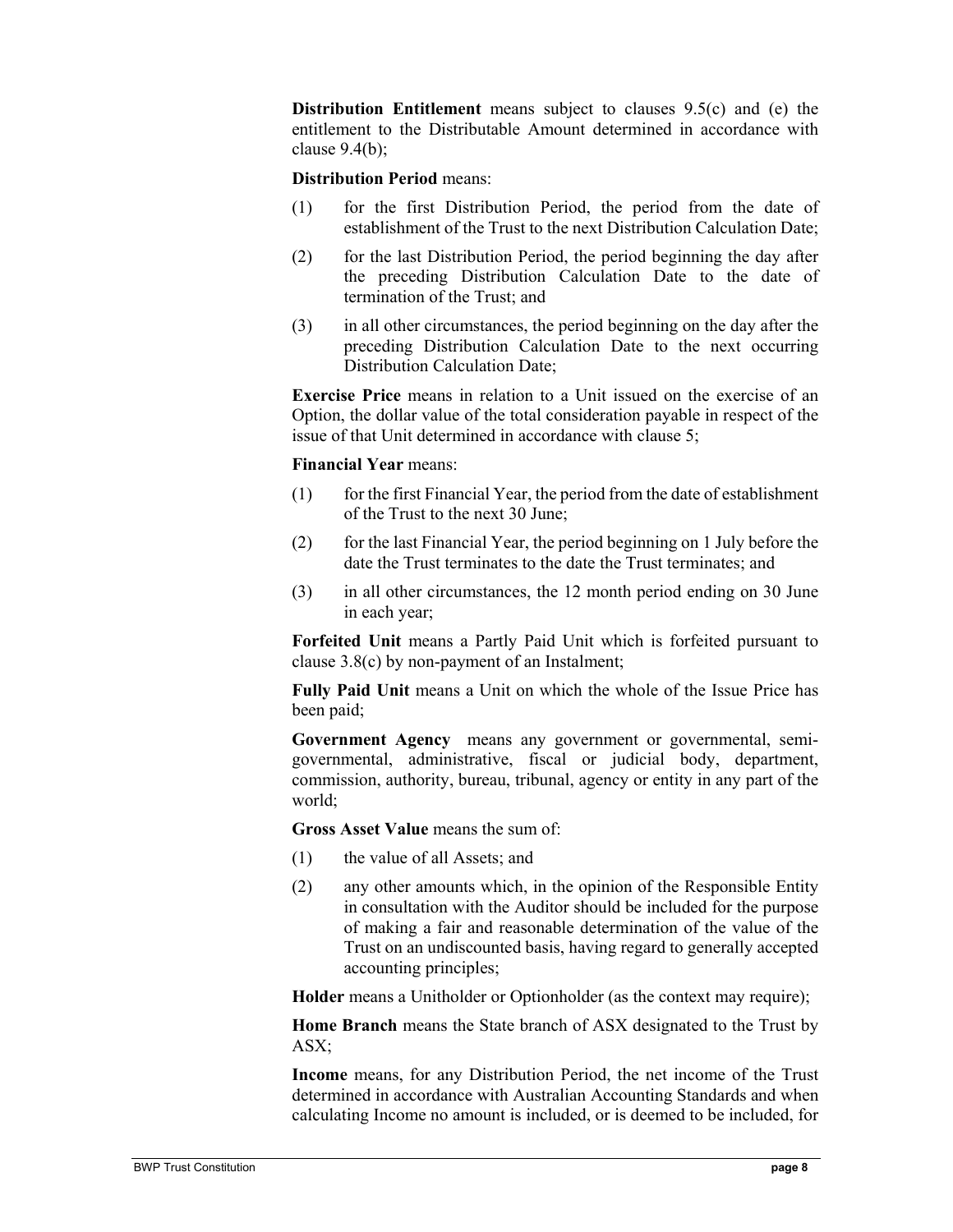any amount which is, or may be, regarded as income under the Australian Accounting Standards as a result of an unrealised gain in relation to one or more of the Assets;

**Indicative Buy Back Price** means the average market price (as that term is defined in the Listing Rules) per Unit of all Units sold on the ASX during the last 5 days on which sales in Units were recorded before the relevant Business Day;

**Instalment** means, in relation to a Partly Paid Unit, each instalment of the Issue Price of that Unit which is not paid on Application for the Unit and which must be paid at the time specified in the Terms of Issue;

**Issue Price** in relation to a Unit or an Option means the dollar value of the total consideration payable at any time in respect of the issue of that Unit or Option determined as at the date of issue of that Unit or Option in accordance with the clause in part 5 pursuant to which the Unit or Option was issued, and in respect of a Unit issued on the exercise of an Option, means the Exercise Price;

**Liabilities** means the liabilities in respect of the Trust and includes:

- (1) unpaid administrative costs and expenses including fees of the Responsible Entity;
- (2) accrued charges in respect of or owing in relation to any Asset;
- (3) amounts required to meet present liabilities;
- (4) amounts of all borrowings;
- (5) any provision for Tax which in the opinion of the Responsible Entity should be taken into account; and
- (6) any other amounts required to meet liabilities or other expenditure (including deferred liabilities) which in the opinion of the Responsible Entity, in consultation with the Auditor should be taken into account in determining the amount of liabilities in any of the preceding paragraphs having regard to generally accepted accounting principles from time to time;

and when calculating Liabilities no amount is included, or is deemed to be included, for any amount which is, or may be, regarded as a liability to Unitholders under the Australian Accounting Standards other than:

- (1) the amount of any Distributable Amount payable, but not yet paid, to Unitholders; or
- (2) the amount payable to a Unitholder in relation to a sale of its Units under clause 16 but not yet paid to that Unitholder;

**Listing Rules** means the Listing Rules of ASX and any other rules of ASX which are applicable while the Trust is admitted to the Official List of ASX, each as amended or replaced from time to time, except to the extent of any express written waiver by ASX;

**Market Price** has the meaning given in clause 1.4;

**Marketable Parcel** has the meaning given to that expression in the Listing Rules;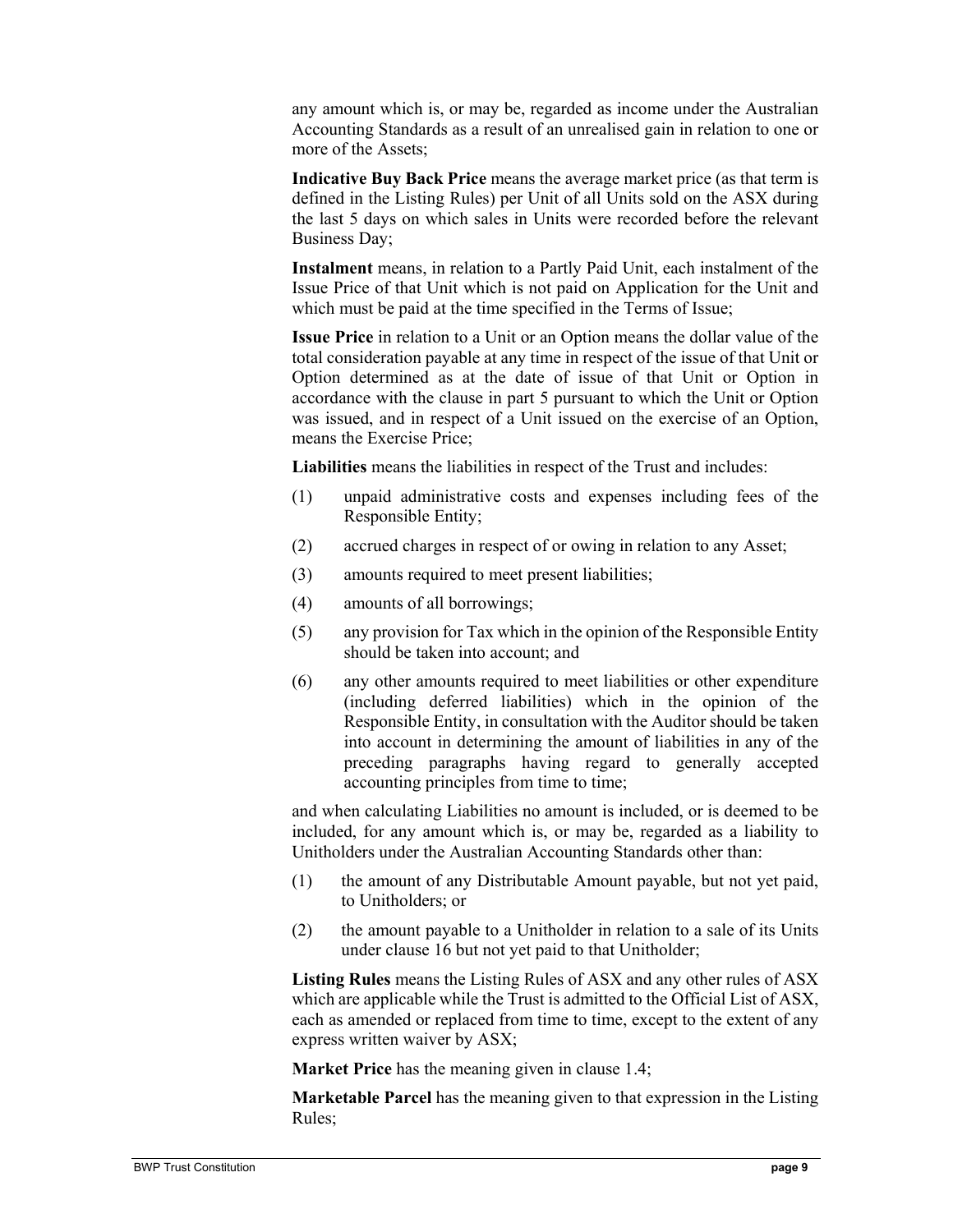**Market Value** means in respect of property or Assets as at the relevant date:

- (i) where the Responsible Entity decides that it is not necessary for an Approved Valuer to determine the value, the value determined by the Responsible Entity applying generally accepted valuation methods; otherwise
- (ii) the value determined by an Approved Valuer applying generally accepted valuation methods having regard to the particular type of property or Asset and to the nature of any security held by the Responsible Entity in relation to that property or Asset;

**Meeting** means a meeting of Holders convened in accordance with this constitution;

#### **Minimum Holding** means:

- (1) if Units are not admitted to the Official List, 100 Units or such other number as the Responsible Entity determines from time to time; or
- (2) if Units are admitted to the Official List, such number of Units as may from time to time constitute a Marketable Parcel; and
- (3) in relation to Options, such number of Options (if any) as is specified in the Terms of Offer or Terms of Issue;

**month** means calendar month;

**Net Asset Value** means the Gross Asset Value less the following:

- (1) all amounts required to repay borrowings and to meet Liabilities (including the amount of any provisions including contingent liabilities the Responsible Entity determines, in consultation with the Auditor, should be made);
- (2) following any Distribution Calculation Date, the amount of any Distributable Amount payable but not paid to Unitholders on the day on which the Net Asset Value is determined; and
- (3) any amount paid in advance of a call on a Partly Paid Unit,

and for the avoidance of doubt when calculating the Net Asset Value no amount is deducted from, or is deemed to be deducted from, the Gross Asset Value for any amount which is, or may be, regarded as a liability to Unitholders under the Australian Accounting Standards other than:

- (1) the amount of any Distributable Amount payable, but not yet paid, to Unitholders; or
- (2) the amount payable to a Unitholder in relation to a sale of its Units under clause 16 but not yet paid to that Unitholder;

**Official List** means the official list of ASX;

**Official Quotation** or **Officially Quoted** means official quotation by ASX of the Units or Options, as the case requires;

**Option** means an option granted by the Responsible Entity in respect of unissued Units;

**Optionholder** means the person for the time being registered as a holder of an Option, including any persons jointly registered;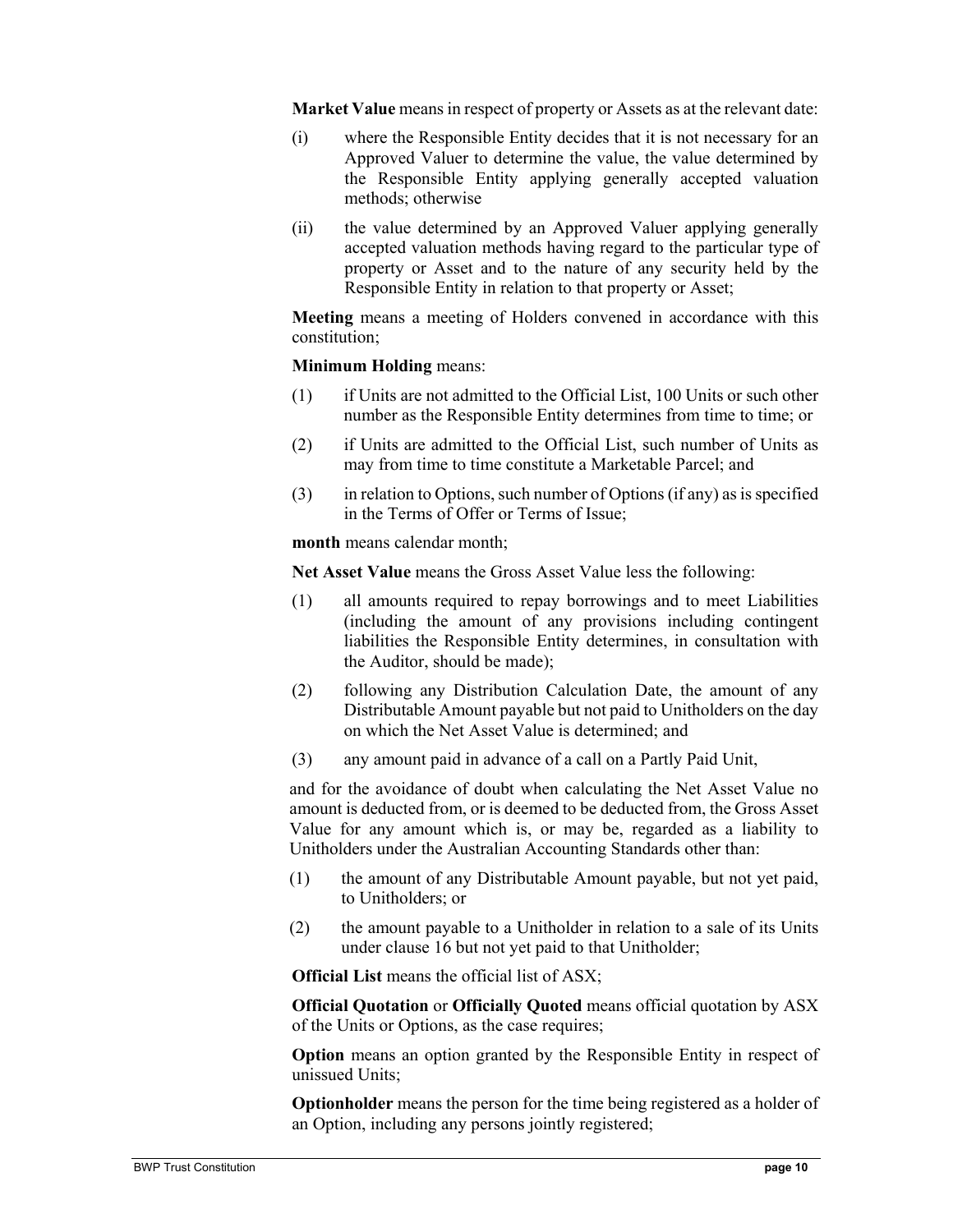#### **Ordinary Resolution** means:

- (1) a resolution passed at a Meeting held in accordance with the provisions of this deed:
	- (A) on a show of hands by a majority of Unitholders or persons representing Unitholders, present and voting at that Meeting; and
	- (B) if a poll is validly demanded then, by a majority of the votes cast on the poll; or
- (2) a resolution in writing signed by the Holder or Holders of a majority of the Units on issue;

**Paid-up Proportion** in relation to a Unit means the fraction determined by dividing the amount to which the Unit has been paid (excluding any amount paid in advance of a call or any other amount credited in respect of the Unit) by the Issue Price of the Unit;

**Partly Paid Unit** means a Unit in respect of which any portion of its Issue Price remains unpaid;

**PDS** means a product disclosure statement lodged under part 7.9 of the Corporations Act in respect of an issue of Units or Options;

**Proper ASTC Transfer** has the meaning given to that term in the *Corporations Regulations 2001* (Cth);

**Quarter** means each 3 month period ending on the last day of March, June, September and December in each year;

**Quotation Date** means the first date on which Units are admitted to the Official List;

**Redemption Price** at any time means, for a Unit, the amount calculated as follows:

```
RP = CUV \times PP
```
where:

RP is Redemption Price

CUV is Current Unit Value

PP is the Paid-up Proportion of the Unit;

**Register** means the register of Unitholders maintained by the Responsible Entity pursuant to clause 15.1 and Chapter 2C of the Corporations Act and a register of Optionholders maintained in the same manner;

**Responsible Entity** means BWP Management Limited or any other person appointed or acting as responsible entity in accordance with this constitution;

**Tax** means any income tax, duty (including financial institutions duty paid or reimbursed to other financial institutions), or any other taxes, duties, levies, imposts, deductions and charges and any interest, penalties or fines imposed in connection with any of them;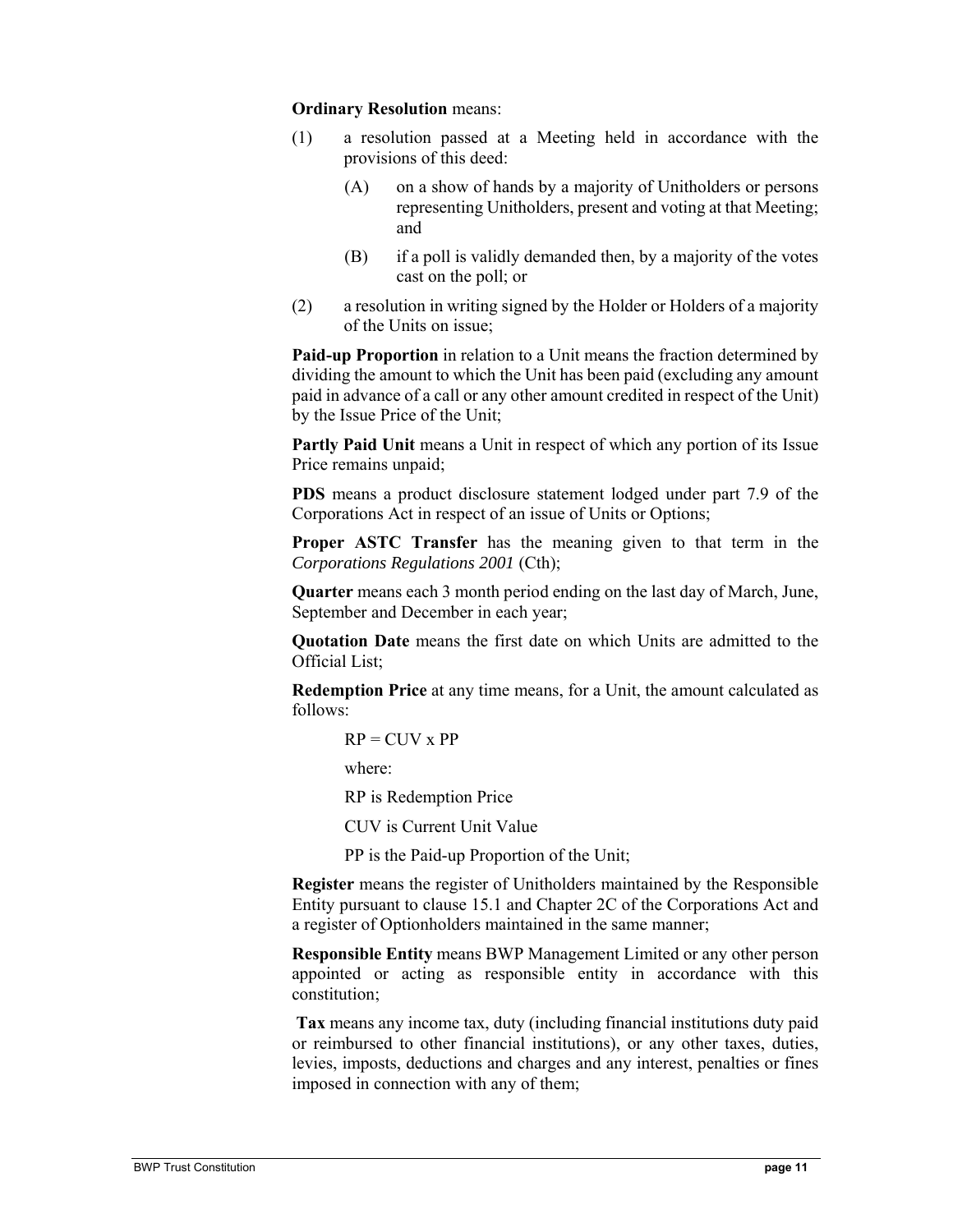**Tax Act** means the *Income Tax Assessment Act 1936* (Cth) and the *Income Tax Assessment Act 1997* (Cth);

**Terms of Issue** in relation to a Unit or an Option means the terms and conditions upon which that Unit or Option is issued (other than those contained in this constitution);

**Terms of Offer** in relation to an offer to acquire an Option means the terms and conditions upon which the Option may be subscribed for and the conditions (if any) governing the transfer of the right to acquire the Option;

**Total Tangible Assets** means Gross Asset Value less the value of those Assets (if any) which in the reasonable opinion of the Auditor should properly be classified as intangible assets having regard to generally accepted accounting principles from time to time;

**Trading Day** has the meaning given to that term in the Listing Rules;

**Transmission Event** means:

- (1) in respect of a Holder who is an individual the Holder's death, the Holder's bankruptcy, or a Holder becoming of unsound mind or a person who is, or whose estate is, liable to be dealt with in any way under the law relating to mental health; and
- (2) in respect of a Holder which is a body corporate the dissolution of the Holder or the succession by another body corporate to the assets and liabilities of the Holder;

**Trust** means the trusts constituted under this constitution;

**Unit** means an undivided interest in the Trust as provided for in this constitution;

**Unitholder** means a person registered as the holder of a Unit, including any persons jointly registered;

**Unit Holding** means the total number of Units held by a Unitholder;

**Units on Issue** means the number of Units created under this constitution and not cancelled; and

**VWAP** means the volume weighted average traded price for a Unit for all sales on the ASX and Chi-X automated trading systems (and/or such other trading system as the Responsible Entity may determine from time to time), excluding Units which are sold otherwise than in the ordinary course of trading (which include but are not limited to transactions defined in the ASX Market Rules as special crossings, crossings prior to the commencement of the open session state, portfolio special crossings, equity combinations, crossings during overnight trading, overseas trades or trades pursuant to the exercise of an Option) and any other sales that the Responsible Entity determines should be excluded on the basis that they are not fairly reflective of genuine supply and demand.

(b) terms defined in the Corporations Act are used in this constitution with the same defined meaning.

# **1.2 Interpretation**

In this constitution, unless the context otherwise requires: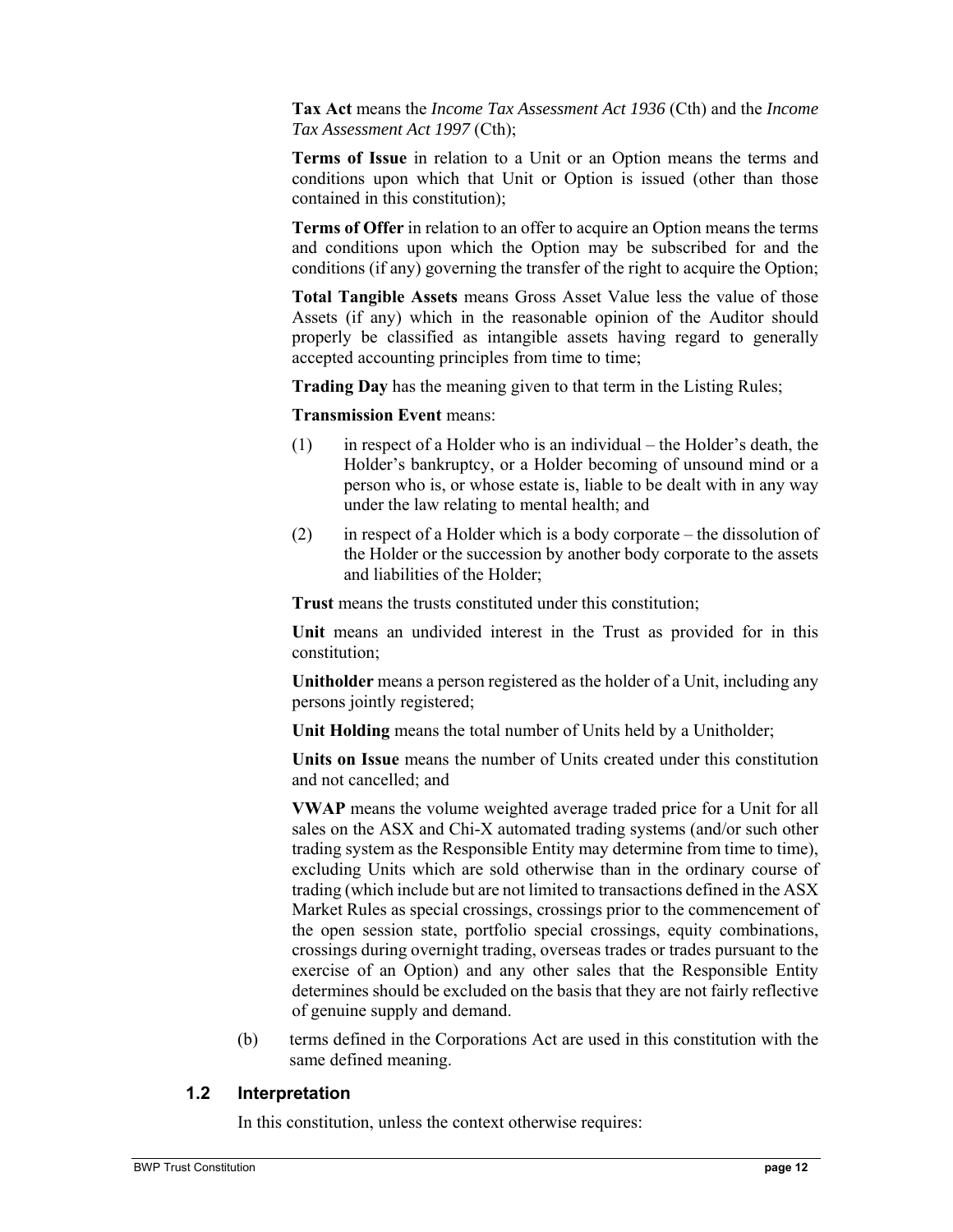- (a) headings, bold and underlinings are for convenience only and do not affect the interpretation of this constitution;
- (b) words importing the singular include the plural and vice versa;
- (c) words importing a gender include any gender;
- (d) an expression importing a natural person includes any company, partnership, joint venture, association, corporation or other body corporate and any Governmental Agency as well as an individual;
- (e) other parts of speech and grammatical forms of a word or phrase defined in this deed have a corresponding meaning;
- (f) a reference to a part, clause or schedule is a reference to a part and clause of, and a schedule to, this constitution and a reference to this constitution includes any schedule;
- (g) a reference to any statute, regulation, proclamation, ordinance or by-law includes all statutes, regulations proclamations, ordinances or by-laws amending, consolidating or replacing them, whether passed by the same or another Government Agency with legal power to do so, and a reference to a statute includes all regulations, proclamations, ordinances and by-laws issued under that statute;
- (h) a reference to a document includes an amendment or supplement to, or replacement or novation of, that document;
- (i) where the day on or by which any thing is to be done is not a Business Day, that thing must be done on or by the next succeeding Business Day;
- (j) a reference to cash includes cheques, bank cheques and Payment Orders whether in Australian dollars or not;
- (k) a reference to "\$" is to Australian dollars; and
- (l) a reference to a body, other than the Responsible Entity (including an institute, association or authority), whether statutory or not:
	- (1) which ceases to exist; or
	- (2) whose powers or functions are transferred to another body,
		- is a reference to the body which replaces it or which substantially succeeds to its powers or functions.
- (m) [deleted]

# **1.3 [Deleted]**

# **1.4 Market Price**

- (a) The "Market Price" for a Unit on any Business Day is the average daily VWAP (rounded down to the nearest cent) for the relevant Calculation Period (whether or not a sale was recorded on any particular day).
- (b) [deleted]
- (c) The "Market Price" of an Option on any Business Day must be determined in the same manner as the Market Price for a Unit is determined.
- (d) [deleted]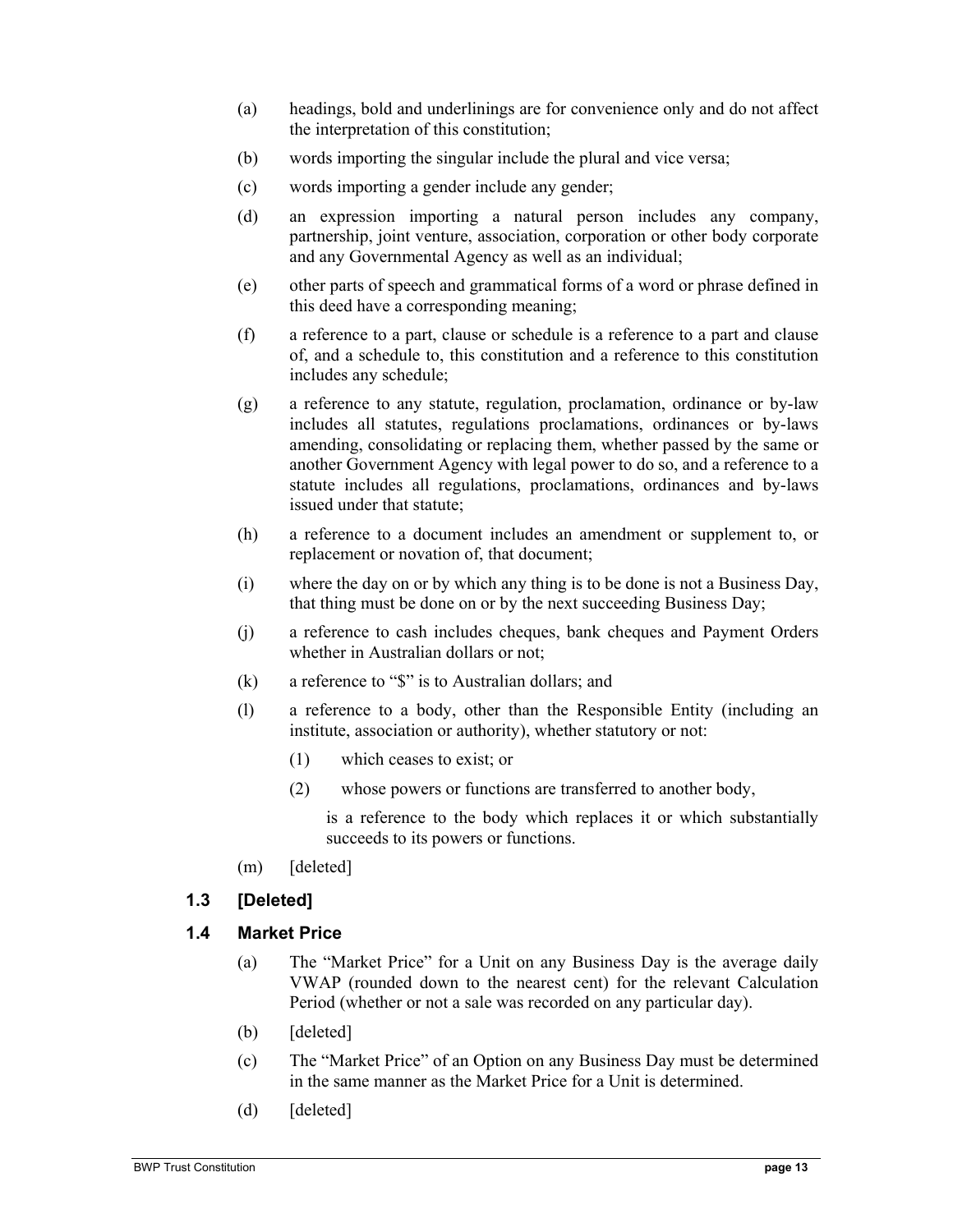# **1.5 [Deleted]**

# **1.6 Inconsistency with the Listing Rules**

- (a) [Deleted]
- (b) If the Trust is admitted to the Official List of ASX, the following clauses apply:
	- (1) notwithstanding anything contained in this constitution, if the Listing Rules prohibit an act being done, the act shall not be done;
	- (2) nothing contained in this constitution prevents an act being done that the Listing Rules require to be done;
	- (3) if the Listing Rules require an act to be done or not to be done, authority is given for that act to be done or not to be done (as the case may be);
	- (4) if the Listing Rules require this constitution to contain a provision and it does not contain such a provision, this constitution is deemed to contain that provision;
	- (5) if the Listing Rules require this constitution not to contain a provision and it contains such a provision, this constitution is deemed not to contain that provision; and
	- (6) if any provision of this constitution is or becomes inconsistent with the Listing Rules, this constitution is deemed not to contain that provision to the extent of the inconsistency.

# **1.7 Additional Listing Rule requirements**

At all times that the Trust is admitted to the Official List:

- (a) the Responsible Entity must not remove or change the rights of a Unitholder to vote or receive distributions in respect of a Unit except in any of the following cases:
	- (1) an Instalment which is due and payable on that Unit under part 3 has not been paid;
	- (2) in the case of the voting right, an instrument appointing a proxy in respect of that Unit has not been deposited in accordance with clause 13 of schedule 2;
	- (3) in the case of the voting right, the Unitholder became the holder of that Unit after the time determined under regulation 7.11.38 of the *Corporations Regulations 2001* (Cth) as the "specified time" for deciding who held the Unit for the purpose of the meeting;
	- (4) the right is removed or changed under Australian legislation or under a provision in this constitution that must be included to comply with Australian legislation;
	- (5) the right is removed or changed under a provision in this constitution that is permitted by the Listing Rules or that ASX has approved as appropriate and equitable; or
	- (6) the right is removed or changed under a court order.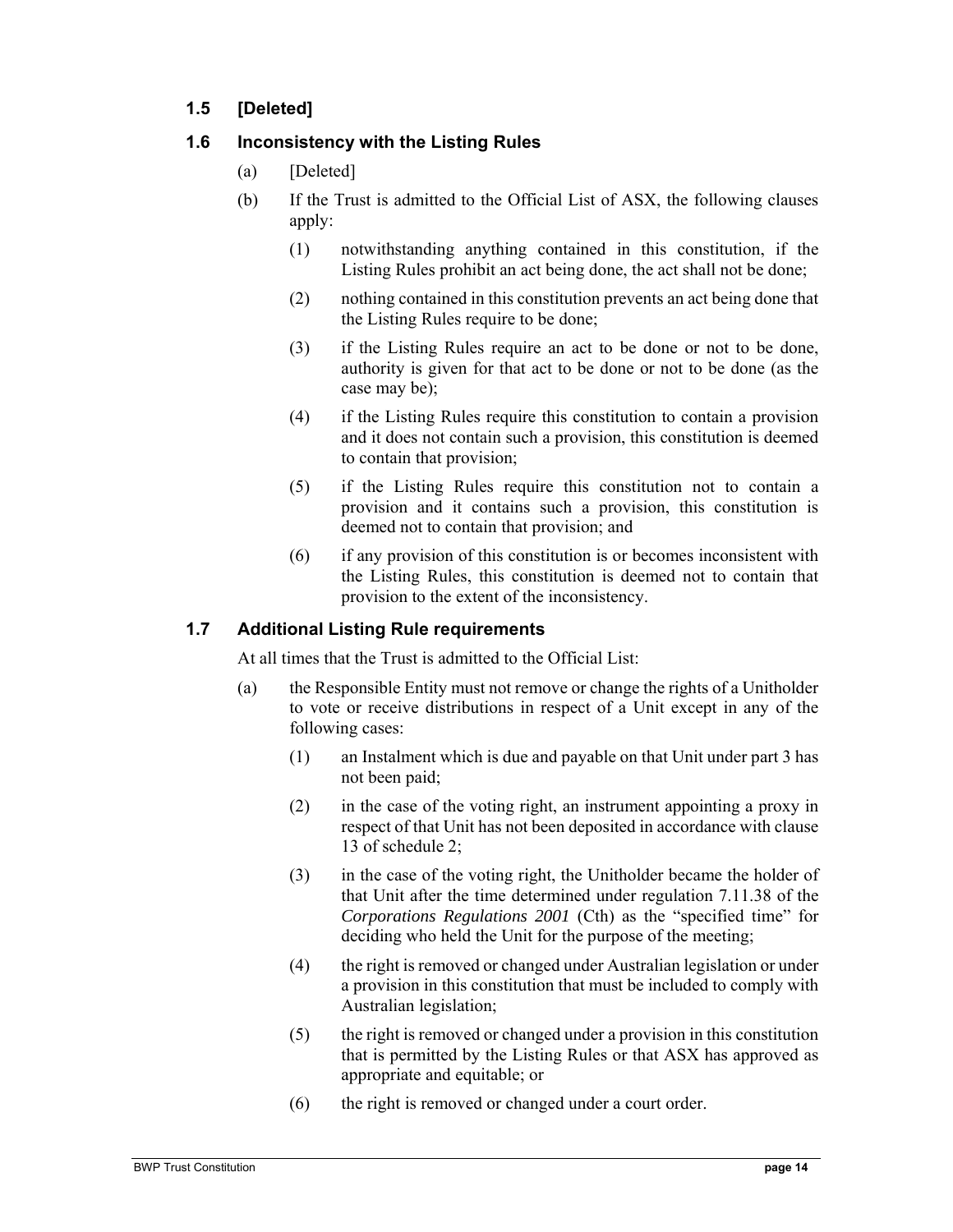- (b) a holder of a Unit must not be divested of that Unit except in any of the following cases:
	- (1) the divestment is under Australian legislation and the mechanism the Responsible Entity adopts for divesting the Unit is set out in the legislation or is approved by ASX as appropriate and equitable;
	- (2) the divestment is under a provision in this constitution that must be included to comply with Australian legislation;
	- (3) the divestment is under a provision in this constitution that is permitted by the Listing Rules or that ASX has approved as appropriate and equitable;
	- (4) the divestment is under a court order; or
	- (5) the divestment is under clause 3.9.
- (c) the Responsible Entity must not divest a Unitholder of Units or forfeit Units while those Units are in a "CHESS Holding" as that term is defined in the ASX Settlement Operating Rules. Without limitation to clause 1.6, at all times that the Trust is admitted to the Official List the Responsible Entity must comply with ASX Settlement Operating Rule 5.12.

#### **1.8 Clauses to prevail**

Clauses 1.6 and 1.7 prevail over all other provisions of this constitution including any that are expressed to prevail over them.

# **2 The Trust**

## **2.1 [Deleted]**

## **2.2 Responsible Entity**

BWP Management Limited ACN 082 856 424 is appointed and has agreed to act as responsible entity of the Trust.

## **2.3 Vesting of Assets in Responsible Entity**

Each Asset is vested in, and held by or on behalf of, the Responsible Entity on trust for the Unitholders.

## **2.4 Name of Trust**

The Trust established under this constitution is the BWP Trust. The Responsible Entity may change the name of the Trust.

# **3 Interest of Unitholder**

## **3.1 Division into Units**

The beneficial interest in the Assets is divided into Units. No Unit confers an interest in a particular part of the Trust or the Assets.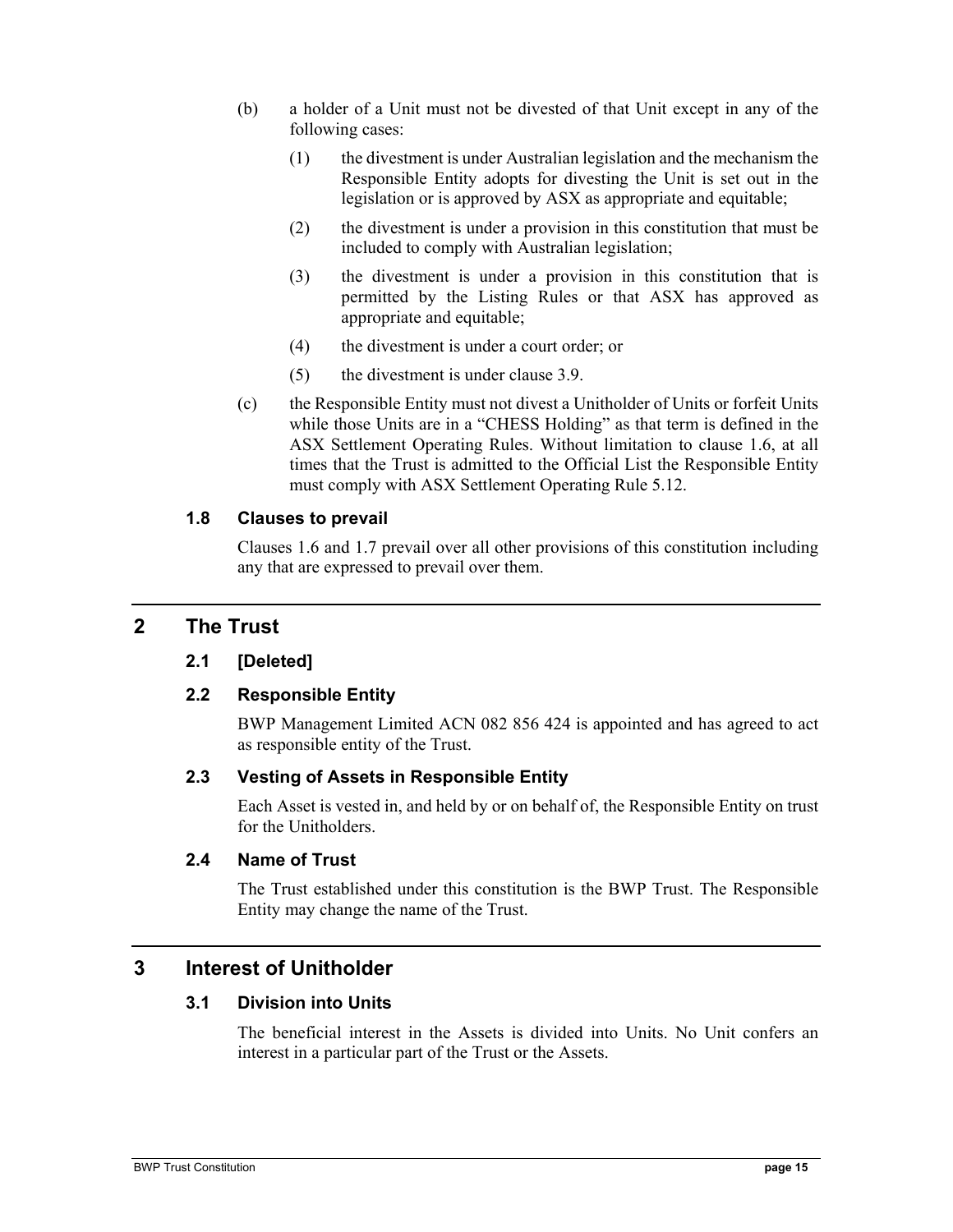# **3.2 Fractions and splitting**

- (a) Units may be issued or redeemed in fractions at the discretion of the Responsible Entity, and the value of, and all rights and obligations attaching to, a fractional Unit will be in proportion to those of a whole Unit.
- (b) Where a holding comprises more than one fraction of a Unit, the Responsible Entity may consolidate such fractions.
- (c) The Responsible Entity may consolidate or split the Units. The Responsible Entity must in respect of any such consolidation or split:
	- (1) immediately amend the Register to record the consolidation or split;
	- (2) notify the Unitholder within 30 days of the consolidation or split; and
	- (3) ensure that each Unit is consolidated or split on the same basis as each other Unit.

## **3.3 Issue of Partly Paid Units**

- (a) The Responsible Entity may offer any Units which are offered for subscription as Partly Paid Units, the Issue Price of which is payable on issue and by Instalments.
- (b) The Responsible Entity must set out the Terms of Issue of the Partly Paid Units in the document offering those Units for subscription, which must include the amount and time for payment of the Instalments.
- (c) The whole of the unpaid Issue Price of each Partly Paid Unit is payable immediately upon termination of the Trust and the Responsible Entity must ensure that this is stated in the Terms of Issue.
- (d) A Holder of a Partly Paid Unit must pay the Instalments of the Issue Price in accordance with the Terms of Issue of the Partly Paid Unit and in accordance with this constitution.

## **3.4 Joint Holders**

Where two or more persons are registered as the Holders of a Unit or an Option ("joint holders") they are, for the purposes of the administration of the Trust and not otherwise, deemed to hold the Unit or Option as joint tenants, on the following conditions:

- (a) except where otherwise required under the ASX Settlement Operating Rules, the Responsible Entity is not bound to register more than three persons as the joint holders of the Unit or Option;
- (b) the joint holders are jointly and severally liable in respect of all payments, including payment of Tax, which ought to be made in respect of the Unit or Option;
- (c) on the death of a joint holder, the survivor or survivors are the only person or persons whom the Responsible Entity will recognise as having any title to the Unit or Option, but the Responsible Entity may require any evidence of death which it thinks fit;
- (d) any one of the joint holders may give an effective receipt which will discharge the Responsible Entity in respect of any payment or distribution;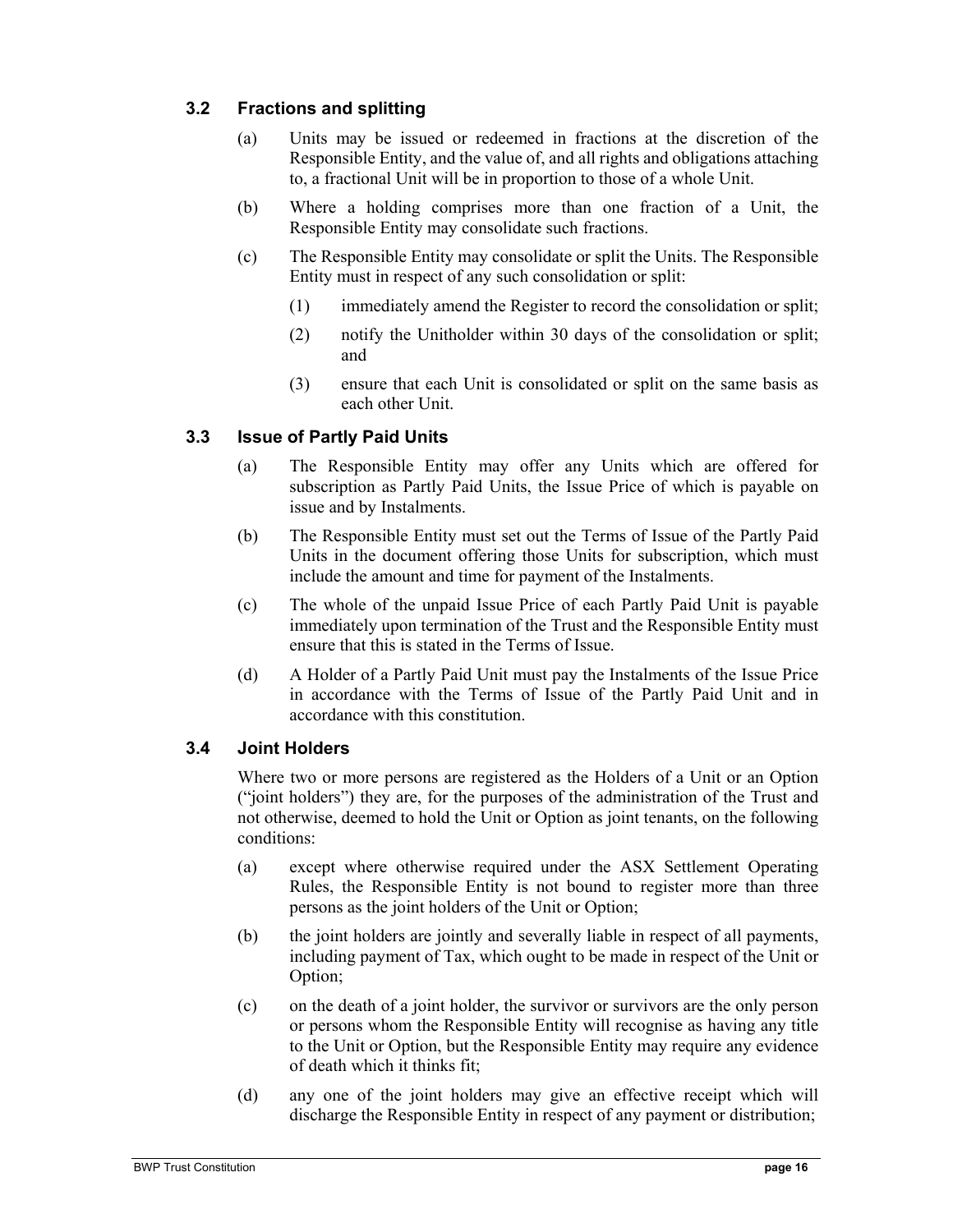- (e) the joint holders are counted as a single Holder of the Unit or Option for the purposes of calculating the number of Holders or requisionists who have:
	- (1) requested a meeting of Holders under section 252B of the Corporations Act;
	- (2) given the Responsible Entity notice of a special or extraordinary resolution they propose to move at a meeting of Holders under section 252L of the Corporations Act;
	- (3) request that a statement be distributed to Holders under section 252N of the Corporations Act; or
	- (4) demanded a poll under section 253L of the Corporations Act; and
- (f) only the person whose name appears first in the Register as one of the joint holders is entitled to delivery of any notices, cheques or other communications from the Responsible Entity, and any notice, cheque or other communication given to that person is deemed to be given to all the joint holders.

# **3.5 Classes of Units**

- (a) The Responsible Entity may at any time issue Units in two or more classes.
- (b) The Responsible Entity may, at the request of a Unitholder, convert the Unitholder's Units from one class to another class or reclassify Units from one class to another provided that the conversion is either:
	- (1) not in the opinion of the Responsible Entity prejudicial to the interests of other Unitholders; or
	- (2) approved by an Ordinary Resolution of each class of Unitholder prejudiced.
- (c) The Responsible Entity must enter on the Register the class or Terms of Issue of Units held by a Unitholder.

# **3.6 Benefits and obligations of Unitholders and Optionholders**

- (a) Except where expressly provided in this constitution to the contrary, all benefits and obligations contained in this constitution apply for the benefit of and bind each Unitholder to the extent provided in this constitution.
- (b) Except where expressly provided in this constitution to the contrary, all obligations contained in this constitution bind each Optionholder to the extent provided in this constitution. The benefits contained in this constitution only apply for the benefit of Optionholders where expressly provided in this constitution. Subject to the Corporations Act, where the interests of Optionholders and Unitholders conflict, the Responsible Entity must prefer the interests of Unitholders. For the avoidance of doubt, Optionholders have no entitlement (in that capacity) to participate in any income or capital distribution by the Trust.

# **3.7 No further liability**

(a) Clauses 3.7(b) and (c) are subject to any separate agreement between a Unitholder and the Responsible Entity and to clause 1.6 and to any call on Partly Paid Units which the Responsible Entity is entitled to make under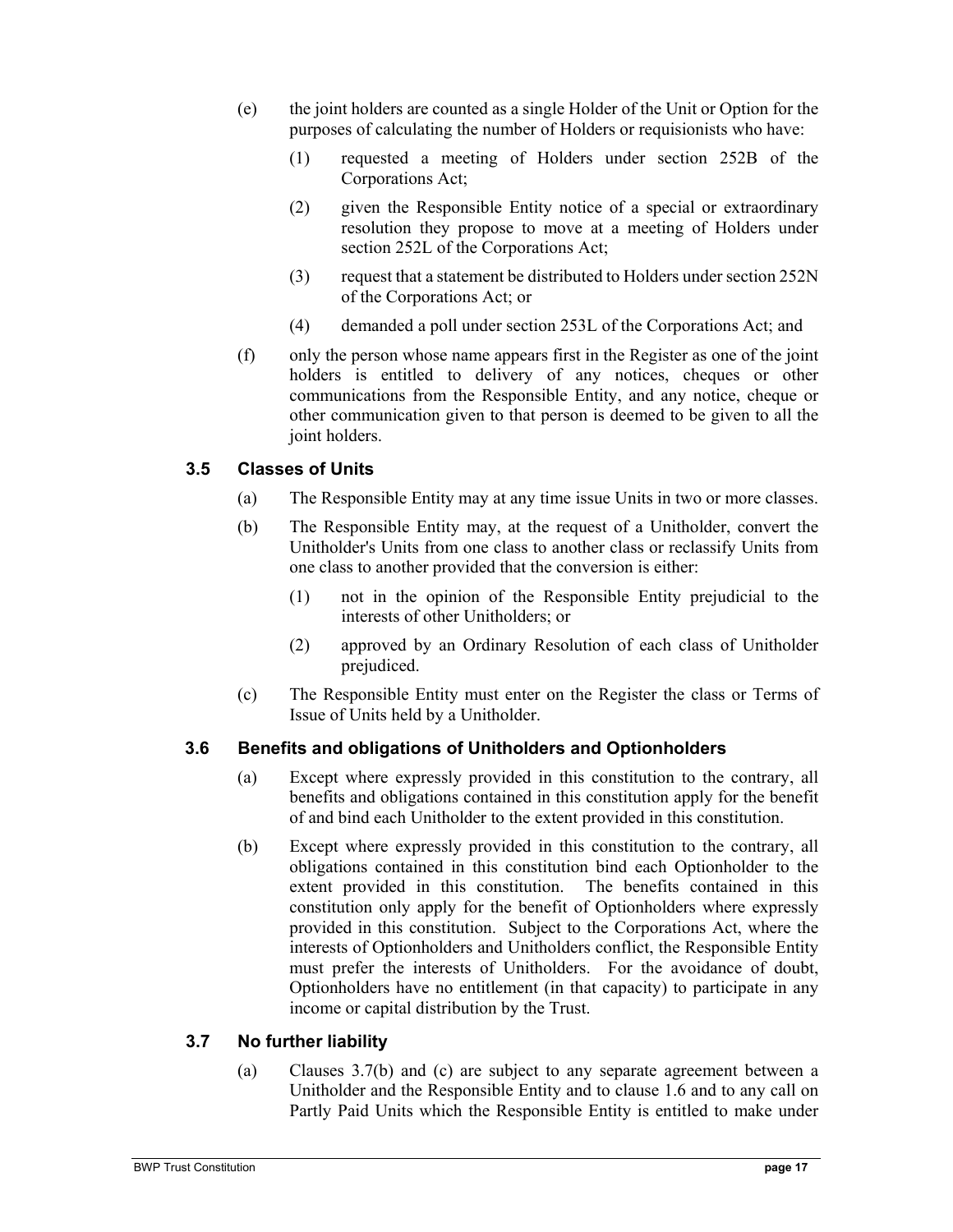clauses 3.3 and 3.8 to 3.15 and otherwise apply notwithstanding any other provision of this constitution.

- (b) No Unitholder will, by reason alone of being a Unitholder or of the relationship created under this constitution with the Responsible Entity, be personally liable or under any personal obligation to indemnify the Responsible Entity or any creditor of either or both of them in the event that the Assets are less than the Liabilities of the Trust or in any other circumstances. The right (if any) of the Responsible Entity or of a creditor to seek indemnity is limited in all cases to having recourse to the Assets of the Trust.
- (c) The Responsible Entity will not make any claim or take any action or legal proceedings against any Unitholder (in the Unitholder's capacity as a Unitholder) in the event of there being a deficiency of Assets as described in clause 3.7(b) or in any other circumstances.
- (d) If the Responsible Entity in any action against a Unitholder pleads or claims in breach of clause  $3.7(c)$ , the Unitholder may plead clause  $3.7(c)$  as an absolute bar to the pleading or claim.
- (e) Except as provided in clauses 3.9(a) and 3.13(h), nothing in or under this constitution makes the Responsible Entity the agent of a Unitholder nor does it create any relationship other than that of beneficiary and responsible entity.

# **3.7A Taxes payable by Unitholder**

Each Unitholder must pay all Taxes which are payable by the Responsible Entity in respect of the issue of its Units, the payment of any Distribution Entitlement or arising out of or in connection with its holding of Units.

# **3.8 Failure to pay Instalment on Partly Paid Unit**

- (a) The Responsible Entity must serve each Holder of a Partly Paid Unit with a notice not later than 30 Business Days prior to the due date for payment of an Instalment unless the Terms of Issue for the Partly Paid Unit otherwise provide. The omission to give such notice by the Responsible Entity or the non-receipt of such notice by the Holder of a Partly Paid Unit does not in any way whatsoever affect the obligation of the Holder to pay the Instalment.
- (b) If a Unitholder does not pay an Instalment on the due date, the Responsible Entity must serve the Unitholder with a notice not later than 7 days after the due date containing:
	- (1) a demand for payment of all Instalments due and payable in respect of the Partly Paid Units and any interest payable;
	- (2) a statement that interest:
		- (A) runs from the due date of the Instalment until the date the Responsible Entity receives payment of the overdue amount in full; and
		- (B) is payable at a fair market rate determined by the Responsible Entity;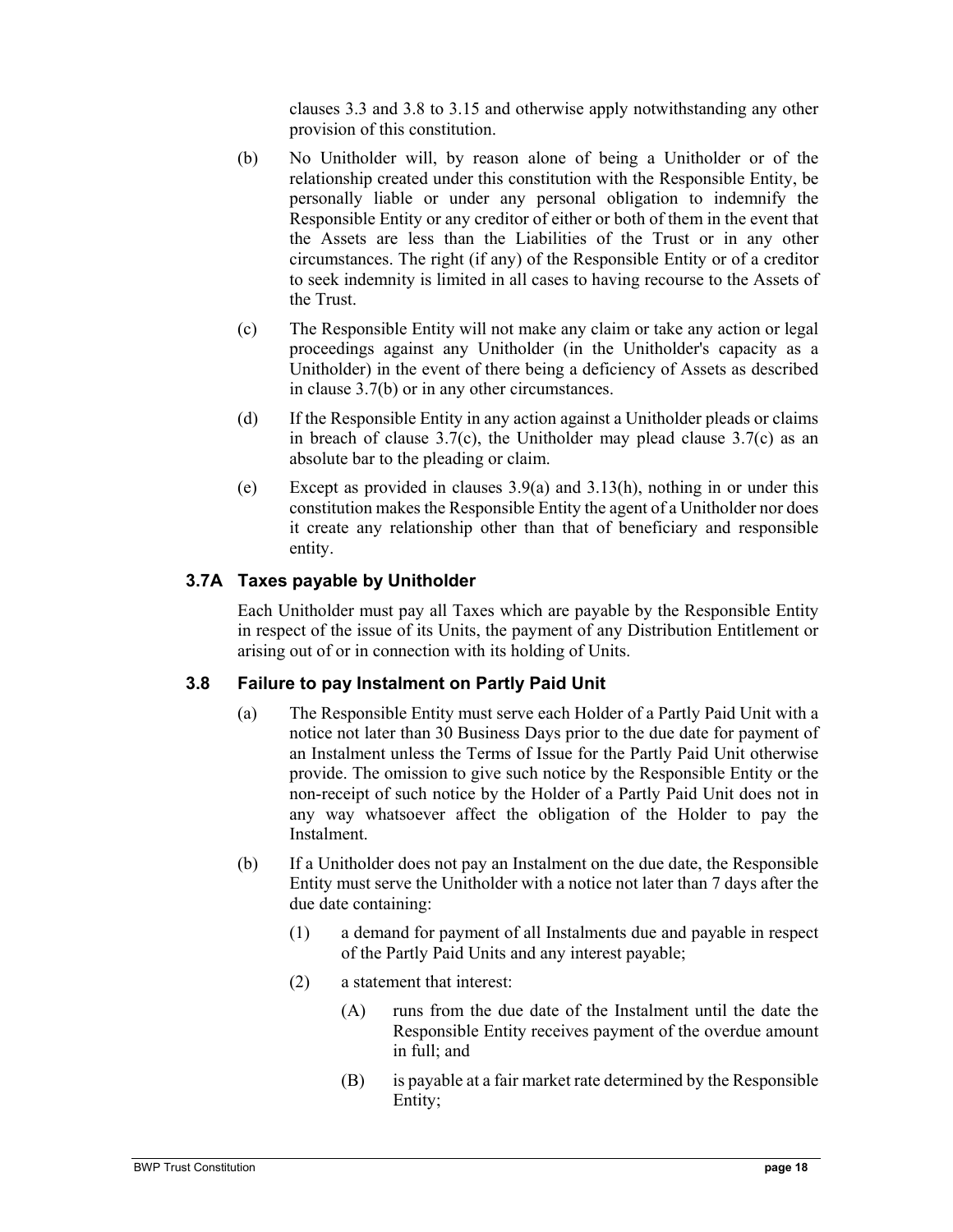- (3) a further due date for payment which may not be earlier than the expiration of 7 days after the date of service of the notice; and
- (4) a warning that if payment in full is not received by the due date specified in the notice, the Partly Paid Unit is forfeited and the Responsible Entity may offer the Forfeited Unit for sale.

The omission to give such notice by the Responsible Entity or the nonreceipt of such notice by the Unitholder does not in any way whatsoever affect the obligation of the Holder to pay the Instalment.

- (c) If payment in full is not received by the due date specified in the notice issued under clause 3.8(b), the Partly Paid Unit is forfeited and the Responsible Entity may offer the Forfeited Unit for sale.
- (d) Until a Forfeited Unit is sold pursuant to clause 3.9 or has its forfeiture cancelled pursuant to clause 3.12, it carries no voting rights.

# **3.9 Sale of Forfeited Unit**

- (a) Notwithstanding clause 3.7(e), if the Responsible Entity offers a Forfeited Unit for sale it does so as agent for the Holder of the Forfeited Unit.
- (b) If the Responsible Entity sells the Forfeited Unit, it must sell it by public auction in a manner determined by the Responsible Entity.
- (c) The Responsible Entity may set the price for the sale of Units that have, in accordance with clause 3.8 above, been forfeited to the Responsible Entity on trust for Unitholders where part (the **Outstanding Amount**) of the issue price of the Unit has not been paid when called and both of the following apply:
	- (1) on payment of the Outstanding Amount, the Unit would be in a class of Units that are quoted on the financial market of the ASX; and
	- (2) the sale of the Forfeited Unit is in accordance with section 254Q of the Corporations Act, other than subsections  $(1)$ ,  $(9)$ ,  $(10)$  and  $(13)$ , as if the Units were shares, the Trust was the company and the Responsible Entity was each director of the company.
- (d) The Responsible Entity is not liable to the Unitholder for any loss suffered by the Unitholder as a result of the sale.

## **3.10 Income and Capital of a Forfeited Unit**

Distribution of income and capital under part 9:

- (a) to which the Holder of a Forfeited Unit is otherwise entitled; and
- (b) which have not been paid to the Holder prior to forfeiture,

must be applied in accordance with clause 3.14 as if they formed part of the proceeds of sale of a Forfeited Unit.

## **3.11 Notice of sale of Forfeited Unit**

At least 7 days but no more than 14 days before the date appointed for sale under clause 3.9(b), the Responsible Entity must give notice of the sale of a Forfeited Unit:

(a) to all Unitholders in writing; and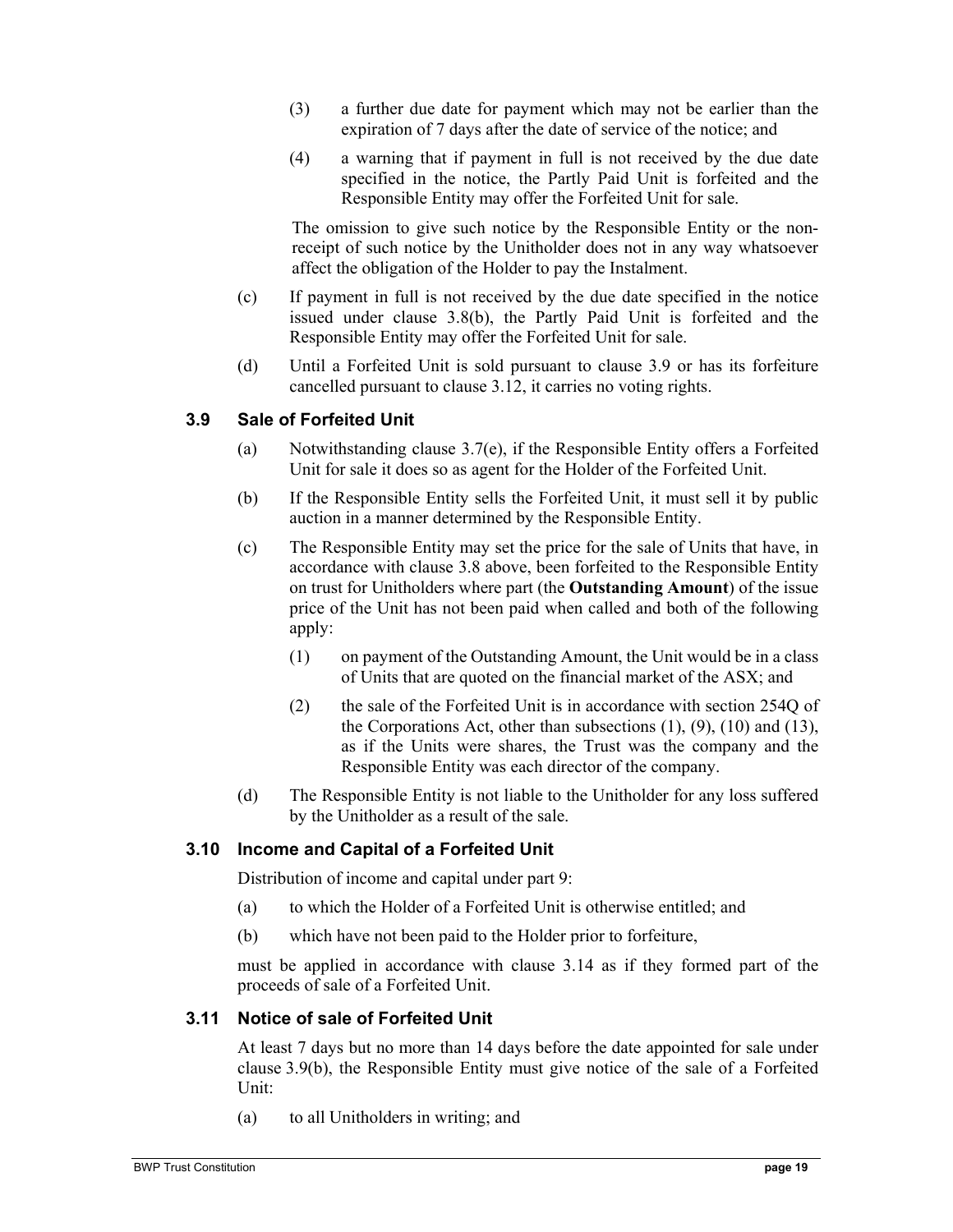(b) by placing an advertisement in a daily newspaper circulating generally throughout Australia.

# **3.12 Cancellation of Forfeiture**

The Responsible Entity must cancel the forfeiture of a Partly Paid Unit before a sale if the Holder of the Forfeited Unit pays the Responsible Entity the full amount of the Instalment due together with any other amount payable in respect of the forfeiture.

# **3.13 Consequences of sale and continuing liability**

- (a) On completion of the sale of the Forfeited Unit, the Holder ceases to be the Holder of that Unit but remains liable to the Responsible Entity for the total amount set out in the notice served under clause 3.8(b).
- (b) The Unitholder's liability under this clause ceases as soon as the Responsible Entity receives:
	- (1) payment in full of the amount set out in the notice under clause  $3.8(b)$ (excluding any amount paid by an underwriter pursuant to an underwriting agreement entered into under clause  $5.\overline{2}$ );
	- (2) the Costs associated with the forfeiture; and
	- (3) the Costs of all proceedings instituted against the Unitholder to recover the amount due.
- (c) A statement signed by a director or secretary of the Responsible Entity setting out:
	- (1) that a Partly Paid Unit has been forfeited; and
	- (2) the date of forfeiture,

is conclusive evidence against any person claiming entitlement to the Forfeited Unit.

- (d) On completion of the sale consideration paid for a Forfeited Unit must be applied in accordance with clause 3.14.
- (e) If the Responsible Entity executes a transfer of a Forfeited Unit, the Responsible Entity must register the transferee as the Holder of the Forfeited Unit and the Forfeited Unit is no longer forfeited.
- (f) The transferee of the Forfeited Unit is not required to verify the application of the purchase money.
- (g) The title to a Forfeited Unit is not affected by an irregularity or invalidity in the proceedings relating to the sale or disposal of a Forfeited Unit.
- (h) The Responsible Entity is authorised to and must execute a transfer of a Forfeited Unit to the purchaser thereof.

## **3.14 Proceeds of sale of Forfeited Unit**

- (a) If a Forfeited Unit is sold under clause 3.9, the Responsible Entity must apply the proceeds of the sale in the following order and manner:
	- (1) by paying any Costs incurred by the Responsible Entity in relation to the sale or disposal of the Forfeited Unit including, but not limited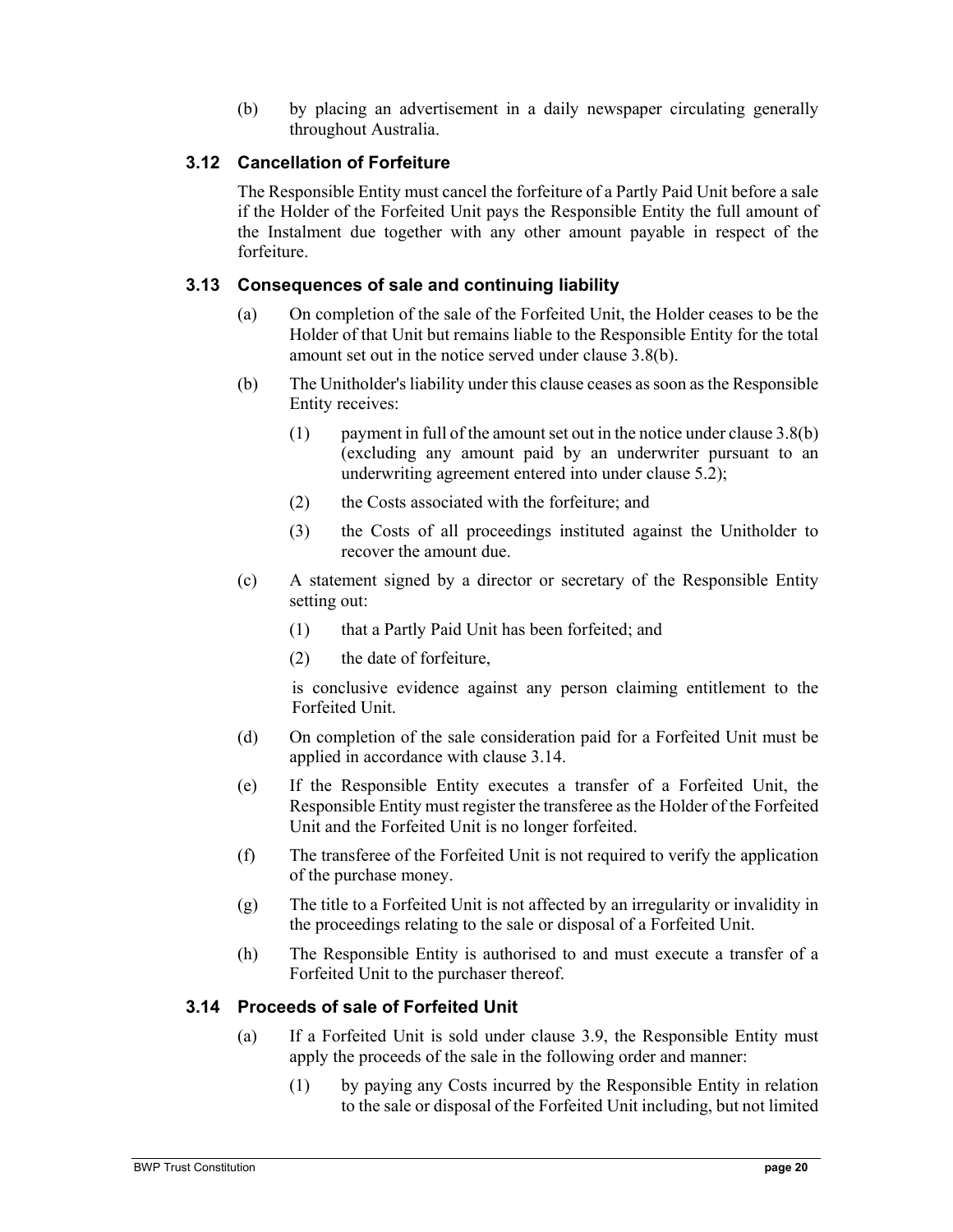to, commission, stamp duty, transaction duty, transfer fees and advertising and postal charges;

- (2) by paying any Costs incurred by the Responsible Entity in relation to the forfeiture or any proceedings brought against the Holder of the Forfeited Unit to recover unpaid Instalments;
- (3) by holding as an Asset, the interest accrued in respect of the outstanding Instalments calculated under clause 3.8(b);
- (4) by holding as an Asset, the balance of all Instalments owing in respect of the Forfeited Units; and
- (5) by paying the balance to the Unitholder whose Units are forfeited.
- (b) If there is a sale of more than one Forfeited Unit, the Responsible Entity must pay the expenses listed in clause  $3.14(a)(1)$  and (2) pro rata to the number of Forfeited Units being sold.
- (c) Joint Holders of Partly Paid Units are jointly and severally liable for all amounts due and payable on their Partly Paid Units.

# **3.15 Lien for Amounts Owing**

The Responsible Entity has a first and paramount lien over Units for any amounts owing to the Responsible Entity in respect of Units registered in the name of a Unitholder, including any fees or unpaid calls which are payable to the Responsible Entity in respect of those Units and also for such amounts as the Responsible Entity may be called upon by law to pay and has paid in respect of the Units of such Unitholders. The lien extends to distributions from time to time declared in respect of such Units but if the Responsible Entity registers any transfer of any Units upon which the Responsible Entity has a lien, those Units are freed and discharged from the lien.

# **4 Issue of Options and Units**

# **4.1 Number of Units issued**

- (a) If the Responsible Entity accepts an Application for Units in whole or in part, the number of Units issued is the number determined by the Responsible Entity by dividing the relevant Application Moneys by the Issue Price.
- (b) If the Responsible Entity accepts an Application for Partly Paid Units in whole or in part, the number of Units issued is the number determined by the Responsible Entity dividing the relevant Application Moneys by the amount of the Issue Price for a Unit which is to be paid on Application.
- (c) The number of Units issued on the exercise of an Option is to be determined in accordance with the Terms of Issue and Terms of Offer.

## **4.2 Application for Units or Options**

A person who wishes to subscribe for Units or Options must:

(a) complete an Application in the form determined by the Responsible Entity;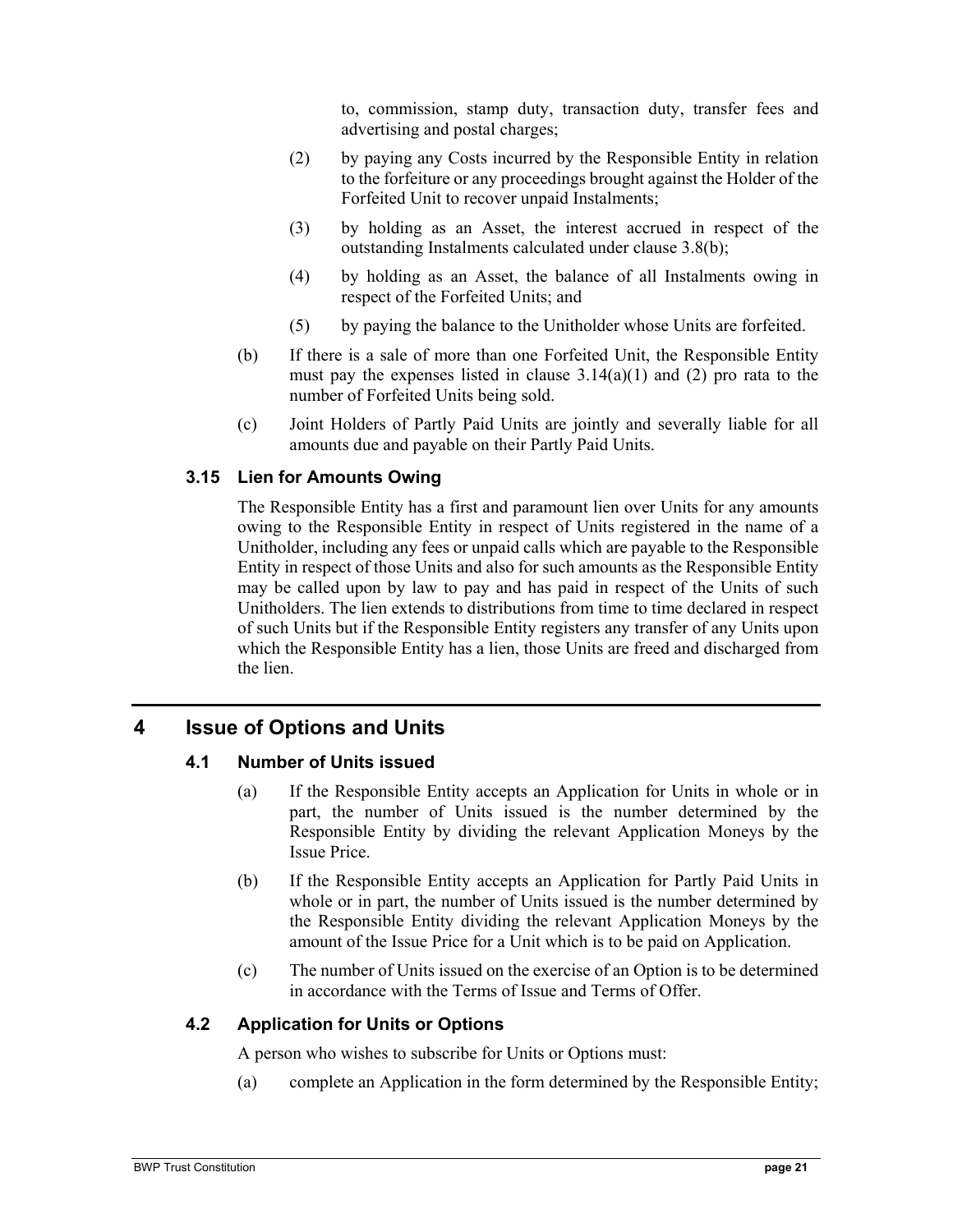- (b) lodge the Application at the place specified by and in the manner approved by the Responsible Entity; and
- (c) include with the Application the Application Moneys in the form specified by the Responsible Entity or by the transfer of property to be vested in the Responsible Entity.

# **4.3 Payments to the Responsible Entity**

- (a) All payments or transfers of property from an applicant for Units or Options must be in favour of or to the Responsible Entity. If the Responsible Entity intends to accept property as Application Moneys it must obtain a current valuation of the property stating its current market value.
- (b) If on Application for Units or Options the payment received or property to be transferred to the Responsible Entity is such that the number of Units or Options which would otherwise be issued would be less than the Minimum Holding the Responsible Entity must hold the payment or property received on trust for the applicant until the Responsible Entity has accepted or rejected the Application which the Responsible Entity must do within 30 days after the receipt by it of the Application.
- (c) If an applicant is to transfer property to the Responsible Entity, the Responsible Entity must not accept the Application unless the Responsible Entity has an effective transfer of the title to the property in favour of the Responsible Entity.
- (d) Unless the applicant has paid all amounts payable in respect of the transfer of property to the Responsible Entity prior to the Responsible Entity accepting the Application, the Responsible Entity must deduct those amounts before determining the number of Units to be issued under clause 4.1.
- (e) If any payment for Units or Options is not cleared the Units or Options issued are cancelled and are deemed not to have been issued and the Responsible Entity may amend the Register accordingly.
- (f) Application Moneys for Units or Options issued pursuant to a PDS must be paid to the Responsible Entity, to be placed by the Responsible Entity in a special trust account until the earlier of:
	- (1) the minimum subscription, if any (to be specified in the PDS) has been reached and the Responsible Entity decides to proceed to allotment of Units; or
	- (2) the date by which the Application Moneys would need to be repaid under the Corporations Act.

Until the Responsible Entity decides to proceed to the allotment of Units in accordance with this part 4, the Responsible Entity holds such Application Moneys upon bare trust for the applicant and the Responsible Entity covenants that it will comply with all obligations imposed on it in the same manner as it would be required to do if it were a company offering shares for subscription or purchase. Where Application Moneys are repayable under sections 1016D(2) and 1016E of the Corporations Act, no interest is payable on that money.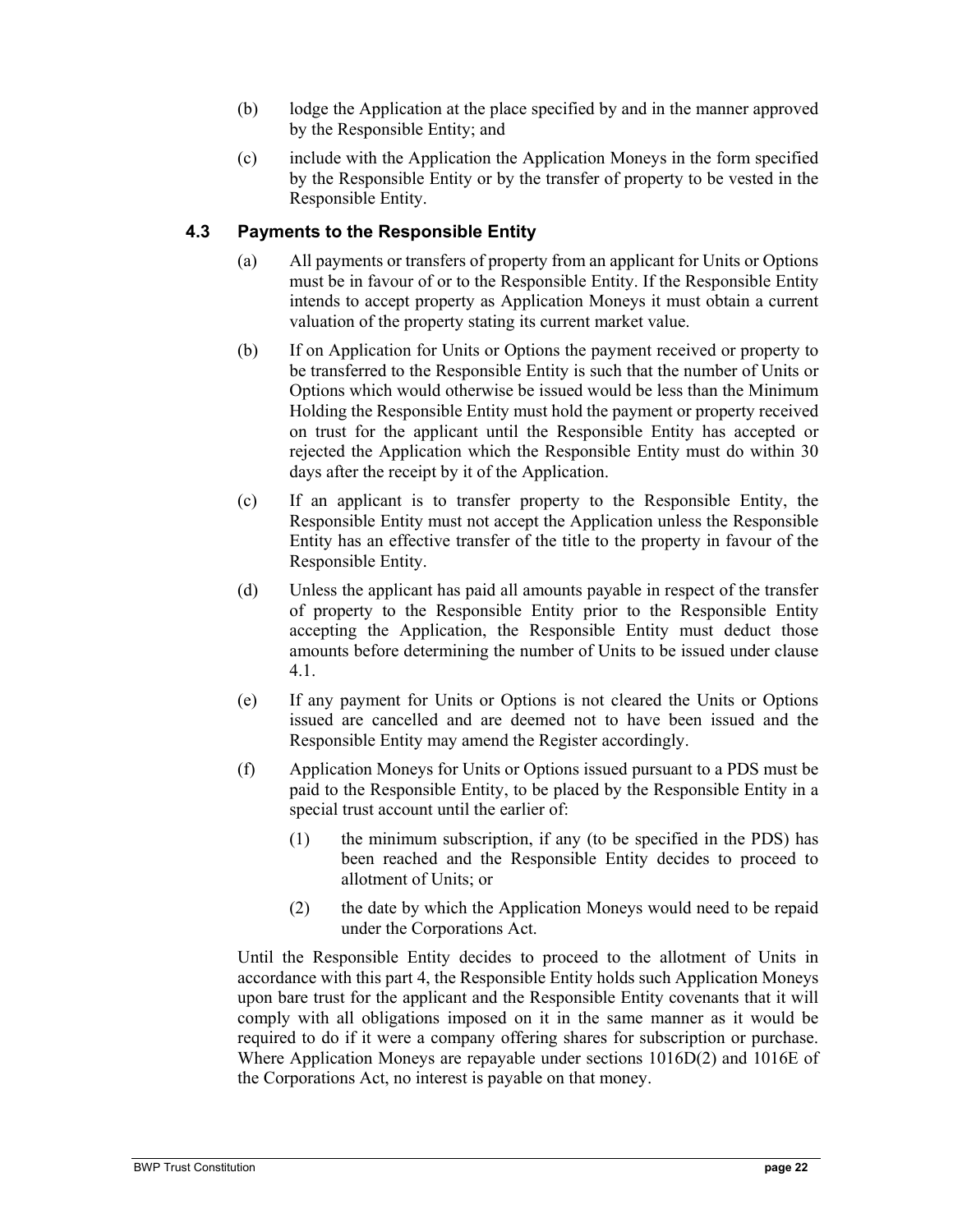# **4.4 Allotment**

A Unit or Option created is regarded as issued or granted to the person entitled to it if and when the person's name is recorded in the Register. No rights whatsoever attach to a Unit until it is issued or Option until it is granted.

# **4.5 Responsible Entity's discretion on Application**

The Responsible Entity may in its absolute discretion accept or refuse to accept in whole or in part any Application or subscription for Units or Options (other than on the exercise of an Option). Subject to the Listing Rules, the Responsible Entity is not required to assign any reason or ground for such refusal.

# **4.6 Certificates**

If it is not contrary to the Corporations Act and the Listing Rules, the Responsible Entity may determine:

- (a) not to issue a certificate for a Unit; and
- (b) to cancel a certificate for a Unit and not to issue a replacement certificate.

# **4.7 Foreign Unitholders**

Notwithstanding any provision of this constitution (and if Units are Officially Quoted, subject to the Listing Rules), the Responsible Entity may determine that Unitholders whose addresses appearing in the Register are in any one or more countries outside Australia or New Zealand ("Foreign Unitholders") are not to be offered Units or Options pursuant to a rights issue under part 5 but rather

- (a) the rights that the Foreign Unitholders would have been entitled to but for the fact they are Foreign Unitholders ("Foreign Interests") are offered to a nominee approved:
	- (1) if the Trust is admitted to the Official List, by the ASX; or
	- (2) if the Trust is not admitted to the Official List, by the ASIC;
- (b) the nominee is to cause the Foreign Interests to be offered for sale and sold in such manner, at such price and on such other terms and conditions as are approved by the Responsible Entity;
- (c) the nominee is to pay to each of the Foreign Unitholders the amount calculated as follows:

$$
AF = NP x \frac{NF}{N}
$$

where:

AF is the amount to be paid to that Holder;

NP is the net proceeds of the sale of the Foreign Interests being the amount (if any) remaining after deducting from the proceeds of the sale of the Foreign Interests the aggregate of:

- (1) the Costs of the sale;
- (2) the amounts (if any) payable to the Responsible Entity by the nominee in respect of the Foreign Interests; and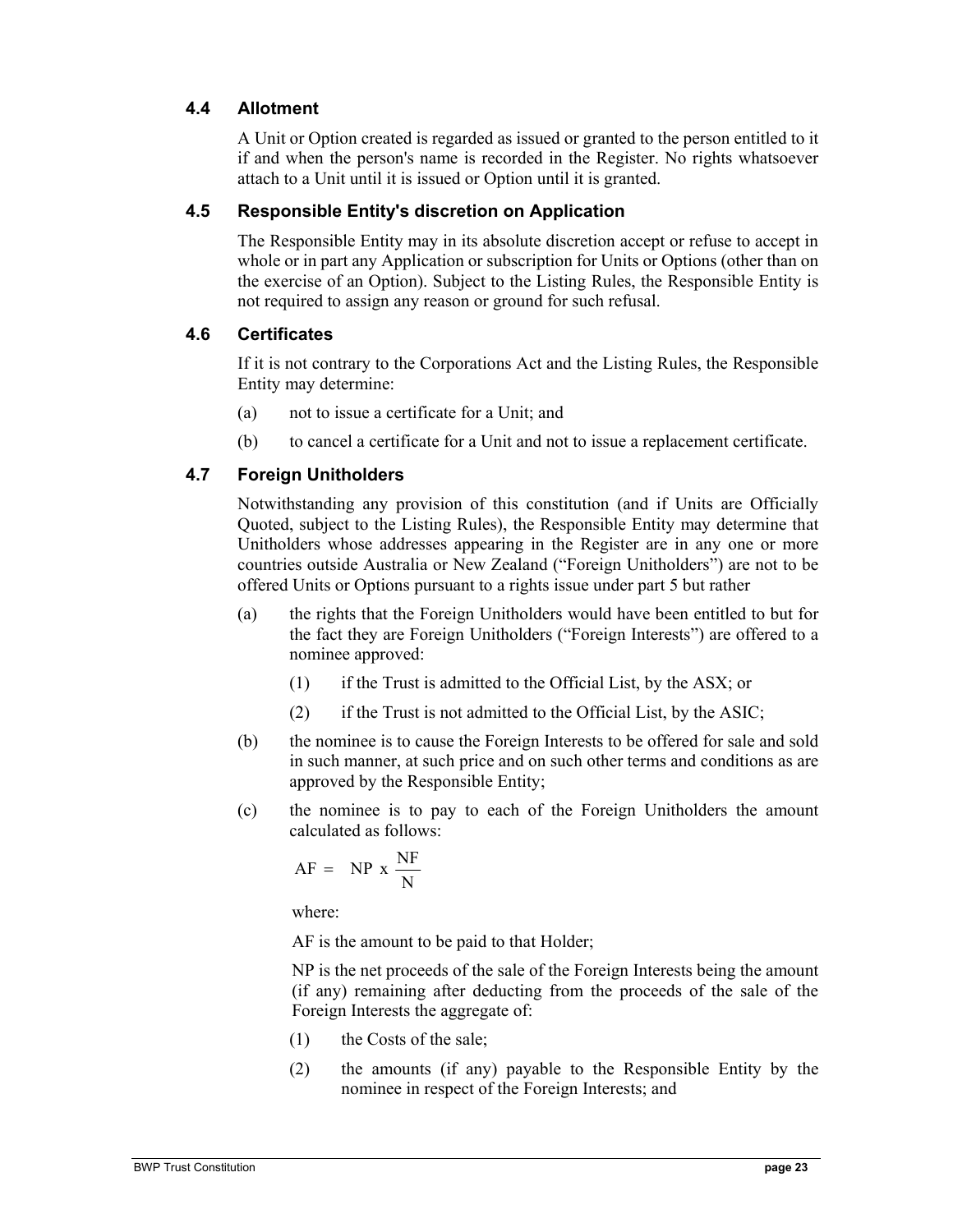(3) any amounts the Responsible Entity would be required by law or otherwise entitled to deduct or withhold pursuant to this constitution;

N is the aggregate number of Foreign Interests; and

NF is the number of Foreign Interests to which that Foreign Unitholder would otherwise have been entitled.

# **5 Power to issue Units and Options**

# **5.1 Powers Cumulative**

- (a) The Responsible Entity may issue Units:
	- (1) [deleted]
	- (2) only in accordance with this part 5 and subject to this constitution.
- (b) No clause of this part 5 (other than this clause 5.1) limits any other such clause.

# **5.2 Underwriting of Issue**

- (a) The Responsible Entity may arrange for an offer for sale, subscription or issue of Units or Options or payment of Instalments in respect of Partly Paid Units or exercise of Options to be underwritten by an underwriter, who may be the Responsible Entity or any Related Body Corporate of the Responsible Entity on terms determined by the Responsible Entity and such underwriter may take up any Units or Options not subscribed for.
- (b) The Responsible Entity may issue Units and Options pursuant to clause 5.2(a) at an Issue Price equal to the Issue Price at which the Units or Options in relation to the underwritten issue or offer were or would have been issued to persons other than the underwriter or underwriters.

# **5.3 Issues of Options**

The Responsible Entity may offer Options for subscription in accordance with the Terms of Offer and Terms of Issue.

# **5.4 Issue price**

In addition to any other power the Responsible Entity has to issue Units or Options under this constitution and subject always to compliance with the Corporations Act the Responsible Entity may issue Units or Options at any time to any person by way of issue, placement, rights issue, distribution reinvestment arrangement or unit purchase plan as follows:

- (a) prior to the Trust being admitted to the Official List, Units at \$1.00 per Unit;
- (b) where Units have been suspended from Official Quotation or the Trust has been removed from the Official List (other than temporarily) or have otherwise ceased to have been Officially Quoted, Units at the Current Unit Value on the Business Day prior to the day the offer to issue the Units is made;
- (c) where Units are Officially Quoted and have not been suspended from Official Quotation (other than temporarily), at an Issue Price determined by the Responsible Entity;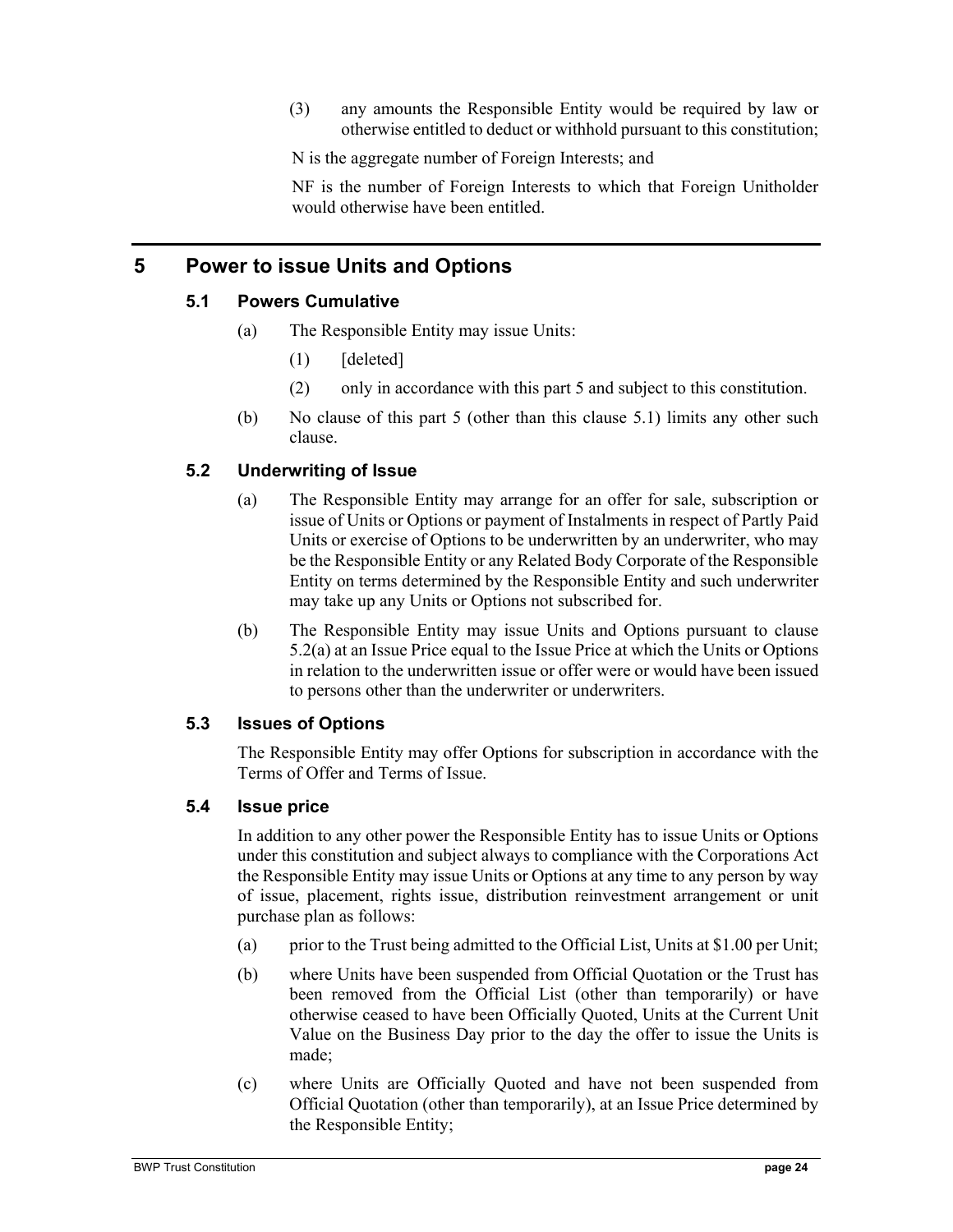- (d) where Units are Officially Quoted and have not been suspended from Official Quotation (other than temporarily), Options, where:
	- (1) the Units to be issued pursuant to the Options are to be issued at Market Price of a Unit immediately prior to the date upon which the Option is issued; and
	- (2) the Options are issued at the issue price determined in accordance with the Terms of Offer and Terms of Issue; and
	- (3) Units pursuant to Options issued under clause  $5.4\text{(d)}(1)$ .

#### **5.5 Issue of Units pursuant to Options**

The Responsible Entity may issue a Unit or Units in accordance with the Terms of Offer and Terms of Issue of an Option.

## **5.6 Other issues of Units and Options**

- (a) Subject to compliance with any instruments issued by ASIC (which are taken to be incorporated into this constitution) and the Listing Rules, the Responsible Entity may issue Units or Options (including Units on the exercise of an Option) at an Issue Price determined by the Responsible Entity, being a price other than the Issue Price calculated in accordance with clauses 5.2 and 5.4.
- (b) [deleted]

# **5.7 [Deleted]**

## **5.8 [Deleted]**

## **5.9 Restriction on issue and redemption of units**

No Units may be issued, or redeemed, after the  $80<sup>th</sup>$  anniversary of the day on which the Trust commenced if that issue, or that redemption, would cause a contravention of the rule against perpetuities or any other rule of law or equity.

# **6 Management of the Trust**

## **6.1 Responsible Entity to manage Trust**

- (a) The Responsible Entity has full and complete powers of management and must manage the Trust (including all Assets and Liabilities of the Trust) for the benefit of the Unitholders. The Responsible Entity's obligations under this clause 6.1(a) do not cease on termination of the Trust.
- (b) A Unitholder may not:
	- (1) interfere or seek to interfere with the rights, powers, authority or discretion of the Responsible Entity;
	- (2) claim or exercise any right in respect of any Asset or lodge any caveat or other notice affecting any Asset; or
	- (3) require that any Asset be transferred to a Unitholder.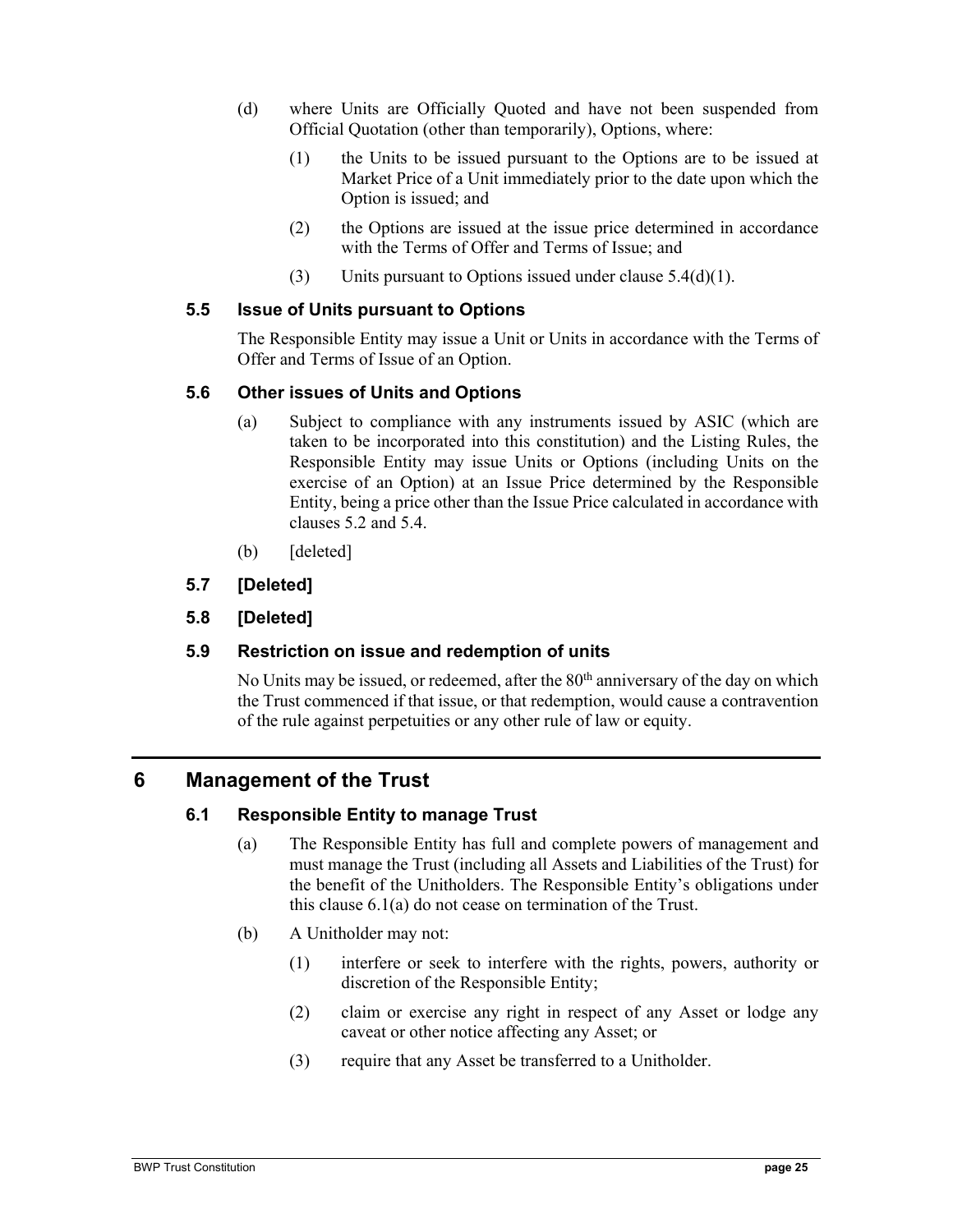- (c) The Responsible Entity must keep proper books and records relating to the Trust. The Responsible Entity may establish such accounts and records as it may determine.
- (d) Holders may not give any directions to the Responsible Entity (whether at a meeting convened pursuant to the Corporations Act or otherwise) if it would require the Responsible Entity to do or omit doing anything which may result in:
	- (1) the Trust ceasing to comply with the Listing Rules or the Responsible Entity acting inconsistently with clause 4.7; or
	- (2) the exercise of any discretion expressly conferred on the Responsible Entity by this constitution.

# **6.2 [Deleted]**

# **6.3 Voting rights exercisable by Responsible Entity**

The Responsible Entity has absolute discretion in determining how any voting rights conferred by any Asset are to be exercised. The Responsible Entity is not liable in respect of any vote, action taken or consent given by the Responsible Entity in person or by proxy or attorney.

# **6.4 Insurance Arrangements**

The Responsible Entity must cause all Assets of an insurable nature and which in the opinion of the Responsible Entity are in the normal course of business usually insured, to be adequately insured, including insurance against fire, loss of rent and any other risks which the Responsible Entity considers prudent, in the name of the Responsible Entity or any other person having an insurable interest in them as the Responsible Entity thinks fit.

# **7 Investment of Assets**

# **7.1 Responsible Entity's discretion**

Subject to clause 7.3 the Responsible Entity has absolute discretion as to:

- (1) the entering into and performance of any transaction or contract;
- (2) the investment of any part of the Assets;
- (3) the purchase, design, construction, repair, maintenance, financing, yielding up, commissioning, building, ownership, leasing, planning, carrying out of works, sale, transfer, exchange, alteration, surrender, abandonment, operation or utilisation of any of the Assets; and
- (4) the procuration of any of the above.

# **7.2 Investment proposals**

- (a) For each proposed investment that is a Direct Property Investment the Responsible Entity must prepare a written investment proposal which must:
	- (1) contain a description of the proposed transaction and the price, cost or value, or estimated price, cost or value, at which the transaction is to occur;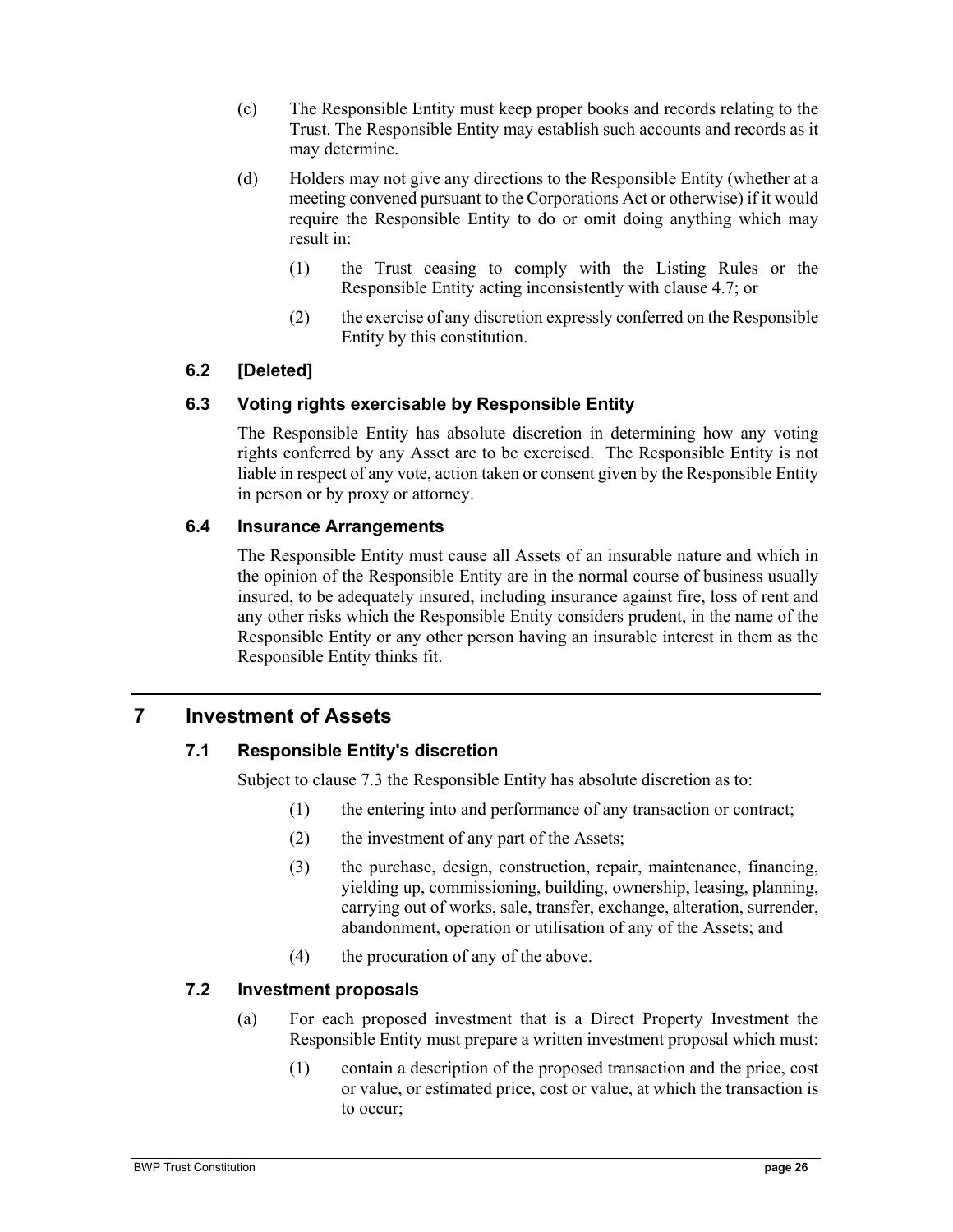- (2) if the proposal is for the acquisition or disposition of real estate, be accompanied by the valuation of an Approved Valuer made not more than 3 months prior to the date of the proposal; and
- (3) if the proposal is for extensions, additions or alterations to existing Assets or the erection of new improvements, be accompanied by a valuation or commercial appraisal thereof of an Approved Valuer made not more than 3 months prior to the date of the proposal.
- (b) For any expenditure and for each proposed investment that is not a Direct Property Investment, the Responsible Entity will determine the process by which a decision will be made to approve of the expenditure or make the investment.

# **7.3 Adoption of proposal**

Any proposed expenditure or investment may be made by the Responsible Entity unless in the opinion of the Responsible Entity:

- (1) the proposal would require or result in borrowing such that the Liabilities upon completion of the proposal would exceed the limit set out in clause 13.4;
- (2) the proposal has not been prepared in accordance with clause  $7.2(a)$ or clause 7.2(b), as applicable;
- (3) the proposal is contrary to law or in breach of this constitution; or
- (4) the proposed acquisition or disposal is not in the interests of Unitholders.
- **7.4 [Deleted]**
- **7.5 [Deleted]**
- **7.6 [Deleted]**
- **7.7 [Deleted]**

# **8 Valuation of Assets**

## **8.1 Valuation of assets**

- (a) The Responsible Entity may at any time cause the valuation of any Asset by a qualified valuer, including an independent securities pricing service, who is independent of the Responsible Entity.
- (b) In determining whether a valuation accurately reflects the current value of an Asset, the Responsible Entity is not to be regarded as having the knowledge of a valuer or any other expertise in respect of the valuation of Assets.
- (c) Each Asset must be valued at its market value unless the Responsible Entity certifies in respect of an Asset that:
	- (A) there is no market in respect of the Asset; or
	- (B) the market value does not represent the fair value of the Asset,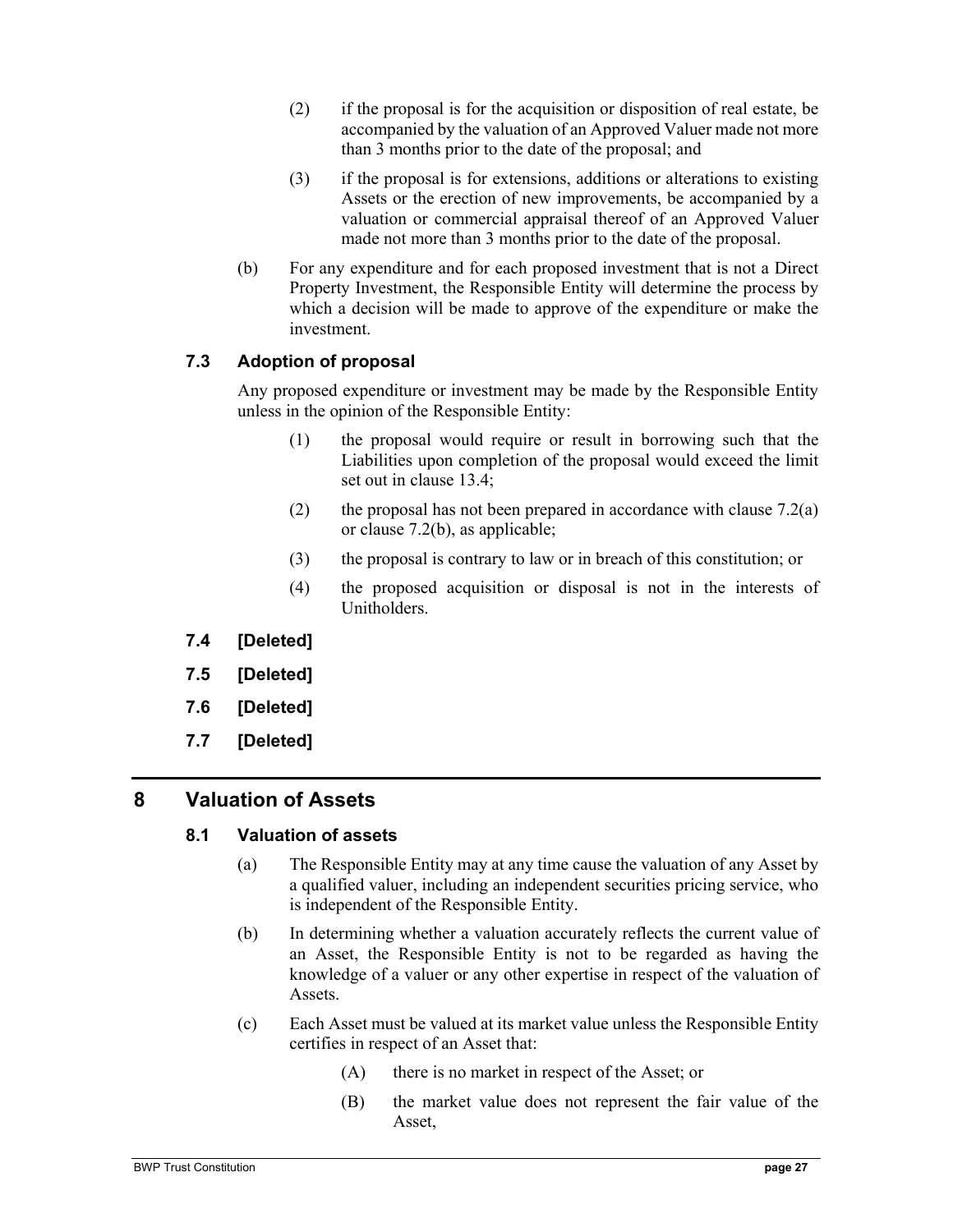in which case, the method of valuation for the Asset must be determined by the Responsible Entity and that method must be consistent with ordinary commercial practice for valuing that type of asset.

- (d) Where any Asset is to be valued or the Net Asset Value of the Trust and the number of Units on issue is to be determined, the valuation or determination is to be as at a time determined by the Responsible Entity.
- (e) The valuer must be appointed by the Responsible Entity.

# **8.2 Currency Conversion**

Where it is necessary for any purposes to convert one currency to another, the conversion must be made at a time and at such rates quoted by a bank or other financial institution nominated by the Responsible Entity.

## **8.3 Current Unit Value**

The Responsible Entity may determine the Current Unit Value at any time.

# **9 Income and Distributions**

## **9.1 Responsible Entity to collect**

The Responsible Entity must collect and receive all moneys, rights and property paid or receivable in respect of the Trust.

## **9.2 Determination of income and reserves**

The Responsible Entity is to determine whether any item is income or capital and the extent to which reserves or provisions need to be made and the extent to which an income reserve will be made for the purposes of holding Income which is to be distributed in a subsequent Distribution Period or Distribution Periods or if that Income is not distributed by the end of the Financial Year, added to a capital reserve for accounting purposes.

## **9.3 Distribution of income**

- (a) For each Distribution Period, the Responsible Entity must:
	- (1) determine the Distributable Amount for the Distribution Period and any reserve prior to:
		- (A) where the Trust is an AMIT in respect of the Distribution Period, prior to the date that is two months after the end of the relevant Financial Year; otherwise:
		- (B) the end of the Financial Year; and
	- (2) calculate and distribute each Unitholder's Distribution Entitlement.
- (b) If no determination is made or to the extent to which no determination is made under clause 9.3(a) as required, the Distributable Amount for that Distribution Period is equal to the Income of the Trust for that Distribution Period.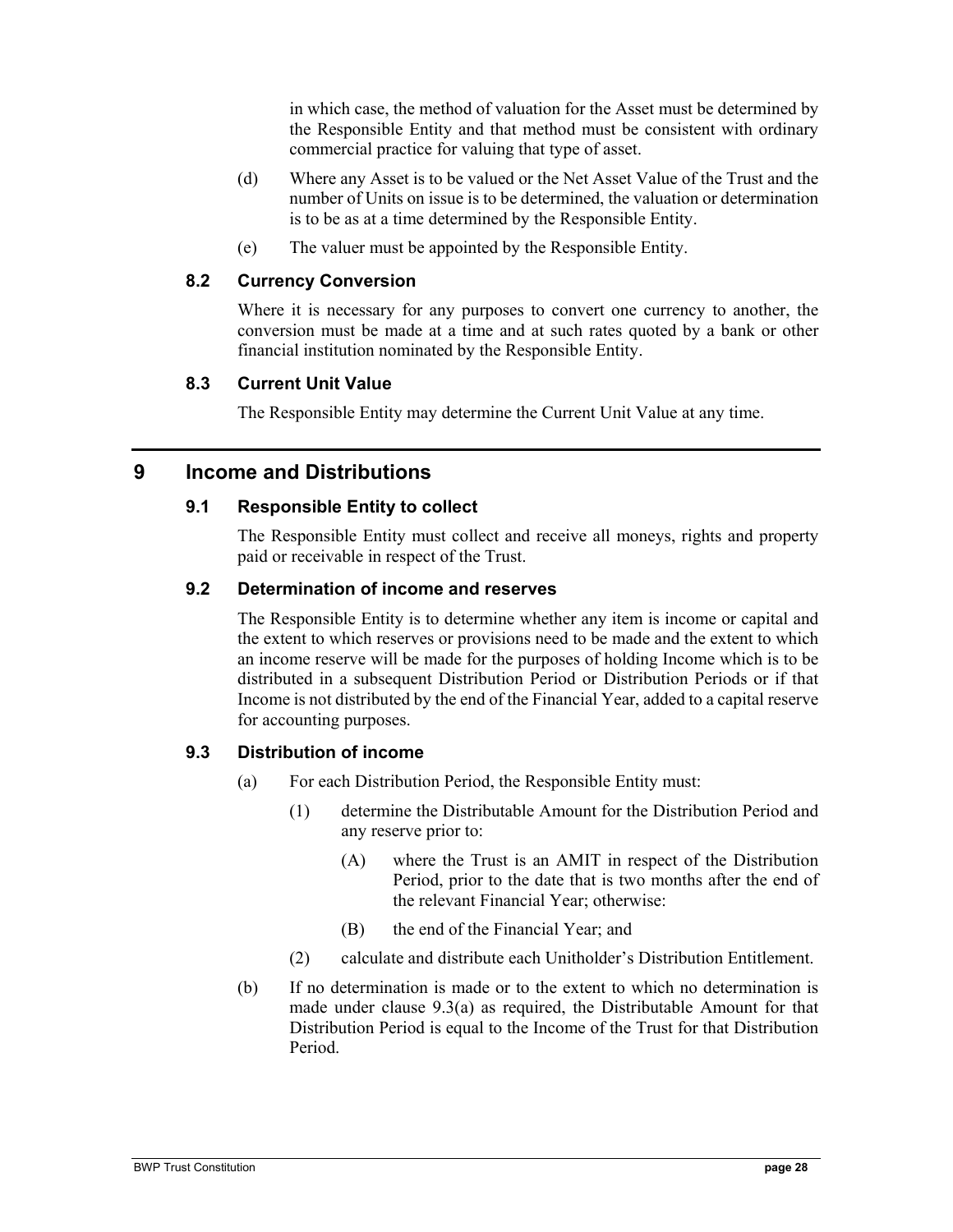# **9.3A Responsible Entity discretion**

In making a determination under clauses 9.2 or 9.3 the Responsible Entity does not have to take into account accounting standards or generally accepted accounting principles and practices which apply to trusts. The preparation of the accounts of the Trust in accordance with current Australian accounting standards and generally accepted accounting principles is not to be regarded as a determination that an item is income or capital or that a reserve or provision is needed, or as a determination of the method for calculating the Distributable Amount of the Trust.

## **9.4 Distribution Entitlement**

(a) "Distributable Amount" for a period is to be determined in accordance with the following formula:

 $DA = I + C - R$ 

Where:

DA is the amount of Distributable Amount

- R is any amount credited to a reserve in accordance with clause 9.2
- I is the Income of the Trust
- C is any additional amount (including capital and amounts previously credited to a reserve in accordance with clause 9.2) which the Responsible Entity has determined is to be distributed.
- (b) Subject to the Terms of Issue of any class of Units, each Unitholder's Distribution Entitlement is to be determined on a pro rata basis taking into account:
	- (i) the Paid-up Proportion of each relevant Unit Holding of the Unitholder that has been on issue during the relevant Distribution Period; and
	- (ii) the number of days each relevant Unit Holding of the Unitholder has been on issue during the relevant Distribution Period. Units issued or transferred under a distribution reinvestment arrangement referred to in clause 9.8 shall be taken to have been issued or transferred on the day after the last day of the relevant Distribution Period to which the reinvested distribution relates.

## **9.5 Distribution of Entitlement**

- (a) The Responsible Entity must pay to each Unitholder its Distribution Entitlement on or before the Distribution Date. It is acknowledged by Unitholders that such payments of Distributable Amounts shall be good and complete discharge to the Responsible Entity in respect of any liability to any person in respect of an entitlement to such Distributable Amount.
- (b) For the purpose of determining the entitlement to the Distribution Entitlement for a Distribution Period, the persons who are Unitholders on the books close date for that Distribution Period have an absolute, vested and indefeasible interest in the Income of that Distribution Period, less any amount credited to a reserve in accordance with clause 9.2, in proportion to a Unitholders Distribution Entitlement as calculated in accordance with clause 9.4.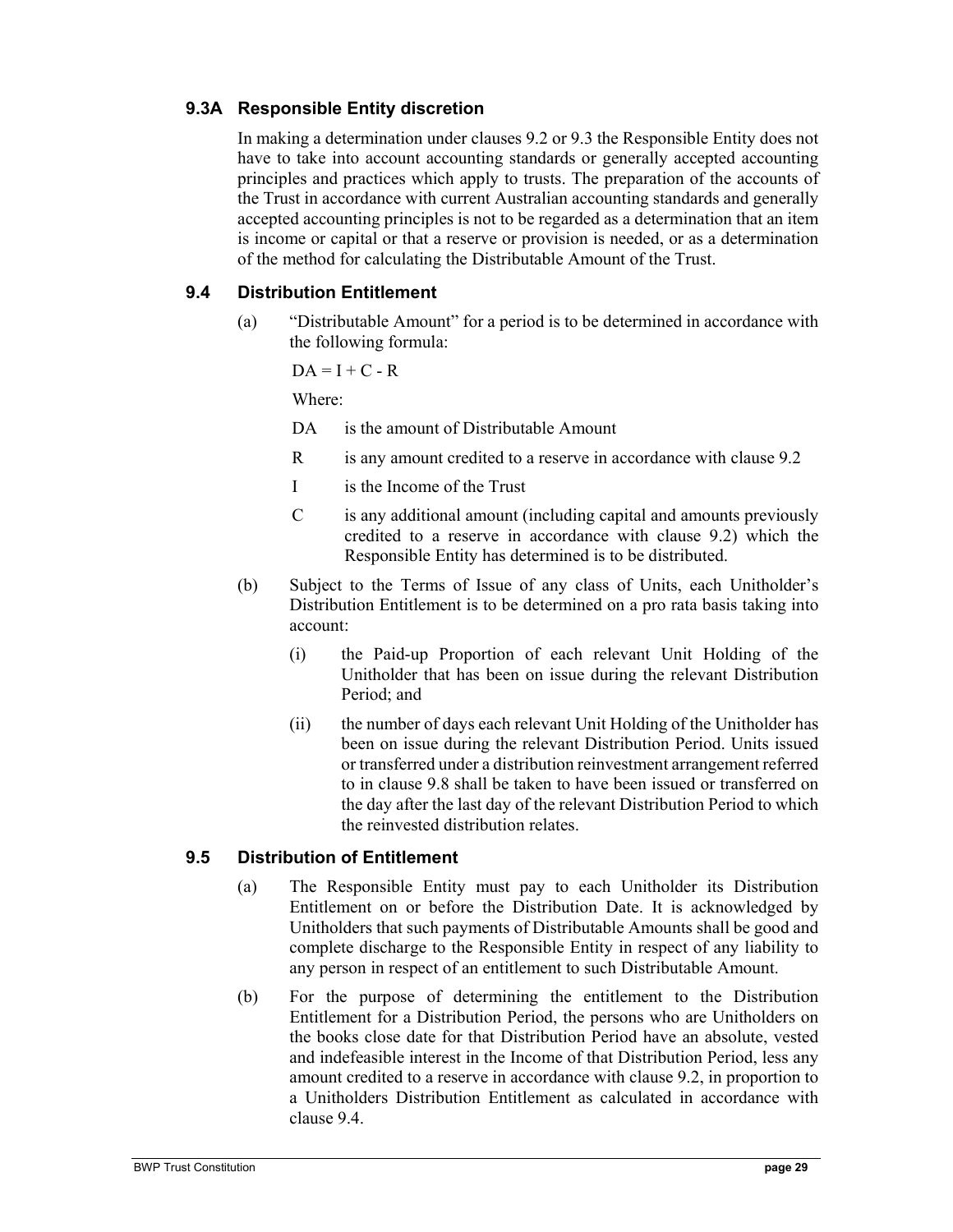- (c) The Responsible Entity must deduct from each Unitholder's Distribution Entitlement all amounts which:
	- (1) are necessary to avoid distributing a fraction of a cent;
	- (2) the Responsible Entity determines it is not practical to distribute on a Distribution Date;
	- (3) equal any amount of Tax which has been paid or which the Responsible Entity determines is or may be payable by the Responsible Entity in respect of the Unitholder on the amount of the distribution otherwise distributable to that Unitholder; or
	- (4) are required to be deducted by law or this constitution.
- (d) The Responsible Entity must determine how any sum so retained is to be treated.
- (e) Until a Forfeited Unit is sold pursuant to clause 3.9 or has its forfeiture cancelled pursuant to clause 3.12, it carries no entitlement to a Distribution Entitlement. In the case of cancellation of forfeiture of a Forfeited Unit, the Unit will carry an entitlement to Distribution Entitlements as if it had not been forfeited.

# **9.6 Composition of distribution**

Following the end of each Financial Year, the Responsible Entity must notify the Unitholders of the extent to which a distribution under this part 9 is composed of, and the types of, income and capital.

# **9.7 Categories and sources of income**

- (a) For any category or source of income the Responsible Entity may keep separate accounts and allocate the income from any category or source to any Unitholder.
- (b) The Responsible Entity may cause the distribution of any amount recorded in an account or record kept under clause 6.1(c) before the distribution of any other amount.

# **9.8 Distribution Reinvestment Arrangements**

- (a) The Responsible Entity may advise Unitholders from time to time in writing that Unitholders may on terms specified in the notice participate in an arrangement under which Unitholders may request that all or a proportion of specified distributions due to them be satisfied by the issue or transfer of further Units.
- (b) If the Responsible Entity decides to allot Units to participating Holders by transferring existing Units in accordance with the distribution reinvestment arrangements referred to in clause 9.8(a) (if any), participating Holders agree to appoint a trustee nominated by the Responsible Entity as the participating Holders' agent to acquire Units on market.

# **9.9 Trust taxed as a company**

Notwithstanding clauses 9.5 and 9.6, if in any Financial Year the Responsible Entity in its capacity as responsible entity becomes taxable pursuant to Division 6C of Part III of the Tax Act or taxable as if it were a company under the Tax Act: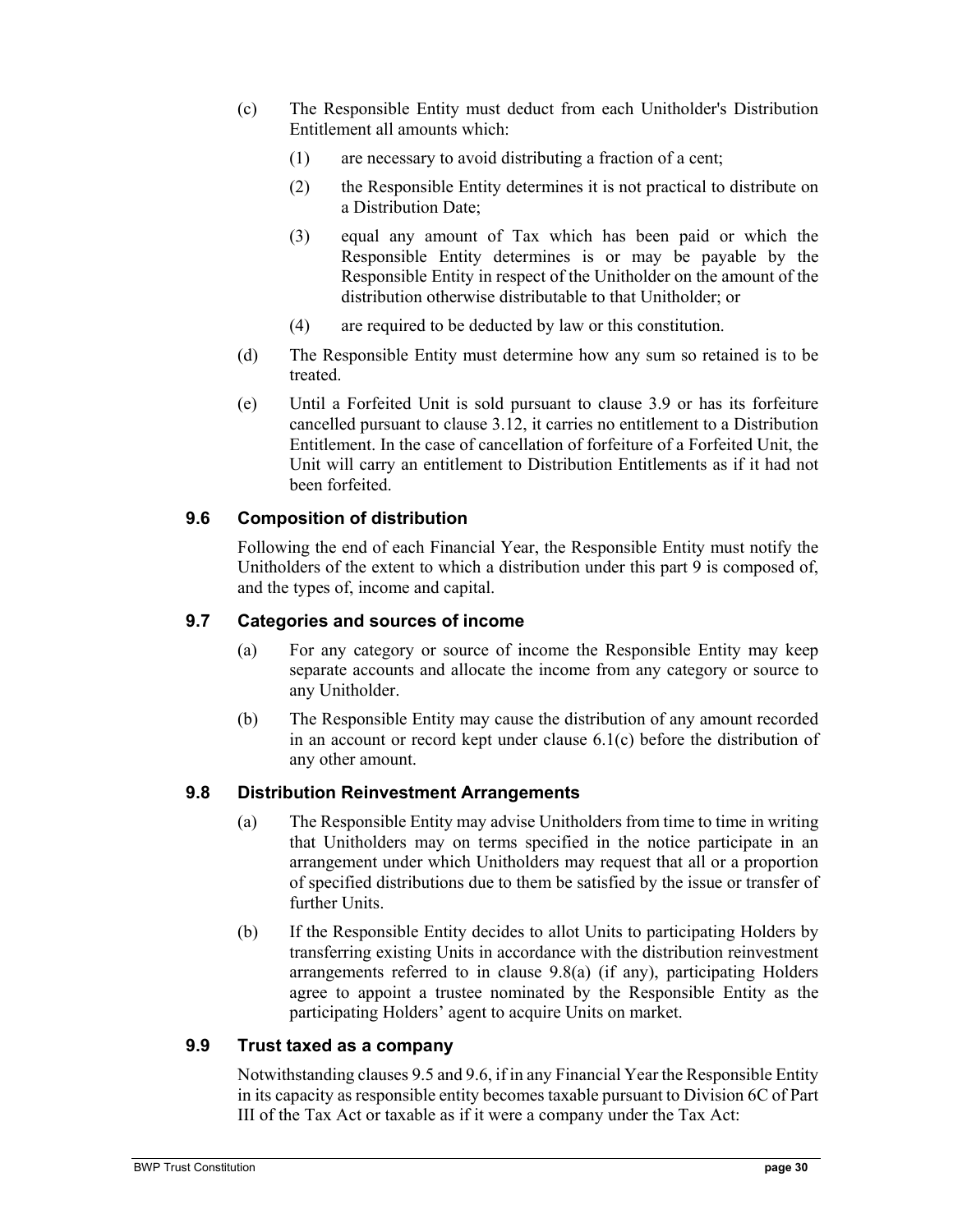- (a) the Responsible Entity has complete discretion as to how much, if any, of:
	- (1) the Distributable Amount for that Financial Year; or
	- (2) in years subsequent to that Financial Year, amounts which have not previously been distributed from prior Financial Years,
		- is to be distributed to Unitholders on the Distribution Date.
- (b) Each Unitholder's Distribution Entitlement to the Distributable Amount (calculated in accordance with clause 9.9(a)) is to be determined in accordance with clause 9.4(a).
- (c) The Responsible Entity must pay the Distribution Entitlement for a Distribution Period to the persons who are Unitholders on the Distribution Calculation Date for that Distribution Period on or before the first Distribution Date following that Distribution Period.
- (d) The Responsible Entity may take all steps necessary or desirable in relation to distributions, including the franking of distributions.

# **10 Remuneration of Responsible Entity**

# **10.1 Responsible Entity's remuneration**

- (a) The Responsible Entity is entitled to receive out of the Assets of the Trust a fee calculated at the rate of 0.1375% per Quarter of the Gross Asset Value of the Trust plus a further fee being the greater of:
	- (1)
- (A) a fee calculated at the rate of 0.0125% per Quarter of the Gross Asset Value of the Trust (after deducting the aggregate amount of all uncalled Instalments in relation to Partly Paid Units) up to \$200,000,000;
- (B) a fee calculated at the rate of 0.00875% per Quarter of the amount by which the Gross Asset Value of the Trust (after deducting the aggregate amount of all uncalled Instalments in relation to Partly Paid Units) exceeds \$200,000,000; and
- (2) \$10,000 per Quarter increased in the proportion that the Consumer Price Index All Groups Perth last published before the date on which the relevant determination is to be made bears to the Consumer Price Index All Groups Perth last published in the previous Quarter. If the Consumer Price Index All Group Perth ceases to be published or the method of its calculation substantially alters, then the Consumer Price Index All Groups Perth is to be replaced with the nearest equivalent index (as determined by the Responsible Entity).
- (b) The Responsible Entity's fee, which is payable in arrears, accrues daily, is calculated as at the end of each Quarter, and must be paid within 21 days of the end of each Quarter.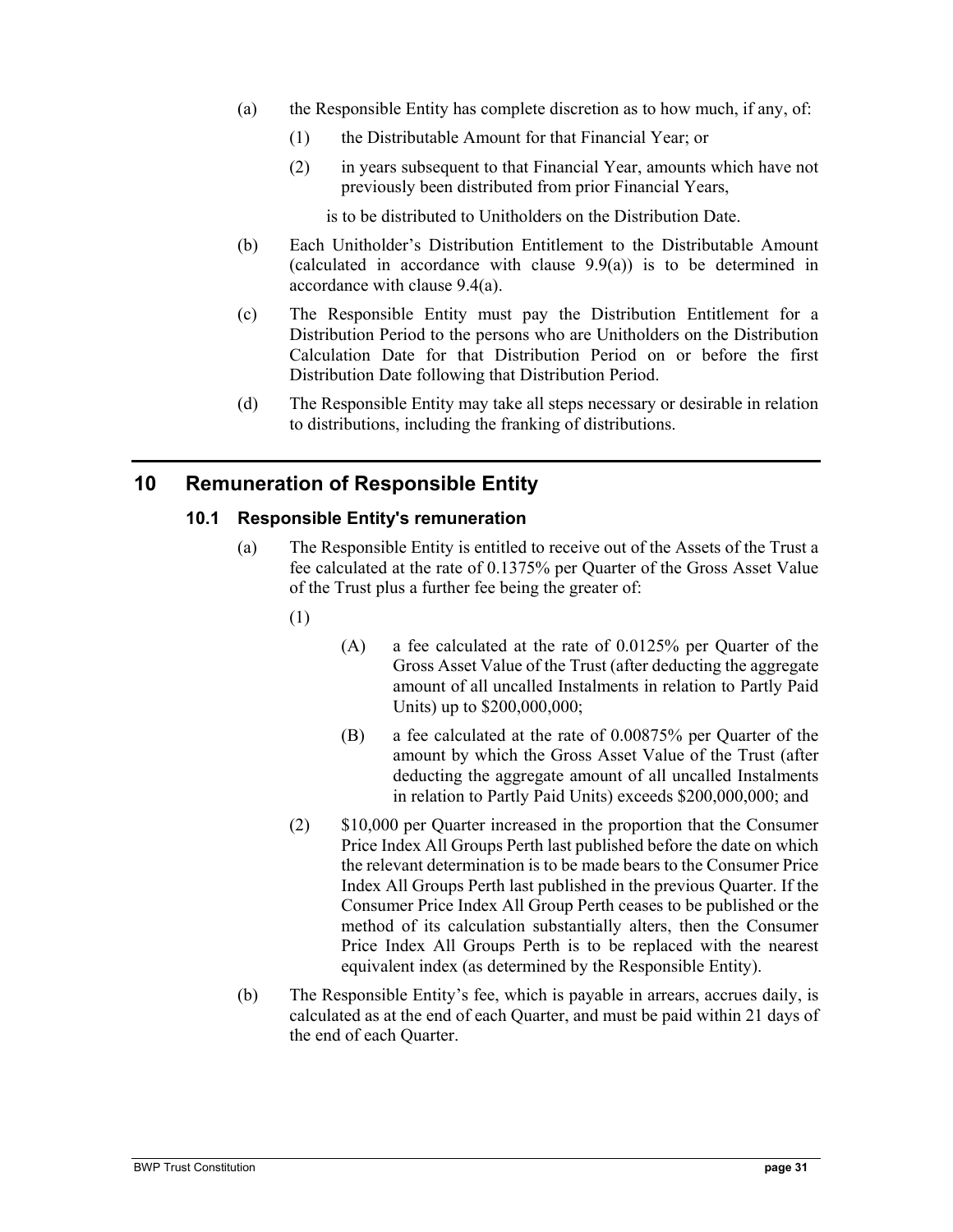# **10.2 [Deleted]**

## **10.3 Waiver of remuneration**

The Responsible Entity may waive the whole or any part of the remuneration to which it would otherwise be entitled. Such waiver may be revoked.

# **10.4 Priority of Responsible Entity's remuneration**

The remuneration of the Responsible Entity has priority over the payment of all other amounts payable from the Assets of the Trust.

## **10.5 Establishment and administration costs**

In addition to any other right of indemnity which they may have under this constitution or at law, the Responsible Entity and the agents and delegates of the Responsible Entity are each indemnified and entitled to be reimbursed out of or have paid from the Assets for all losses, damages and Costs incurred in the course of their office or in relation to the administration or management of the Trust. Without limitation this includes the amounts specified in schedule 1.

# **10.6 [Deleted]**

# **11 Options**

# **11.1 Terms and Subscription**

- (a) This part 11 applies to all Options.
- (b) The Terms of Offer and the Terms of Issue of any Options which may be issued must be notified to each person being offered Options at the time of the offer.
- (c) A person may subscribe for an Option in accordance with the Terms of Offer. Upon creation an Option binds the Responsible Entity.

## **11.2 Nominees**

- (a) An Option may be subscribed for by a nominee of the person entitled to subscribe for the Option unless the Terms of Offer provide otherwise.
- (b) An Option may be exercised by a nominee of the Optionholder unless the Terms of Issue provide otherwise.

# **11.3 Exercise**

- (a) An Optionholder may only exercise an Option in accordance with the Terms of Issue.
- (b) On the termination of winding up of the Trust, all Options lapse and, subject to any amounts specifically expressed to be payable to the Optionholder on the termination or winding up of the Trust, the liabilities of the Responsible Entity cease in respect of each Option.

# **11.4 Optionholder's Rights and Interest**

(a) An Option does not confer on the Optionholder any interest in the Assets. Optionholders have only those rights conferred on them by this constitution,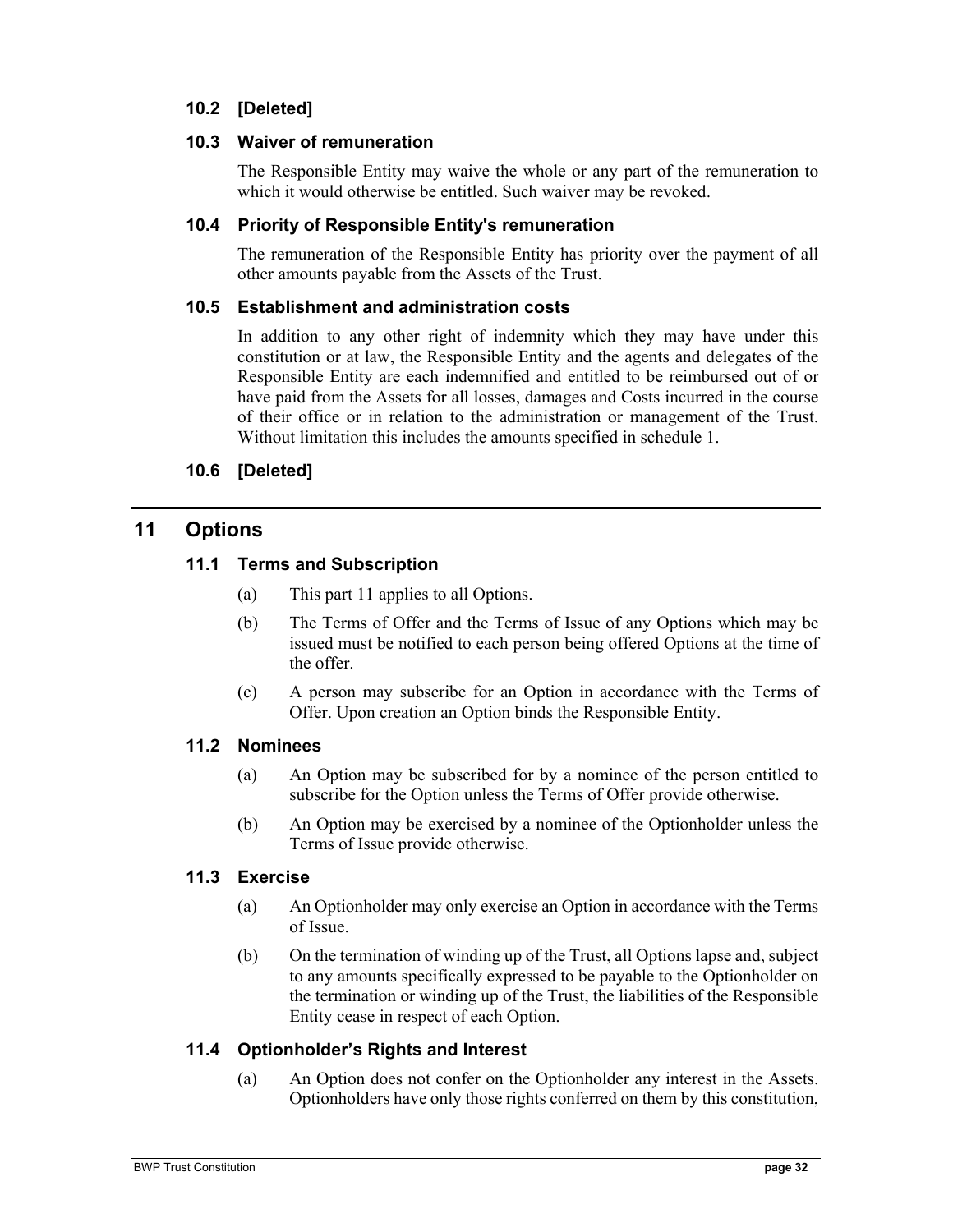their Terms of Offer and Terms of Issue and the Listing Rules (if applicable).

- (b) Optionholders are not entitled to any distribution of income or capital gains or any distribution on winding up or termination of the Trust.
- (c) Subject to clauses 22.4 and 22.5, Optionholders are entitled:
	- (1) to inspect any document which may be inspected by; and
	- (2) to be sent any document which is sent to,

Unitholders in similar circumstances.

- (d) If Options have been issued which have not expired or been exercised or cancelled, then if a new Responsible Entity is appointed under this constitution, it must execute any documents and do all things reasonably required by the outgoing Responsible Entity to ensure that it assumes the covenants and obligations of the outgoing Responsible Entity under those Options.
- (e) The Responsible Entity must credit all payments of the Issue Price and exercise price to the Trust before the end of the following Business Day.

# **11.5 Redemption or Repurchase**

- (a) The Responsible Entity may cancel or redeem or buy an Option or any of the rights of exercise of an Option in accordance with the Terms of Issue (provided the Terms of Issue have been approved by the ASX) whereupon the Responsible Entity must make any payment to an Optionholder required under the Terms of Issue. Options and rights may only be cancelled, redeemed or purchased under this clause 11.5(a) in proportion to the number of the relevant Options held by each Holder on a date determined by the Responsible Entity and the Responsible Entity may round the result to the nearest multiple of 10 (5 being rounded up) or of 1 (0.5 being rounded up).
- (b) Options and rights redeemed or purchased under clause 11.5(a) will form part of the Assets and the Responsible Entity must be recognised as the Holder and must exercise, reissue, resell and otherwise deal with them as the Responsible Entity determines. The Responsible Entity will retain title in law to each and every Option and right so purchased in its name until the Option or right is resold or lapses and such title in law will not merge in such choses as are constituted by the grant of such Options and rights.
- (c) [Deleted]

# **12 Audit**

# **12.1 Appointment of Auditor**

- (a) The Responsible Entity must appoint a Registered Company Auditor or a firm at least one of whose members is a Registered Company Auditor to be auditor of the Trust.
- (b) The Responsible Entity may, with the consent of the ASIC, remove the Auditor.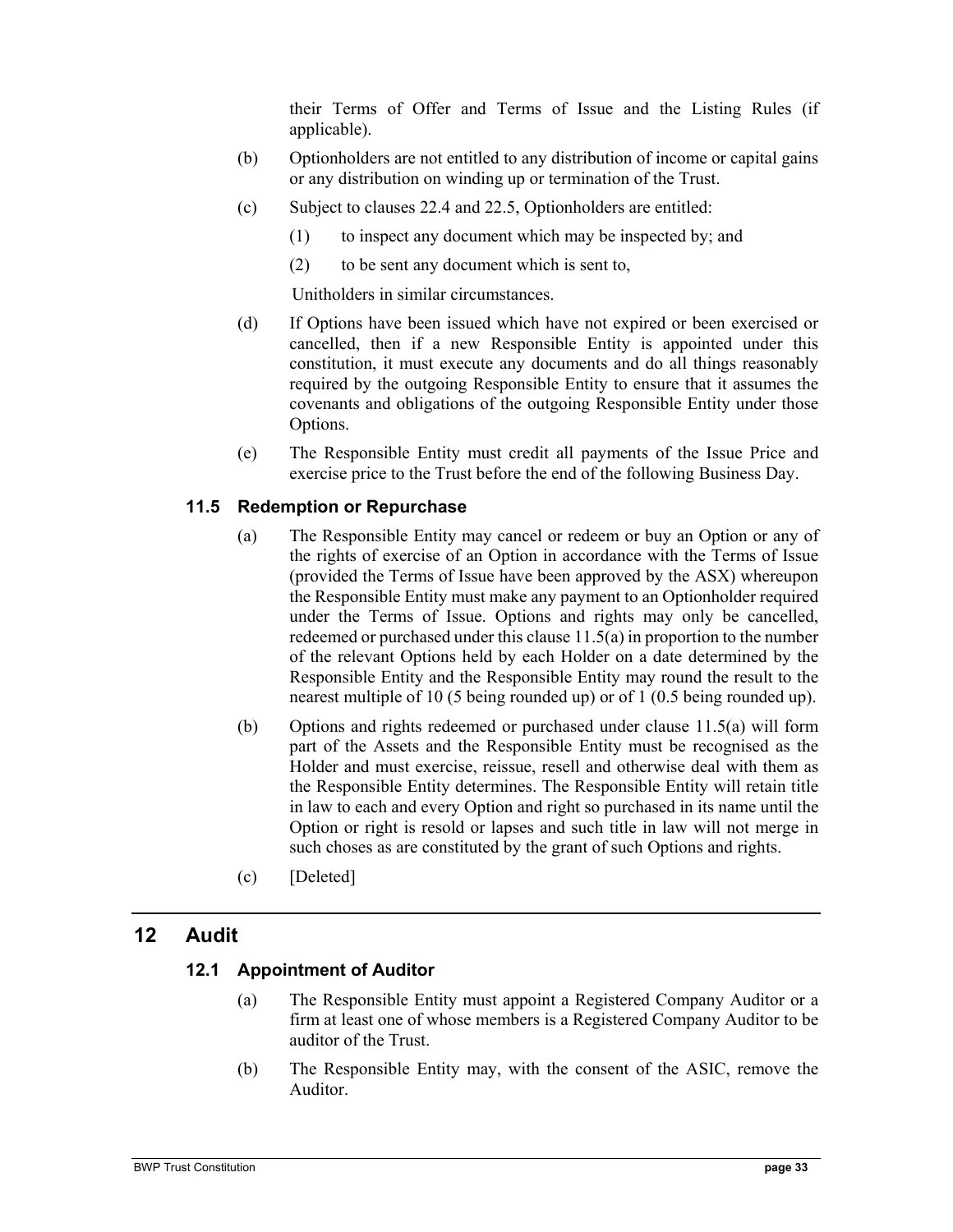- (c) The Auditor may, with the consent of the ASIC and by giving not less than 3 months' notice to the Responsible Entity (or such shorter notice agreed to by the Responsible Entity), retire as Auditor.
- (d) The remuneration of the Auditor must be set by the Responsible Entity.

# **13 Responsible Entity's Powers**

# **13.1 General powers of Responsible Entity**

- (a) Subject to this constitution, the Responsible Entity has all the powers of a natural person acting in his or her personal capacity. These powers include, without limitation, the Responsible Entity's powers to deal with and invest the Assets, grant indemnities, enter joint venture arrangements and fetter future discretions.
- (b) In the exercise of its powers the Responsible Entity may acquire or dispose of any real or personal property and borrow or raise money or incur any liability.
- (c) In the exercise of its powers and authorities, the Responsible Entity may obtain reports, advice, opinions, statements or recommendations of any person, including solicitors, bankers, agents, architects, engineers, designers, builders, constructors or accountants.

# **13.2 [Deleted]**

# **13.3 Delegation by Responsible Entity**

- (a) The Responsible Entity may appoint a person, including an Associate of the Responsible Entity, as its agent or delegate to exercise its powers and perform its obligations other than the power to exercise a discretion.
- (b) The Responsible Entity may appoint an agent, custodian or other person, including an Associate of the Responsible Entity (each of whom may, with the approval of the Responsible Entity, sub-delegate to any person any of its functions as it thinks fit), to acquire, hold title to, dispose of or otherwise deal with any Asset on behalf of the Responsible Entity and perform any action incidental or ancillary thereto or otherwise approved by the Responsible Entity.
- (c) The Responsible Entity:
	- $(1)$  [Deleted]
	- (2) is liable for the acts of any agent or custodian as if the agent's or custodian's acts were the Responsible Entity's own.
	- (3) [Deleted]
- (d) Except to the extent that the fees, charges and expenses of such delegates, attorneys, agents or sub-agents are reimbursable under this constitution, the Responsible Entity is liable for the payment of such fees, charges and expenses.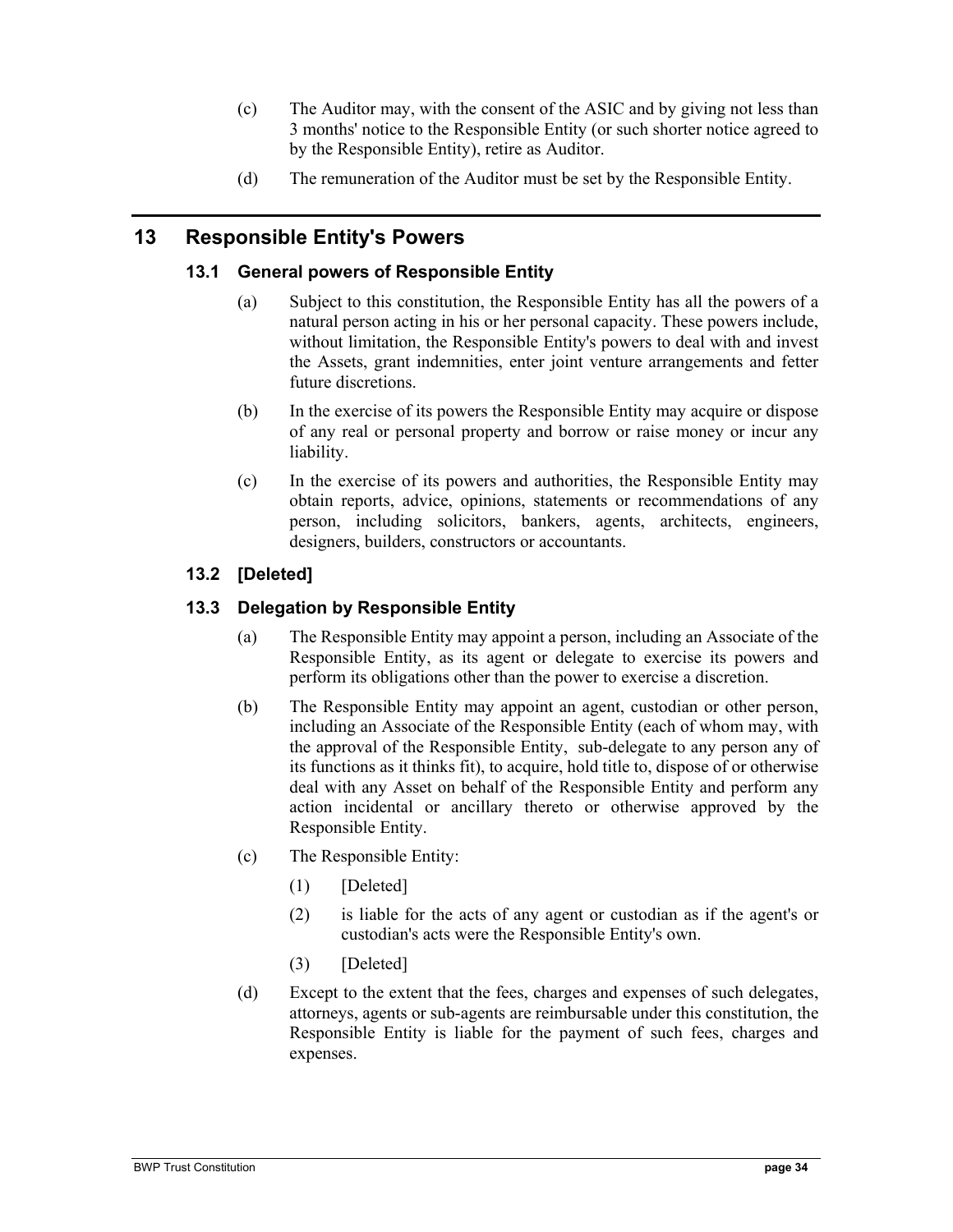# **13.4 Limitation on Liabilities**

The Responsible Entity must ensure that the total borrowings and liabilities of the Trust do not exceed sixty per cent (60%) of the Total Tangible Assets of the Trust.

# **13.5 Buy-back of Units**

- (a) While the Trust is admitted to the Official List, the Responsible Entity may buy-back Units, subject to and in accordance with the Corporations Act (as modified from time to time) and any requirements under the Listing Rules.
- (b) Immediately after the registration of a transfer of a Unit following a buyback under this clause 13.5 the Units purchased are cancelled.
- (c) The purchase price payable for a Unit purchased under this clause 13.5 will be determined by the Responsible Entity (or its nominee) as follows:
	- (1) any period in which a purchase may be made, the Responsible Entity (or its nominee) may set a range of prices at which purchases can be made during all or part of that period in the ordinary course of trading on the ASX and may adjust that pricing range from time to time if appropriate, but the maximum purchase price on any day cannot exceed the Indicative Buy-Back Price for that day by more than 5%; and
	- (2) the purchase must otherwise satisfy the conditions of any relief from or modification of the Corporations Act.
- (d) The Responsible Entity may determine that part of the purchase price payable for a Unit purchased under this clause 13.5 includes an amount which represents a distribution of Distributable Amount.

# **14 Responsible Entity's responsibilities and indemnities**

## **14.1 No limitation of other undertakings**

This part 14 does not limit or affect any other indemnities given to the Responsible Entity in this constitution or at law.

## **14.2 Limitation of liability**

- (a) The Responsible Entity and each director and officer of the Responsible Entity are not personally liable to a Holder or any other person in connection with the office of the Responsible Entity or director or officer of the Responsible Entity, except for their own fraud, negligence, breach of trust or breach of duty.
- (b) The liability of the Responsible Entity to any Holder or any other person is limited to the extent to which the liability is able to be satisfied out of the Assets of the Trust from which the Responsible Entity is entitled to be and is in fact, indemnified except for its own fraud, negligence, breach of trust or breach of duty.

## **14.3 Interested dealings by Responsible Entity**

Subject to Part 5C.7 of the Corporations Act, the Responsible Entity or an officer or employee or Associate of the Responsible Entity may: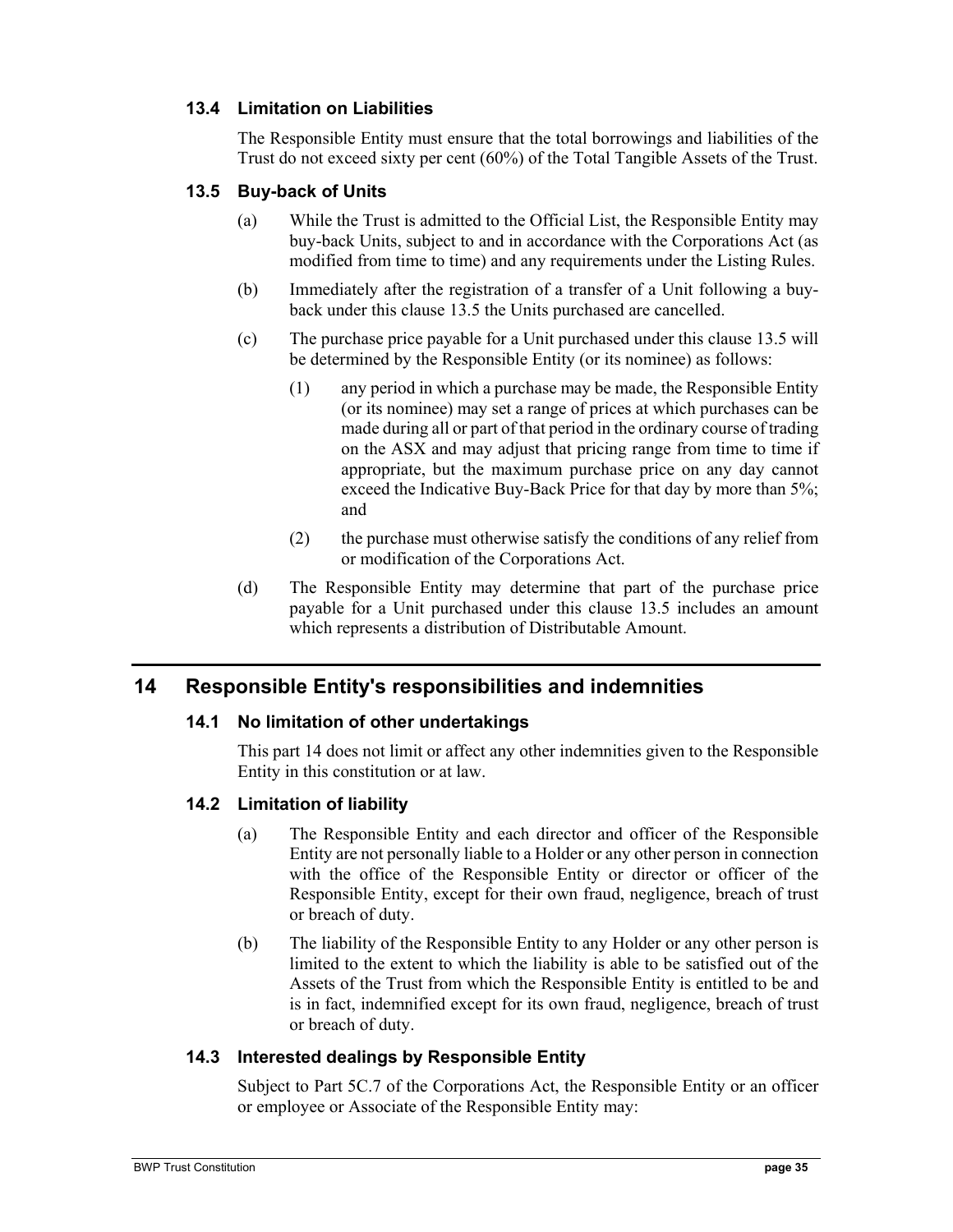- (a) (subject to section 601FG of the Corporations Act) be a Holder;
- (b) act in any fiduciary, vicarious or professional capacity, including without limitation as a banker, accountant, auditor, valuer, solicitor, independent contractor or other consultant or adviser to or representative, delegate, attorney or agent of the Responsible Entity or any Holder or as an executor, administrator, receiver or trustee;
- (c) have an interest in or enter into a contract or transaction with:
	- (1) the Responsible Entity or an Associate of the Responsible Entity;
	- (2) any Holder; or
	- (3) any other person, including one whose shares or other securities form an Asset; or
- (d) hold or deal in or have any other interest in an Asset,

and may retain and is not required to account for any benefit derived by doing so. The doing of any act or acting in any capacity contemplated by this clause 14.3 is not a breach of any of the obligations arising out of the fiduciary relationship between the Responsible Entity and the Holders established by this constitution or imposed by law.

# **14.4 [Deleted]**

# **14.5 Indemnities and liability**

Without prejudice to any indemnity given by law to the Responsible Entity but subject to this deed the Responsible Entity is indemnified in full and entitled to be reimbursed out of or have paid from the Assets of the Trust from and against any expense and liability (including legal costs on a full indemnity basis) that may be incurred in prosecuting or defending any action, suit, arbitration or other dispute resolution procedure in respect of the provisions of this deed, or in respect of the Trust except to the extent that such expense or liability arises out of its own fraud, negligence, breach of trust or breach of duty.

This right of indemnity applies in addition to any other right of indemnity allowed by law.

The Responsible Entity is not responsible for:

- (a) [Deleted];
- (b) any Cost incurred by relying on any notice, resolution, information, documents, forms or lists unless it reasonably believes such item not to be genuine or not to have been passed, executed or signed by the proper parties; or
- (c) Costs if a person fails to carry out an agreement with the Responsible Entity,

except to the extent that such loss is attributable to its own fraud, negligence, breach of duty or breach of trust.

The Responsible Entity is entitled to rely on any third party as to the validity and due authorisation of document or communication except to the extent of its own fraud, negligence, breach of duty or breach of trust.

The Responsible Entity will not be liable to anyone in respect of any failure to perform or do any act or thing which by reason of: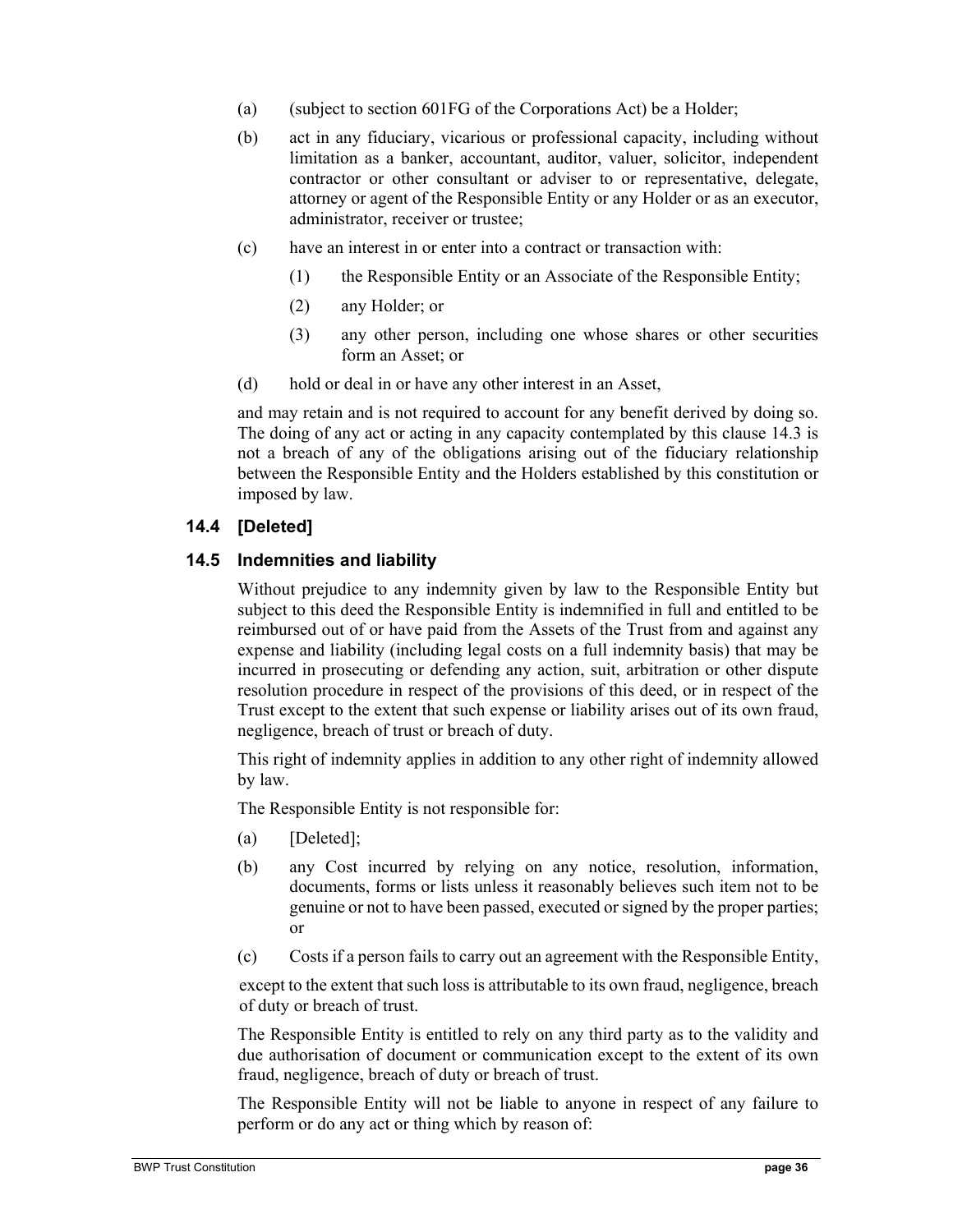- (a) any provision of any present or future law or statute of Australia or any State or Territory; or
- (b) of any decree, order or judgement of any competent court,

the Responsible Entity is prevented, forbidden or hindered from doing or performing.

## **14.6 Responsible Entity may rely on advice**

The Responsible Entity may take and act upon:

- (a) the opinion or advice of counsel or solicitors instructed by the Responsible Entity (whether or not addressed to the Responsible Entity) in relation to the interpretation of this deed or any other document (whether statutory or otherwise) or generally as to the administration of a Trust or any other matter in connection with the Trust; and
- (b) the opinion, advice, statements or information from any bankers, accountants, auditors, valuers and other persons consulted by the Responsible Entity who are in each case believed by the Responsible Entity in good faith to be expert in relation to the matters upon which they are consulted,

and the Responsible Entity will not be liable for anything done, suffered or omitted by it in good faith in reliance upon such opinion, advice, statements or information.

# **14.7 Responsible Entity not obliged to notify Unitholders of breaches**

Nothing in this constitution requires the Responsible Entity to notify the Holders of or summon a Meeting in relation to any breach by the Responsible Entity of any of the covenants or obligations binding upon the Responsible Entity under this constitution.

## **14.8 [Deleted]**

# **14A Indemnity and insurance**

## **14A.1 Persons to whom clauses 14A.2 and 14A.4 apply**

Clauses 14A.2 and 14A.4 apply to each person who is or has been a member of the Trust's Compliance Committee (if any).

## **14A.2 Indemnity**

The Responsible Entity may, from the Assets indemnify, on a full indemnity basis and to the full extent permitted by law, each person to whom this clause 14A.2 applies for Costs (other than Taxes) incurred by the person as a member of the Trust's Compliance Committee (if any) including, but not limited to, a liability for negligence or for reasonable costs and expenses incurred:

- (a) in defending proceedings, whether civil or criminal, in which judgment is given in favour of the person or in which the person is acquitted; or
- (b) in connection with an application, in relation to such proceedings, in which the Court grants relief to the person under the Corporations Act.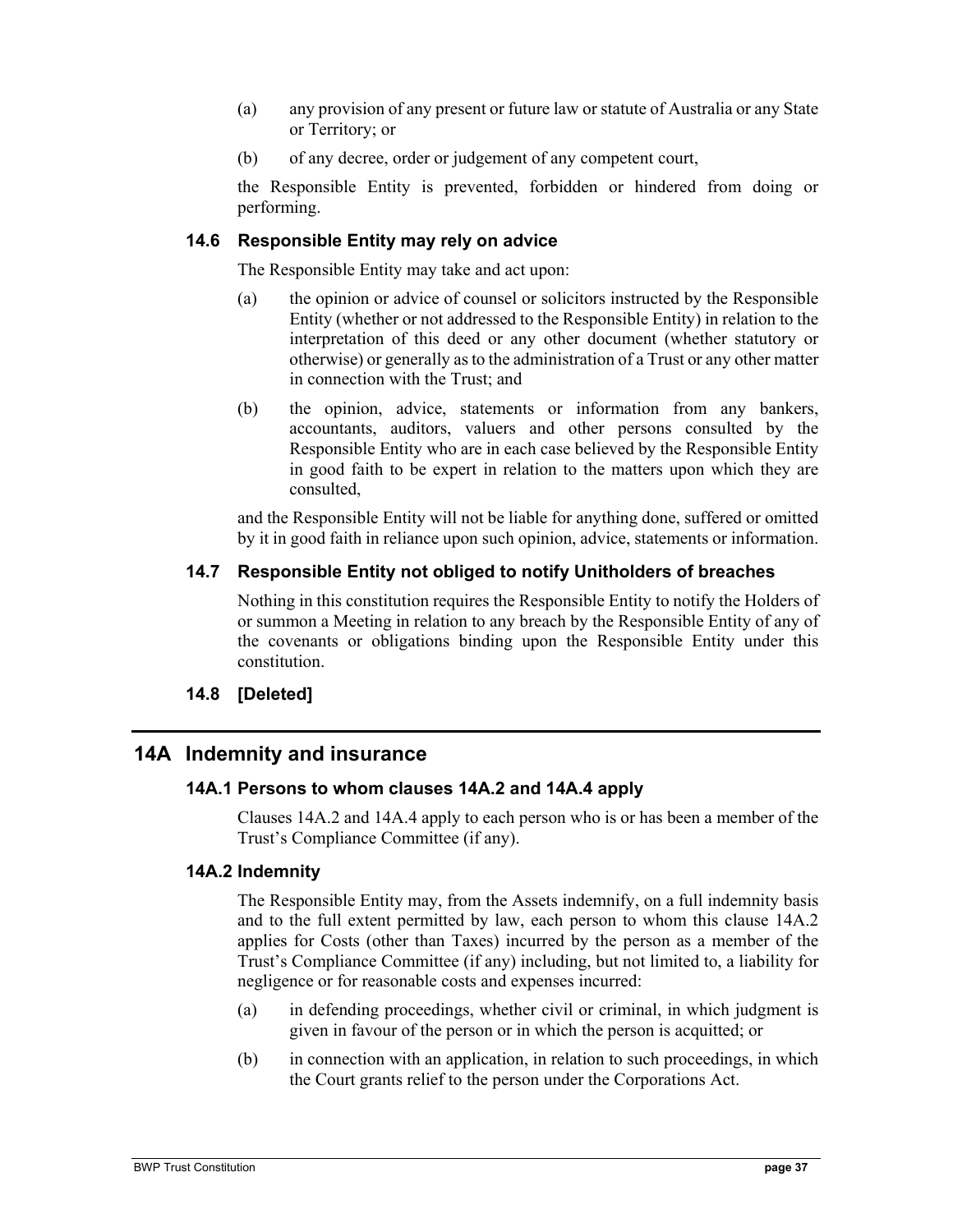# **14A.3 Extent of indemnity**

The indemnity in clause 14A.2:

- (a) is a continuing obligation and is enforceable by a person to whom clause 14A.2 applies even though that person may have ceased to be a member of the Trust's Compliance Committee; and
- (b) operates only to the extent that the loss or liability is not covered by insurance.

#### **14A.4 Insurance**

The Responsible Entity may, from the Assets and to the extent permitted by law:

- (a) purchase and maintain insurance; or
- (b) pay or agree to pay a premium for insurance,

for any person to whom this clause 14A.4 applies against any liability incurred by the person as a member of the Trust's Compliance Committee including, but not limited to, a liability for negligence or for reasonable costs and expenses incurred in defending proceedings, whether civil or criminal and whatever their outcome.

## **14A.5 Savings**

Nothing in clauses 14A.2 or 14A.4:

- (a) affects any other right or remedy that a person to whom those clauses apply may have in respect of any loss or liability referred to in those clauses; or
- (b) limits the capacity of the Responsible Entity to indemnify or provide insurance for any person to whom those clauses do not apply.

# **15 Register and Transfers**

## **15.1 Register**

The Responsible Entity will keep and maintain or cause to be kept and maintained an up to date Register.

## **15.2 Transfer**

- (a) Prior to the Trust being admitted to the Official List or at any time after the Trust has ceased to be so admitted, all transfers of Units and Options must be effected by a proper instrument of transfer and in a manner approved by the Responsible Entity. The Responsible Entity may decline to register a transfer of Units or Options under this clause 15.2(a) unless the instrument of transfer:
	- (1) is duly stamped; and
	- (2) is accompanied by such evidence as the Responsible Entity requires to prove the title of the transferor.
- (b) While the Trust is admitted to the Official List all transfers of Units or Options must be effected in accordance with the Listing Rules.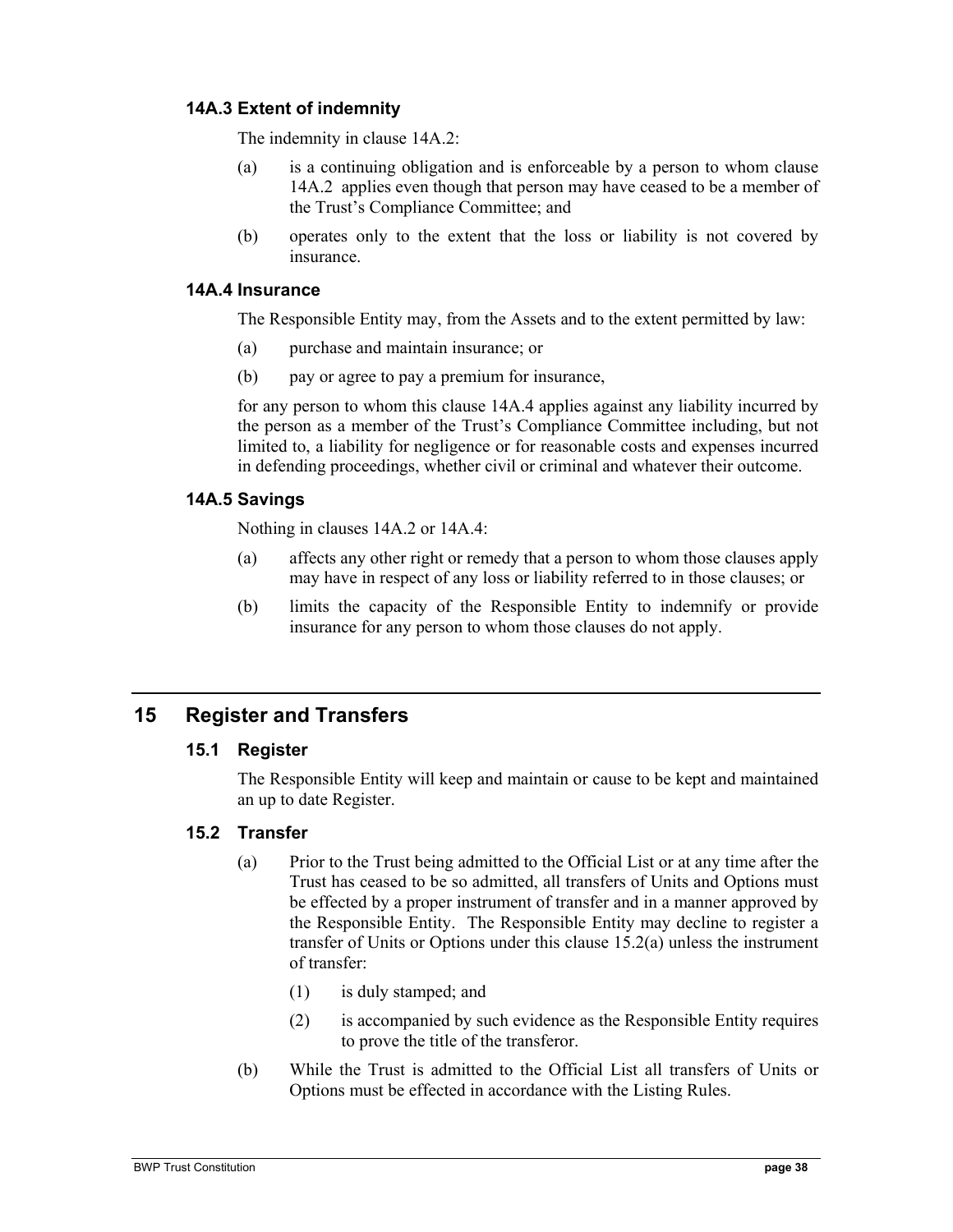- (c) A transferor of Units or Options remains the Holder until the transfer is registered and the name of the transferee is entered in the Register in respect of the Units or Options.
- (d) The Responsible Entity must not charge a fee for registering a transfer of Units or Options unless:
	- (1) the Trust is not admitted to the Official List; or
	- (2) the fee is permitted by the Listing Rules.

#### **15.3 Transaction advice after transfer**

If the Responsible Entity accepts a transfer under this part, the Responsible Entity may issue a transaction advice for:

- (a) the Units or Options which have been transferred; and
- (b) the balance of any Units or Options which were not transferred.

## **15.4 No General Restriction on Transfer**

- (a) There will be no restriction on the transfer of Units and, subject to clause 15.5, the Responsible Entity may not do anything which may prevent, delay or in any way interfere with, the registration of a transfer of Units effected under clause 15.2(b).
- (b) Except as otherwise set out in this part 15, there will be no restriction on any other transfer of Units or Options.

#### **15.4A Power to decline to register transfers**

- (a) The Responsible Entity may decline to register, or prevent registration of, a transfer of Units or Options or apply a holding lock to prevent a transfer in accordance with the Corporations Act or the Listing Rules where:
	- (1) the transfer is not in registrable form;
	- (2) the Responsible Entity has a lien on any of the Units transferred;
	- (3) registration of the transfer may breach a law of Australia;
	- (4) the transfer is paper based and registration of the transfer will result in a holding which, at the time the transfer is lodged, is less than a marketable parcel;
	- (5) the transfer is not permitted under the terms of an employee Unit or Option plan; or
	- (6) the Responsible Entity is otherwise permitted or required to do so under the Listing Rules or, except for a Proper ASTC Transfer, under the terms of issue of the Units or Options.
- (b) If the Responsible Entity declines to register a transfer, the Responsible Entity must give notice of the refusal as required by the Corporations Act and the Listing Rules. Failure to give that notice will not invalidate the decision of the Responsible Entity to decline to register the transfer.
- (c) The Responsible Entity may delegate its authority under this clause 15.4A to any person.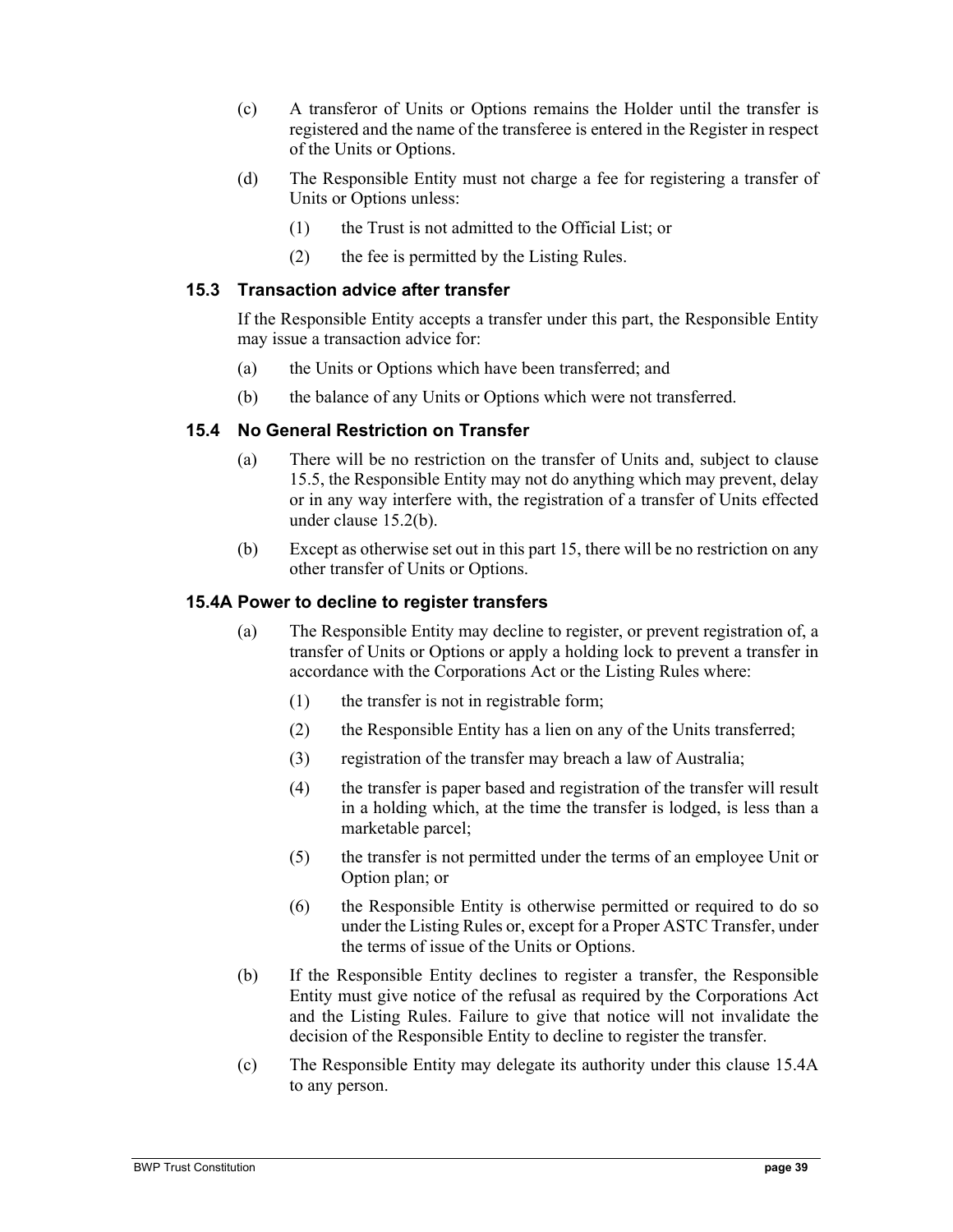# **15.5 Restricted Securities**

Notwithstanding any other provisions of this constitution:

- (a) restricted securities (as defined in the Listing Rules) cannot be disposed of during the escrow period referred to in the Listing Rules except as permitted by the Listing Rules or ASX;
- (b) subject to the ASX Settlement Operating Rules in respect of CHESS Approved Securities, the Responsible Entity must refuse to acknowledge a disposal (including registering a transfer), of restricted securities during the escrow period except as permitted by the Listing Rules or ASX; and
- (c) during a breach of the Listing Rules in relation to Units which are restricted securities, the Unitholder holding the Units in question ceases to be entitled to any distributions and to any voting rights in respect of those Units.

## **15.6 Transmission**

- (a) If a Holder is subject to a Transmission Event the person entitled to Units as a result of the Transmission Event, will be recognised as having a claim to Units or Options registered in the Holder's name.
- (b) Subject to the Listing Rules the Responsible Entity need not register any transfer or transmission pursuant to this clause 15.6 unless the transferee provides an indemnity in favour of the Responsible Entity in a form determined by or satisfactory to the Responsible Entity in respect of any consequence arising from the transfer or transmission.

# **15.7 Recognition of Holder**

- (a) The Responsible Entity:
	- (1) must treat the person entered on the Register as a Holder as the absolute owner of all rights and interests of the Holder; and
	- (2) except as required by law or this constitution, need not recognise any claim or interest in any Unit or Option by any other person.
- (b) Each transferor will be deemed to remain the Holder until the transfer is registered and the name of the transferee is entered in the Register.

## **15.8 Participation in Transfer Systems**

The Responsible Entity may determine that Units or Options which are Officially Quoted will participate in the "Clearing House Electronic Sub-register System" or any other computerised or electronic system of transfer or registration. The Responsible Entity may with the approval of ASX, create rules to facilitate such participation which may be additional to or may override this part 15.

# **16 Unmarketable parcels**

## **16.1 Application of clause**

If the Trust is admitted to the Official List of ASX, this clause applies.

## **16.2 Definitions**

In this clause: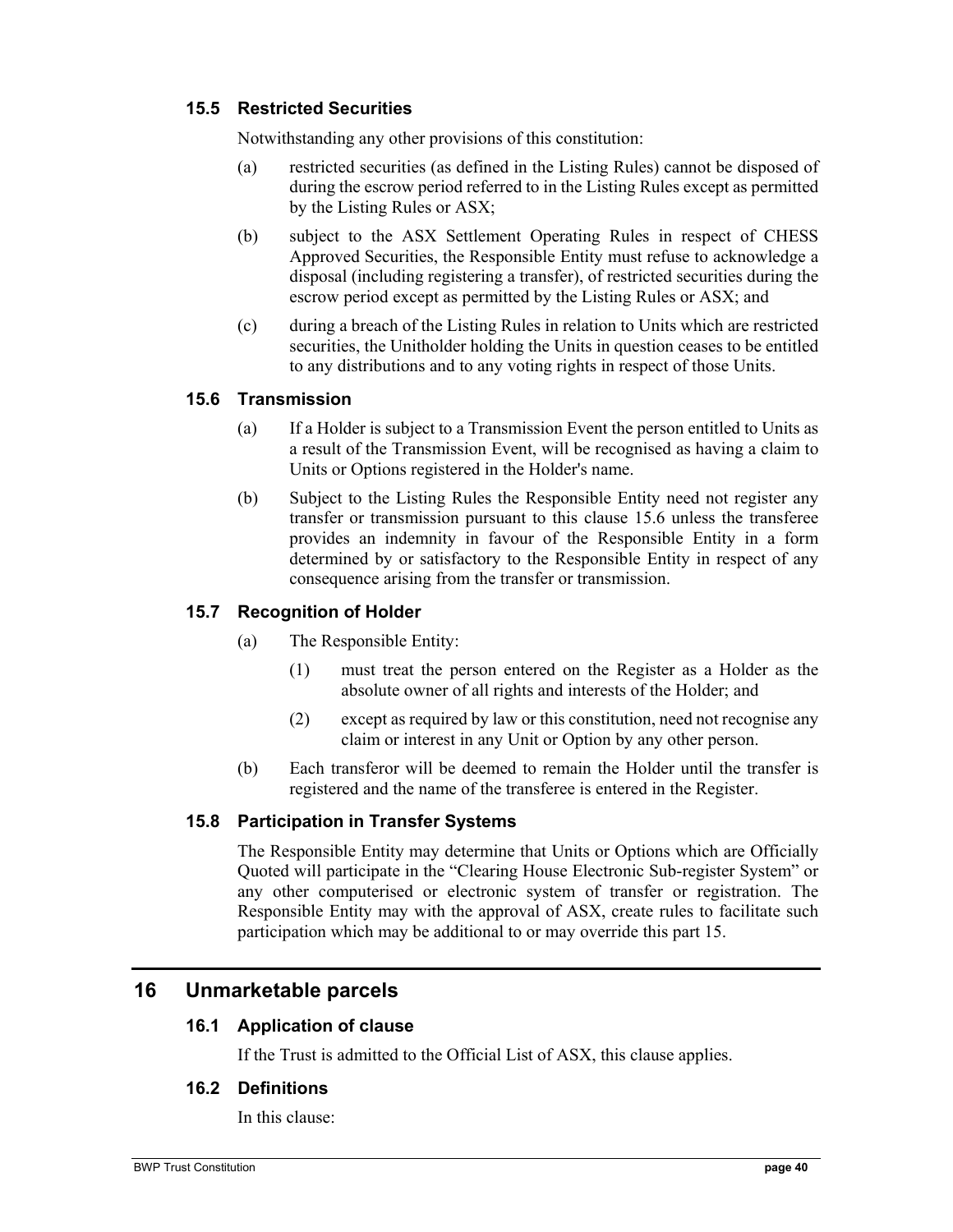**Unitholder** means a Unitholder or that Unitholder's legal personal representative; and

**Purchaser** means the person whether or not a Unitholder whose offer to purchase Units is accepted by the Responsible Entity.

# **16.3 Unitholder's Units less than Marketable Parcel**

If at any time the number of Units registered in the name of a Unitholder including Units to which the Unitholder is jointly entitled is less than a Marketable Parcel, the Responsible Entity may serve a notice in writing in accordance with this clause on all persons named in the Register as the holder of the Units the subject of that notice:

- (a) requiring that Unitholder to advise the Responsible Entity by a date being not less than FORTY-TWO (42) days after the date of service of that notice if that Unitholder elects that this clause not apply to the Units registered in that Unitholder's name; and
- (b) stating that unless the Unitholder advises the Responsible Entity by the date referred to in the notice that this clause is not to apply to the Units registered in that Unitholder's name, those Units will be liable to be sold and the proceeds dealt with in accordance with clause 16.11.

# **16.4 Responsible Entity may sell Units**

If a Unitholder does not advise the Responsible Entity by the date referred to in the notice that this clause is not to apply to the Units registered in that Unitholder's name, the Responsible Entity may resolve to sell those Units together with all rights attaching to those Units including all distributions declared but unpaid.

## **16.5 Procedures for sale**

A Unit to be sold under this clause may be sold or otherwise disposed of on the terms, in the manner, and at the time, the Responsible Entity thinks fit, and for the purposes of that sale or disposal:

- (a) the Unitholder has appointed the Responsible Entity as the Unitholder's agent to sell the Units held by that Unitholder at a price determined by the Responsible Entity and to deal with the proceeds of the sale of those Units in accordance with this clause;
- (b) the Unitholder is deemed to have irrevocably appointed the Responsible Entity as that Unitholder's attorney in the name and on behalf of that Unitholder to do an act or execute an instrument to effect a transfer of the Units sold or otherwise disposed of.

## **16.6 Validity of sale**

The transferee of a Unit sold under this clause is not bound to see to:

- (a) the regularity of proceedings; or
- (b) the application of the purchase money;

and after the transferee's name has been entered in the Register in respect of the Units:

(c) the validity of the sale or other disposal may not be impeached by any person; and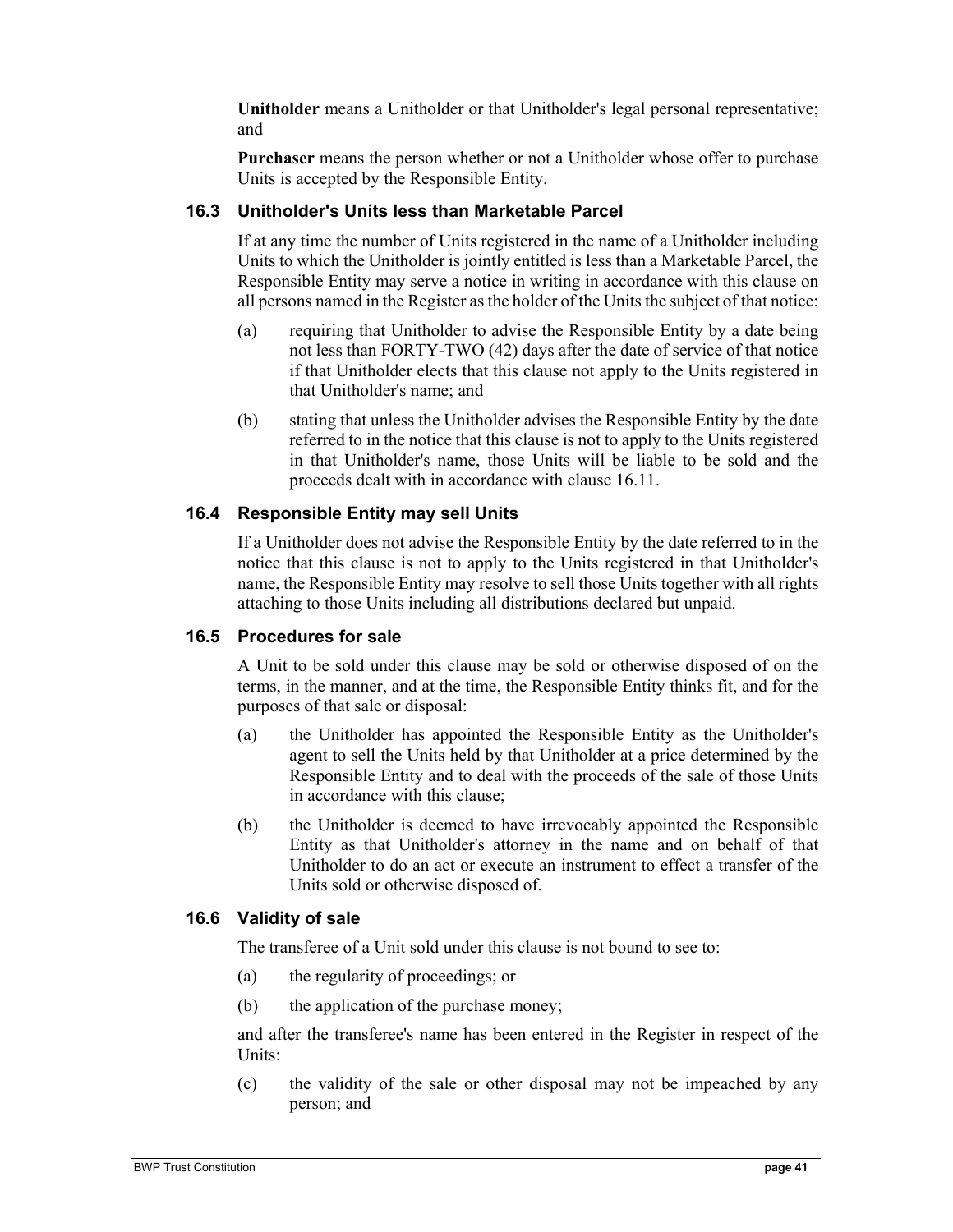(d) the remedy of any person aggrieved by the sale or other disposal will be in damages only and against the Responsible Entity exclusively.

## **16.7 Costs of sale**

All costs associated with the sale of a Unit under this clause will be paid out of the Assets.

#### **16.8 Consideration**

The Responsible Entity must receive any consideration given on any sale or disposal of Units under this clause and the Responsible Entity's receipt will be good discharge to the Purchaser.

#### **16.9 Instrument of transfer**

Where:

- (a) all the Units of each Unitholder to whom this clause applies are sold to one Purchaser at one time; or
- (b) all the Units of two or more Unitholders to whom this clause applies are sold to one Purchaser at one time,

the transfer may be effected by one instrument of transfer.

#### **16.10 Title of transferee**

The title of a transferee to Units sold under this clause is not affected by any irregularity or invalidity in connection with the sale or disposal of Units to the transferee.

#### **16.11 Proceeds of sale**

The Responsible Entity:

- (a) must pay the proceeds of sale under this clause into a bank account opened and maintained by the Responsible Entity generally for the purpose of receiving the proceeds of sale from all sales of Units made under this clause;
- (b) must hold the proceeds of sale on trust for the Unitholder whose Units are sold under this clause;
- (c) when the proceeds of sale of all Units are received, remit the proceeds of sale to the Unitholder whose Units were sold; and
- (d) in the case where a Unitholder's whereabouts are unknown, the proceeds of sale will be applied in accordance with the law dealing with unclaimed money.

## **16.12 Certificate is evidence**

A certificate in writing under the hand of any TWO (2) Directors or any ONE (1) Director and a Secretary of the Responsible Entity that:

- (a) a notice required to be served by or on the Responsible Entity was or was not served, as the case may be; and
- (b) a resolution of the Responsible Entity required to be made was made,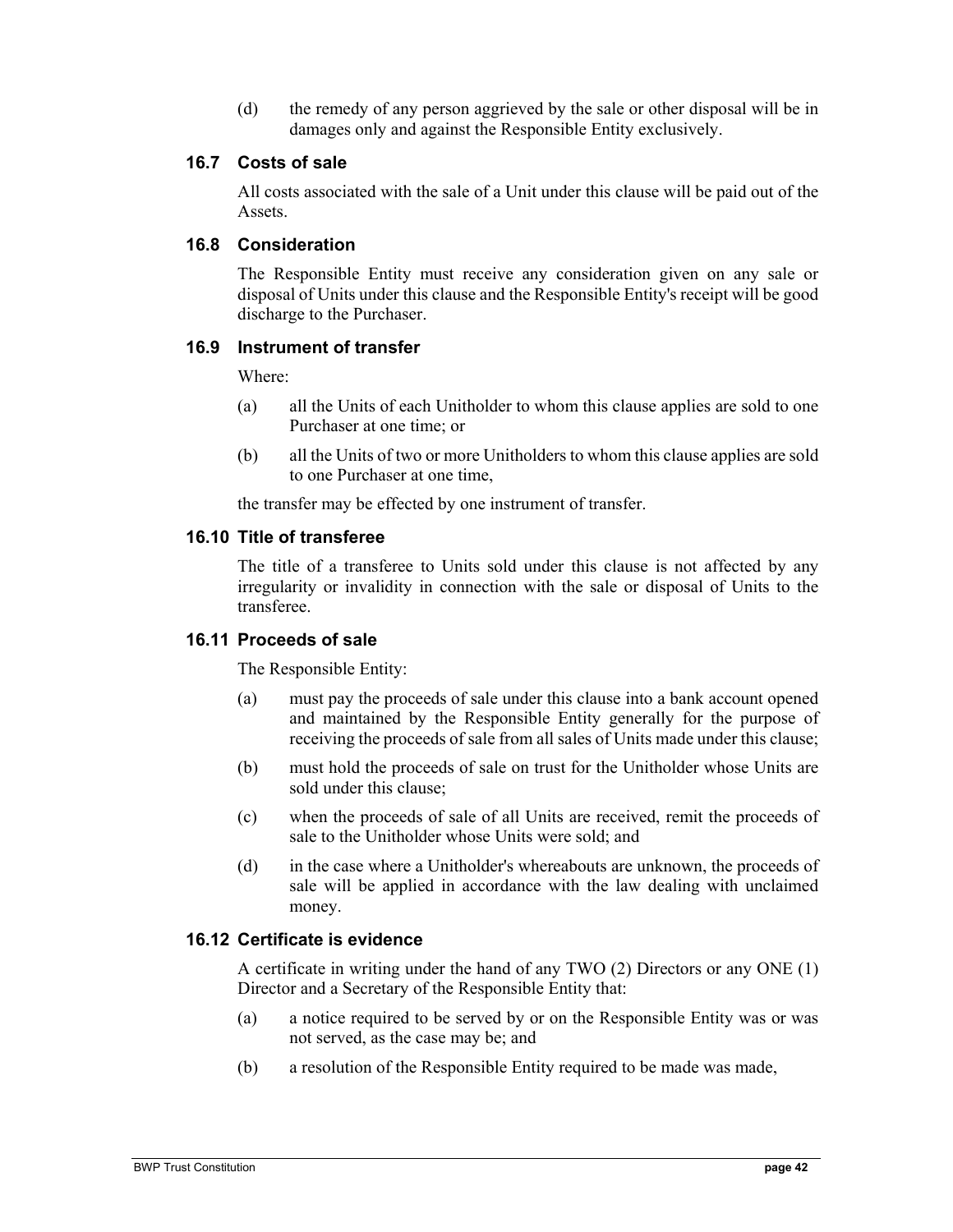is sufficient evidence of the facts stated in that certificate unless the contrary is proved as against all persons claiming to be entitled to Units the subject of that certificate and to the right and title of the Responsible Entity to dispose of the same.

# **16.13 [Deleted]**

## **16.14 Effect of clause following announcement of takeover**

This clause ceases to have effect following the announcement of a takeover offer or takeover announcement made under Chapter 6 of the Corporations Act but, notwithstanding clause 16.15 the procedure may be recommenced following the close of the offer period.

## **16.15 Frequency of invoking clause**

This clause may be invoked only once in any TWELVE (12) months after the date on which this clause was adopted or re-adopted by the Responsible Entity.

# **16.16 [Deleted]**

# **17 Retirement or removal of Responsible Entity**

# **17.1 Retirement and removal of Responsible Entity**

- (a) Despite any other law, the Responsible Entity may only retire as responsible entity of the Trust in accordance with section 601FL of the Corporations Act.
- (b) The Responsible Entity may only be removed as Responsible Entity of the Trust in accordance with section 601FM of the Corporations Act.

## **17.2 Appointment of new Responsible Entity**

On retirement or removal the Responsible Entity must give the new responsible entity all books, documents and records relating to the Trust.

# **17.3 Name of Trust to be changed**

- (a) If BWP Management Limited has retired or is removed as Responsible Entity, the new responsible entity must promptly take whatever action may be necessary to remove any words or any other letters, words or expressions which might express or imply an association with BWP Management Limited or any of its Associates from the title of the Trust and this constitution and such letters, words or expressions must not be used in any connection with the Trust or this constitution.
- (b) Clause 17.3(a) does not apply if the new responsible entity obtains the consent of BWP Management Limited not to take the action there set out.

# **18 [Deleted]**

# **19 Redemption and Cancellation of Units**

The Responsible Entity has no obligation to purchase or repurchase or buy-back a Unit or Option.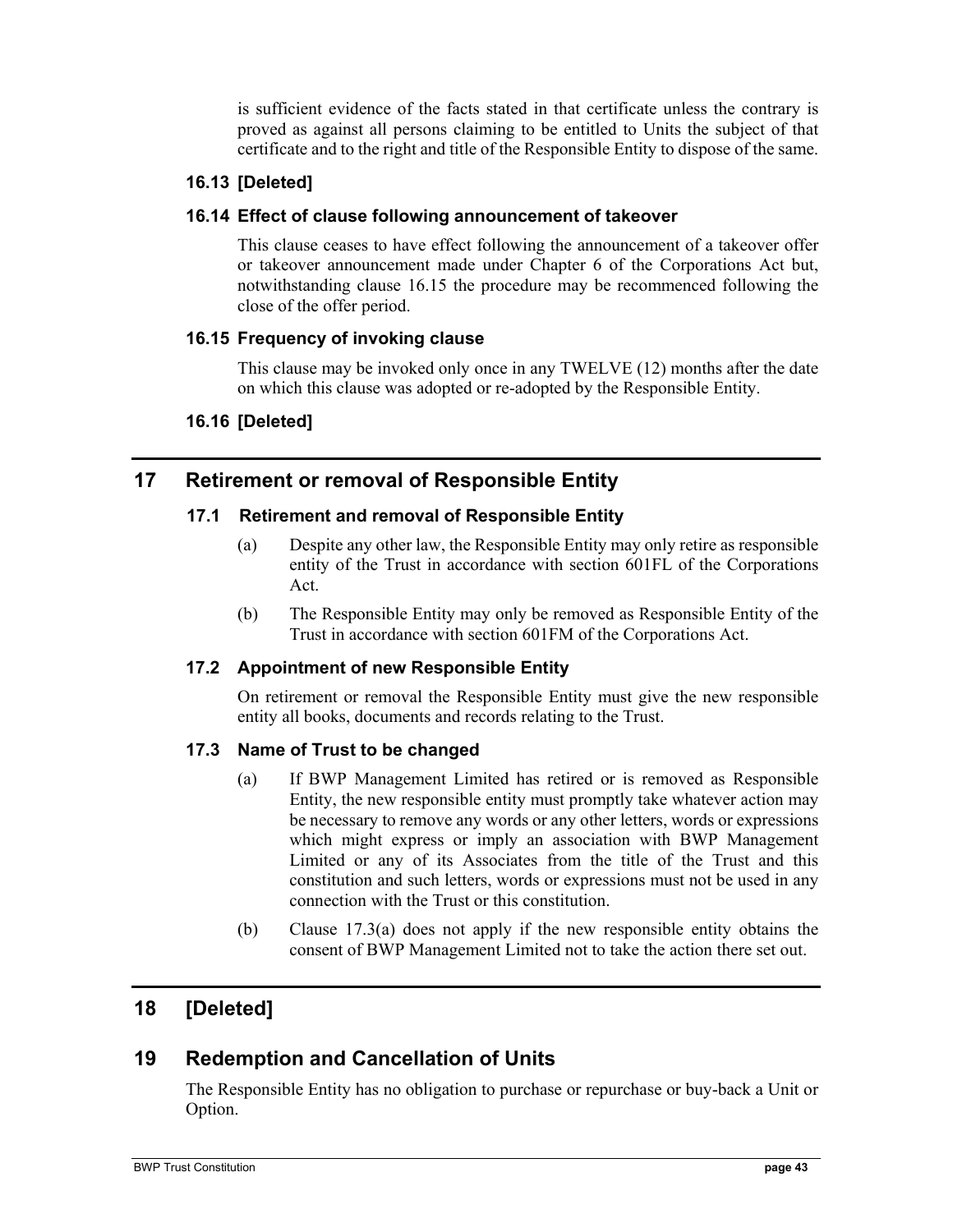# **20 Alterations to Trust**

# **20.1 [Deleted]**

# **20.2 Variation of this constitution**

Subject to the Corporations Act and any approval required by law, the Responsible Entity may by deed replace or amend this constitution (including this clause).

# **21 Term of Trust and termination of Trust**

## **21.1 Term of Trust**

The term of the Trust ends the date on which the Trust is terminated under this constitution or by law including, without limitation, in accordance with sections 601NB, 601NC or 601ND of the Corporations Act.

# **21.2 Automatic Termination**

- (a) [Deleted]
- (b) If at any time after the Quotation Date, the Units are unconditionally suspended from Official Quotation and not readmitted for Official Quotation within a continuous period of 60 days after such suspension the Trust will, notwithstanding any rights, powers or duties of the Responsible Entity and directions given by or resolutions of Unitholders, immediately determine and its winding up will immediately commence upon the end of such 60 days.
- (c) If at any time the Trust is removed from the Official List the Trust will, notwithstanding any rights, powers or duties of the Responsible Entity and any directions given by or resolutions of Unitholders, immediately determine and its winding up will immediately commence upon such removal.
- (d) [Deleted]

# **21.3 Procedure on winding up of Trust**

- (a) In winding up the Trust the Responsible Entity must, subject to clause 21.3(b), sell and realise all realisable Assets and, after payment of or provision for Liabilities and Costs (actual or contingent), distribute to the Unitholders pro rata in accordance with the Paid-up Proportion of Units held by Unitholders, all net cash proceeds derived from the realisation of the Assets and any other cash of the Trust.
- (b) The Responsible Entity is entitled to:
	- (1) be paid from the proceeds all costs, charges and expenses incurred:
		- (A) by the Responsible Entity in connection with the winding up of the Trust;
		- (B) by or on behalf of any creditor of the Responsible Entity in relation to the Trust;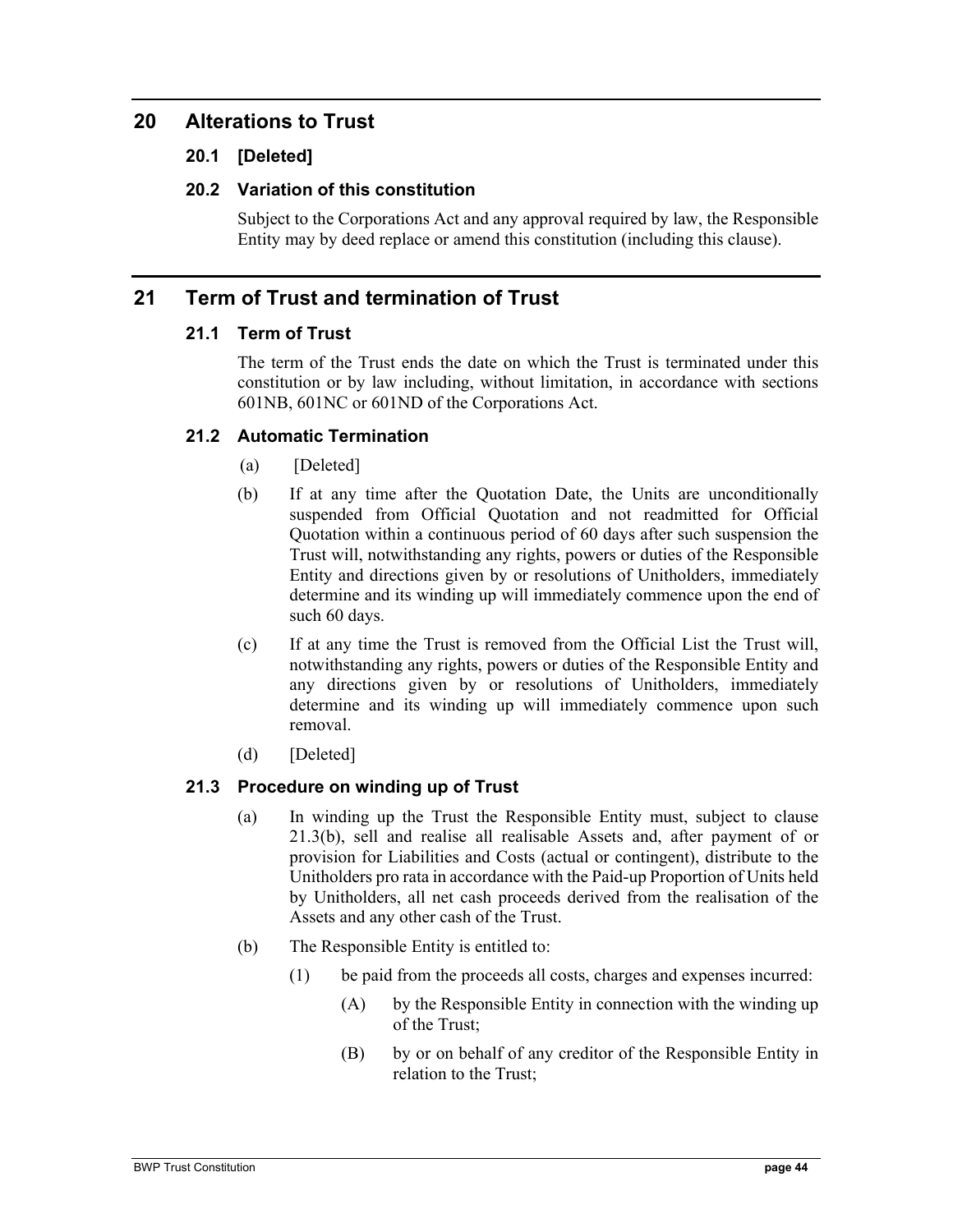- (C) by or on behalf of any agent, solicitor, banker, accountant or other person employed by the Responsible Entity in connection with the winding up of the Trust;
- (2) an indemnity against the amounts set out in clause  $21.3(b)(1)$ ; and
- (3) following the termination of the Trust and until the winding up is completed, their remuneration provided for in part 10.
- (c) The Responsible Entity may make a distribution only if the Unitholder delivers to the Responsible Entity any evidence of title required by the Responsible Entity together with any form of receipt and discharge required by the Responsible Entity.
- (d) The Responsible Entity must ensure that the final accounts of the Trust following the winding-up are audited by a Registered Company Auditor, or a firm at least one of whose members is a Registered Company Auditor, who is independent of the Responsible Entity.
- (e) The Responsible Entity may distribute an Asset to a Unitholder in specie. Any costs payable on an in specie distribution must be paid by the Unitholder before the distribution is made.
- (f) For the purpose of distributing an asset in accordance with clause 21.3(e), such Asset must be valued at its market value unless the Responsible Entity determines:
	- (1) there is no market in respect of the Asset; or
	- (2) the market value does not represent the fair value of the Asset.
- (g) Where the Responsible Entity makes a determination under clause 21.3(f), the Responsible Entity must at the same time determine the method of valuation of the Asset consistent with ordinary commercial practice for valuing that type of asset.
- (h) The Responsible Entity may postpone the realisation of the Assets for as long as it thinks fit and is not liable for any loss or damage attributable to the postponement.
- (i) The Responsible Entity may retain for as long as it thinks fit any part of the Assets which in its opinion, may be required to meet any actual or contingent liability of the Responsible Entity or any amounts payable actually or contingently to the Responsible Entity under this deed, including but not limited to under clause 21.3(b).
- (j) The Responsible Entity must distribute among the Unitholders in accordance with clause 21.3(a) anything retained under clause 21.3(i) which is subsequently not required.

# **22 Meetings of Unitholders**

# **22.1 Meetings of Unitholders**

- (a) The Responsible Entity may at any time convene a Meeting.
- (b) A Meeting may be called and arranged to be held only:
	- (1) as provided by clause 22.1(a); or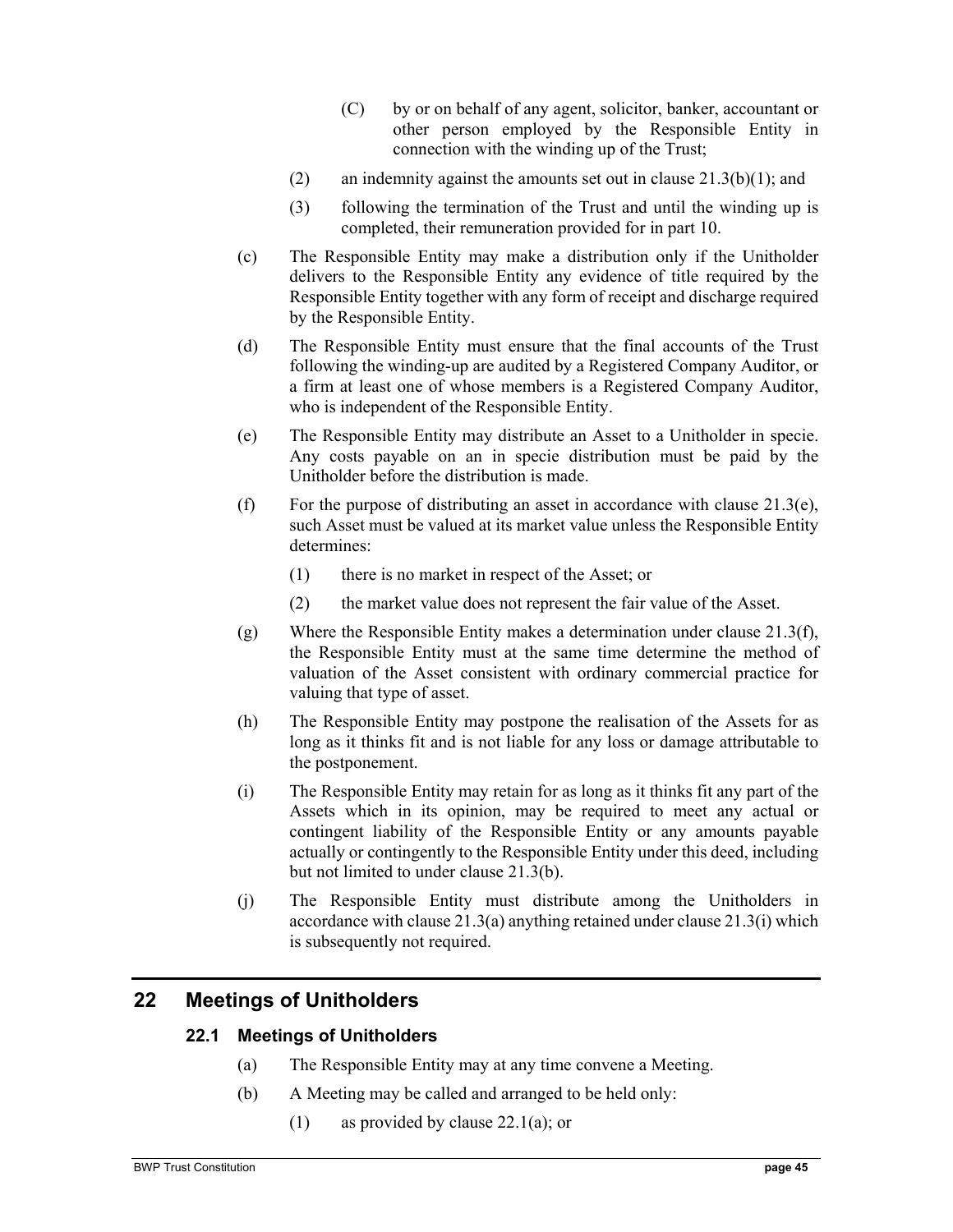- (2) as otherwise required by the Corporations Act.
- (c) The Responsible Entity may, by notice to the ASX, change the venue for, postpone or cancel a Meeting, but:
	- (1) a Meeting that is called in accordance with a members' requisition under the Corporations Act; and
	- (2) any other Meeting that is not called by the Responsible Entity,

may not be postponed or cancelled without the prior written consent of the persons who called or requisitioned the meeting.

(d) The provisions of schedule 2 and the Corporations Act (if applicable) apply to any meeting of Unitholders.

# **22.2 Resolution by Postal Ballot**

- (a) A resolution of Unitholders of the Trust may be passed by the Unitholders completing, signing and returning copies of a written resolution, which has been sent by the Responsible Entity within a period specified by the Responsible Entity.
- (b) In respect of such a resolution each Unitholder is entitled to have that fraction of a vote equivalent to the Paid-up Proportion for each Unit held with the right to vote.
- (c) Paragraphs 7, 8 and 9 of schedule 2 apply to voting by Unitholders in accordance with this clause 22.2.

## **22.3 Passing of resolution**

A resolution passed at a meeting of Holders held in accordance with this constitution is binding on all Holders.

## **22.4 Optionholders**

- (a) Subject to clause 22.5, Optionholders do not have any right to convene, attend, vote at, speak at or be given notice of any Meeting.
- (b) Any meeting of Optionholders must be held in accordance with schedule 2 with such changes as are necessary.

## **22.5 Statutory Meetings**

The provisions of this part 22 and schedule 2 apply so far as is practicable to any meeting of Unitholders, of Optionholders or of both, and Optionholders shall have the rights in respect of Options that Unitholders have in respect of Units.

# **23 [Deleted]**

# **24 General**

## **24.1 Service of notices**

- (a) Any application, notice or other communication to or by the Responsible Entity or a Holder:
	- (1) must be in legible writing and in English addressed: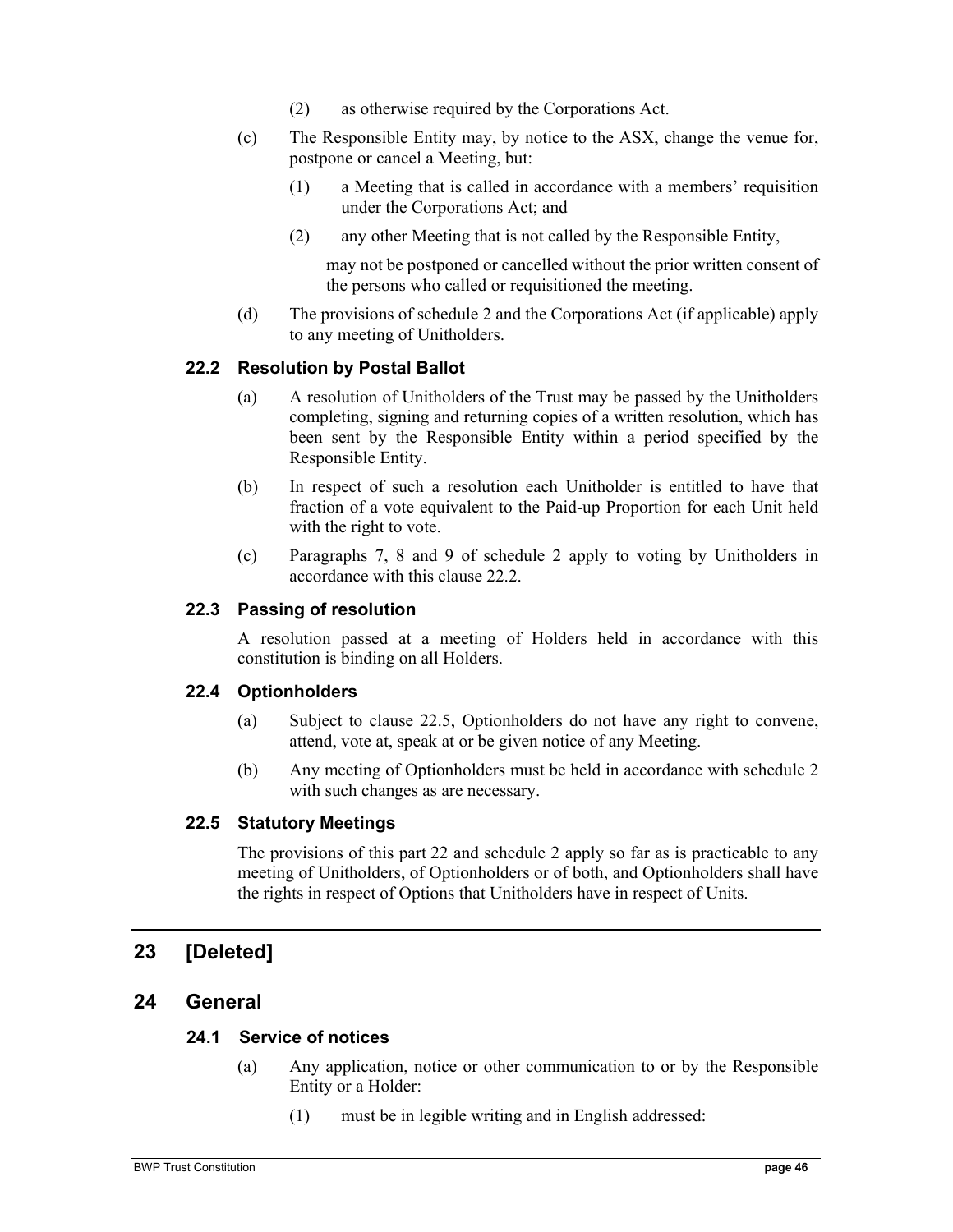- (A) if to the Responsible Entity, to its registered office or the electronic address at investorrelations@bwptrust.com.au;
- (B) if to a Holder, to the Holder's address specified in the register of Unitholders or Optionholders;
- (C) [Deleted]

or as specified to the sender by any party by notice;

- (2) must be signed personally or, in the case of a corporation, by a duly authorised officer or under the common seal of the sender;
- (3) is regarded as being given by the sender and received by the addressee:
	- (A) if by delivery in person, when delivered to the addressee; or
	- (B) if by prepaid post, 3 Business Days from and including the date of postage to the addressee; or
	- (C) if by facsimile transmission, when transmitted to the addressee but where the sender's machine indicates a malfunction in transmission or the addressee notifies the sender of an incomplete transmission within 3 hours after transmission is received, the facsimile transmission is regarded as not given or received;
	- (D) if sent by electronic messaging system, when the electronic message is received by the addressee,

but if the delivery, receipt or transmission is on a day which is not a Business Day or is after 5.00pm (addressee's time) it is regarded as received at 9.00 am on the following Business Day; and

- (4) can be relied upon by the addressee and the addressee is not liable to any other person for any consequences of that reliance if the addressee believes it to be genuine, correct and authorised by the sender.
- (b) A notice or other communication to joint Holders is validly given if it is given only to the joint Holder whose name appears first on the Register.
- (c) The Responsible Entity may give a notice to a person entitled to a Unit or Option as a result of a Transmission Event by delivering it or sending it in the manner authorised by clause  $24.1(a)(1)$  addressed to the name or title of the person, to:
	- (1) the address that person has supplied to the Responsible Entity for giving notices to that person; or
	- (2) if that person has not supplied an address to the address to which the notice might have been sent if that Transmission Event had not occurred.
- (d) A notice given to a Holder under clauses  $24.1(a)(1)$  or  $24.1(b)$  is, even if a Transmission Event has occurred and whether or not the Responsible Entity has notice of that occurrence:
	- (1) duly given for any Units or Options registered in that person's name, whether solely or jointly with another person; and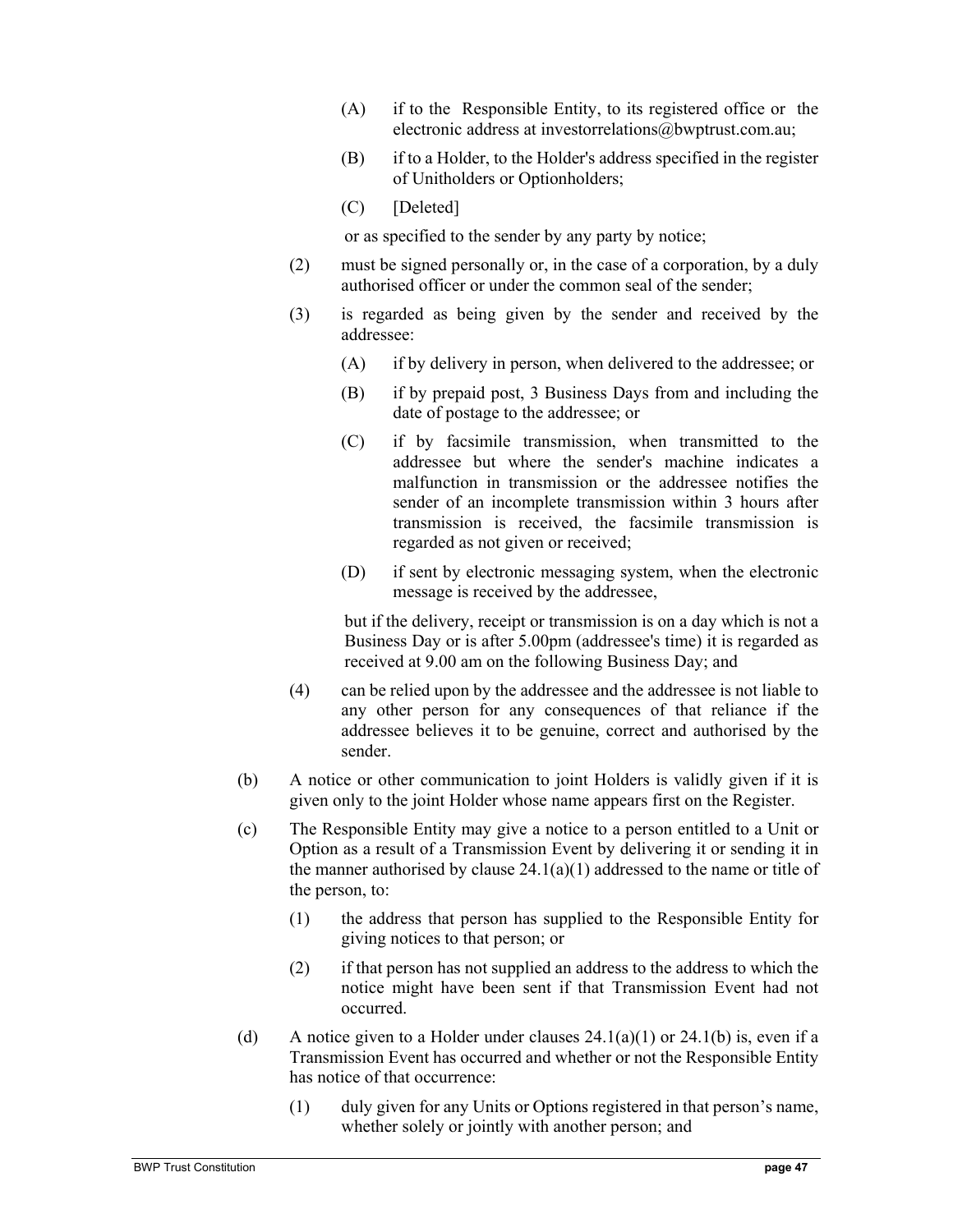- (2) sufficiently served on any person entitled to the Units or Options because of the Transmission Event.
- (e) A notice given to a person who is entitled to a Unit or Option because of a Transmission Event is sufficiently served on the Holder in whose name the Unit or Option is registered.
- (f) A person who, because of a transfer of Units or Options, becomes entitled to any Units or Options registered in the name of a Holder, is taken to have received every notice which, before that person's name and address is entered in the Register for those Units or Options, is given to the Holder complying with this clause 24.1.
- (g) Any notice required to be given to a Holder is deemed to have properly been given if it is in writing and either delivered or sent by post to such Holder at the address of the Holder appearing in the Register.
- (h) Where a Holder does not have a registered address or where the Responsible Entity believes that Holder is not known at the Holder's registered address, all notices are taken to be:
	- (1) given to the Holder if the notice is exhibited in the Responsible Entity's registered office for a period of 48 hours; and
	- (2) served at the commencement of that period,

unless and until the Holder informs the Responsible Entity of the Holder's address.

# **24.2 Method of payment, repayment or redemption**

- (a) Any money payable by the Responsible Entity to a Holder under this constitution may be paid by a crossed "not negotiable" cheque made payable to the Holder and posted to the Holder's registered address.
- (b) A Holder, with the consent of the Responsible Entity, may nominate in writing (or in such other manner approved by the Responsible Entity) that money owing to it under this constitution be paid by cheque or otherwise into a designated account with a financial institution or to a nominated person.
- (c) A cheque issued to a Holder which is presented and paid, or where the payment is to a financial institution or nominated person, payment to the institution or person, discharges the Responsible Entity in respect of the payment.
- (d) The Responsible Entity may determine that any cheque not presented within 9 months is cancelled. If the Responsible Entity so determines the amount of the cheque is to be held by the Responsible Entity for the relevant Holder until the Holder claims the amount payable or nominates an account into which the amount may be paid. Any interest or other earnings on that amount shall be retained by the Responsible Entity as an Asset.

# **24.3 Binding conditions**

The terms and conditions of this constitution and each supplemental deed are binding on the Responsible Entity, each relevant Holder and any other person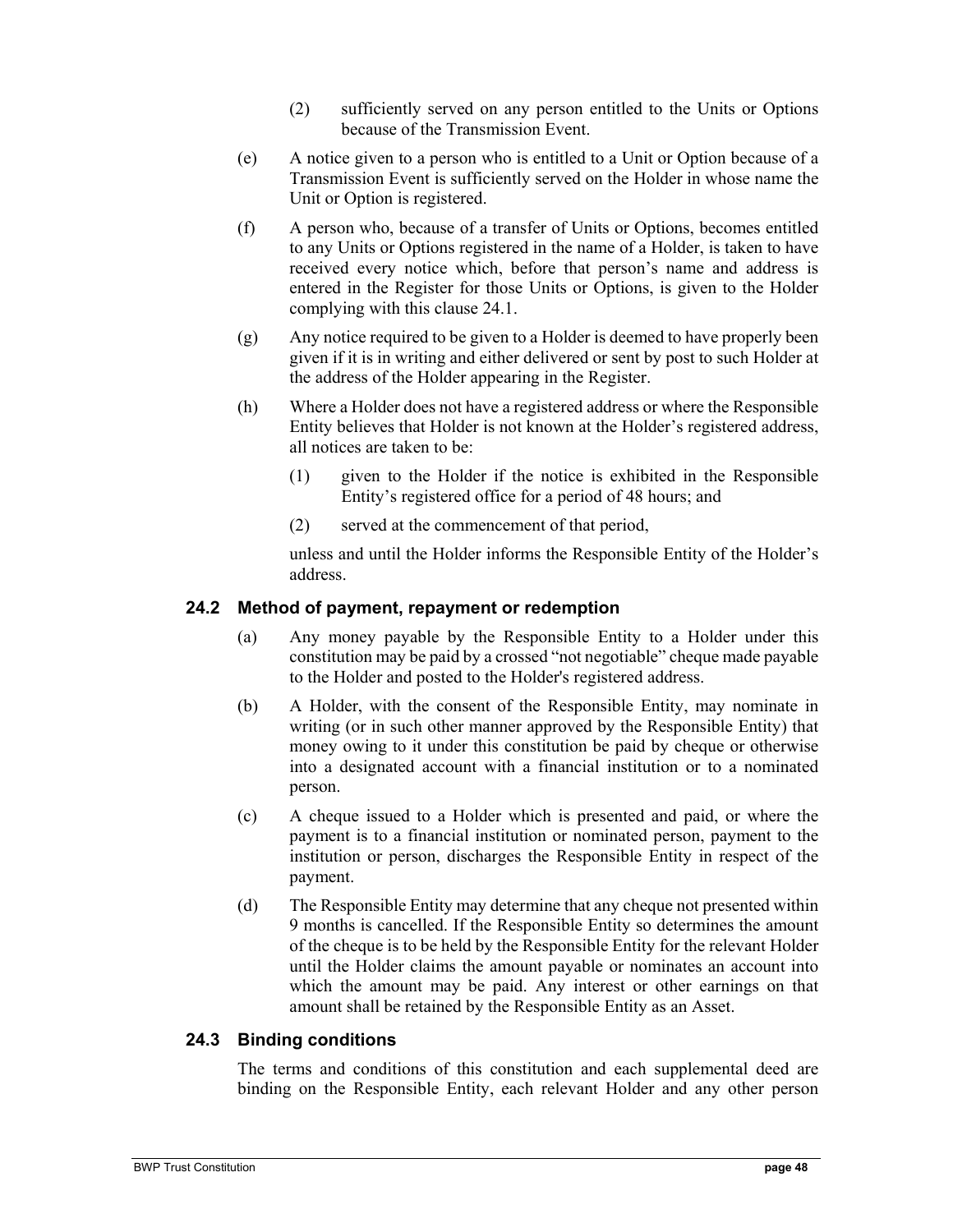claiming through any of them as if each was a party to this constitution and each supplemental deed.

## **24.4 Governing law and jurisdiction**

The rights, liabilities and obligations of the Responsible Entity and the Holders are governed by the law of the Australian Capital Territory.

# **24.5 Inspection of deed**

The Responsible Entity:

- (a) must make a copy of this constitution available to any Holder for inspection during usual business hours at its registered office or principal place of business; and
- (b) may require a reasonable charge to be paid to it for providing a copy of this constitution to a Holder.

# **24.6 Severability**

If any provision of this constitution is held or found to be void, invalid or otherwise unenforceable so much hereof as is necessary to render it valid and enforceable is deemed to be severed but the remainder of this constitution will remain in full force and effect.

# **25 Complaints**

The Responsible Entity must establish and maintain a procedure for dealing with complaints by Unitholders which meets the requirements of section 912A(2) of the Corporations Act.

# **26 Plebiscite to approve proportional takeover bids**

## **26.1 Definitions**

The meanings of the terms used in this clause 26 are set out below.

**Approving Resolution** means in relation to a Proportional Takeover Bid, a resolution to approve the Proportional Takeover Bid passed in accordance with clause 26.3.

**Approving Resolution Deadline** means in relation to a Proportional Takeover Bid, the day that is 14 days before the last day of the bid period and during which the offers under the Proportional Takeover Bid remain open or a later day allowed by ASIC.

**Proportional Takeover Bid** means a takeover bid that is made or purports to be made under section 618(1)(b) of the Corporations Act in respect of Units included in a class of Units of the Trust.

**Relevant Class** means in relation to a Proportional Takeover Bid, the class of Units of the Trust in respect of which offers are made under the Proportional Takeover Bid.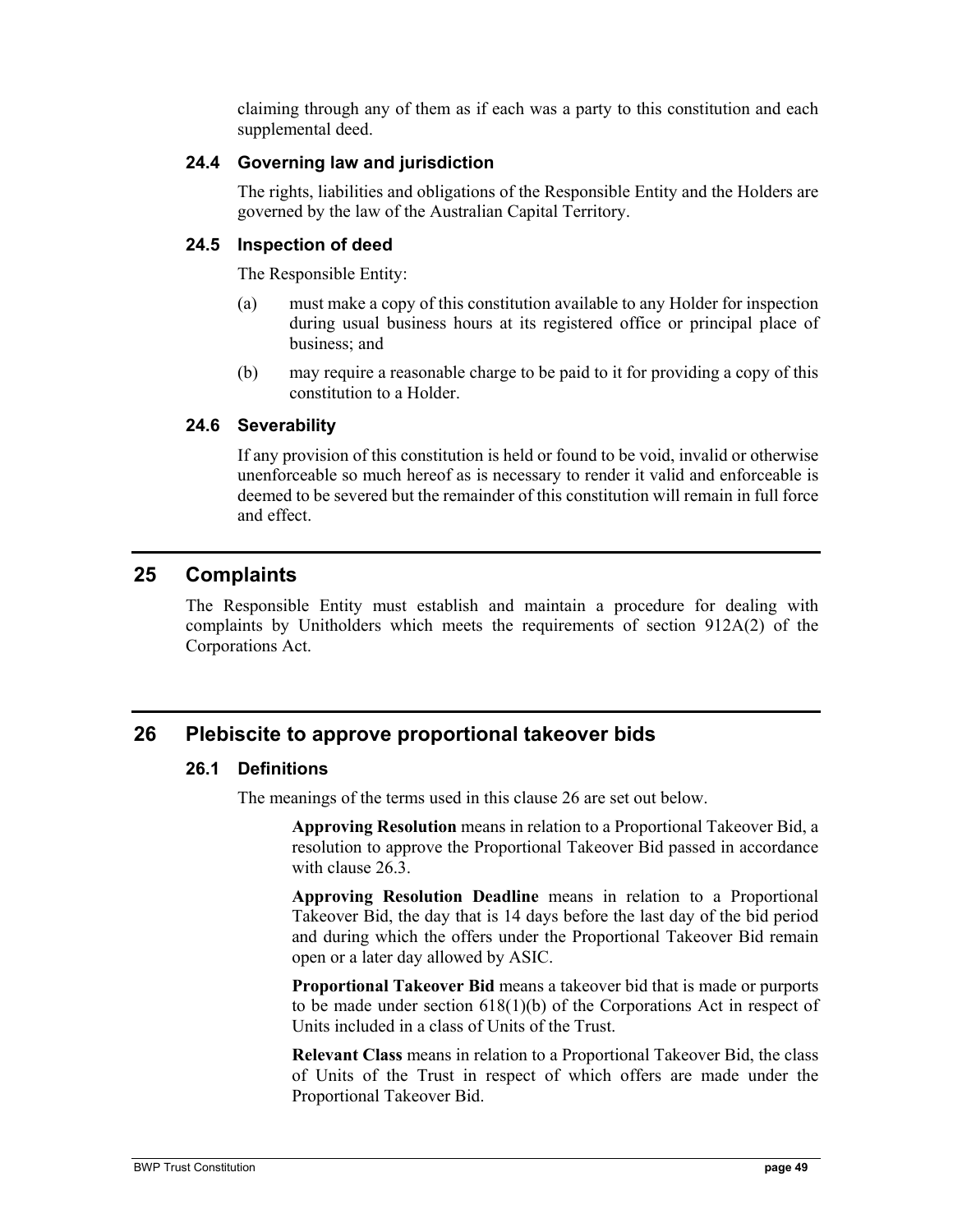## **26.2 Transfers not to be registered**

Despite clause 15.4, a transfer giving effect to a contract resulting from the acceptance of an offer made under a Proportional Takeover Bid must not be registered unless an Approving Resolution has been passed or is taken to have been passed in accordance with clause 26.3.

# **26.3 Approving Resolution**

- (a) Where offers have been made under a Proportional Takeover Bid, the Responsible Entity must:
	- (1) convene a meeting of the persons entitled to vote on the Approving Resolution for the purpose of considering and, if thought fit, passing a resolution to approve the Proportional Takeover Bid; and
	- (2) ensure that the resolution is voted on in accordance with this clause 26.3,

before the Approving Resolution Deadline.

- (b) The provisions of this constitution relating to general meetings apply (with any necessary changes) to a meeting that is convened under clause 26.3(a)(1), as if that meeting were a general meeting of the Unitholders.
- (c) The bidder under a Proportional Takeover Bid and any associates of the bidder are not entitled to vote on the Approving Resolution and if they do vote, their votes must not be counted.
- (d) Subject to clause 26.3(c), a person who held units of the relevant class as at the end of the day on which the first offer under the Proportional Takeover Bid was made is entitled to vote on the Approving Resolution.
- (e) An Approving Resolution that has been voted on is taken to have been passed if the proportion that the number of votes in favour of the resolution bears to the total number of votes on the resolution is greater than 50%, and otherwise is taken to have been rejected.
- (f) If an Approving Resolution has not been voted on in accordance with this clause 26.3 as at the end of the day before the Approving Resolution Deadline, an Approving Resolution will be taken to have been passed in accordance with this clause 26.3 on the Approving Resolution Deadline.

## **26.4 Sunset**

Clauses 26.1, 26.2 and 26.3 cease to have effect at the end of 3 years beginning:

- (a) where those clauses have not been renewed in accordance with the Corporations Act, on the date those clauses were adopted by the Unitholders; or
- (b) where those clauses have been renewed in accordance with the Corporations Act, on the date those clauses were last renewed.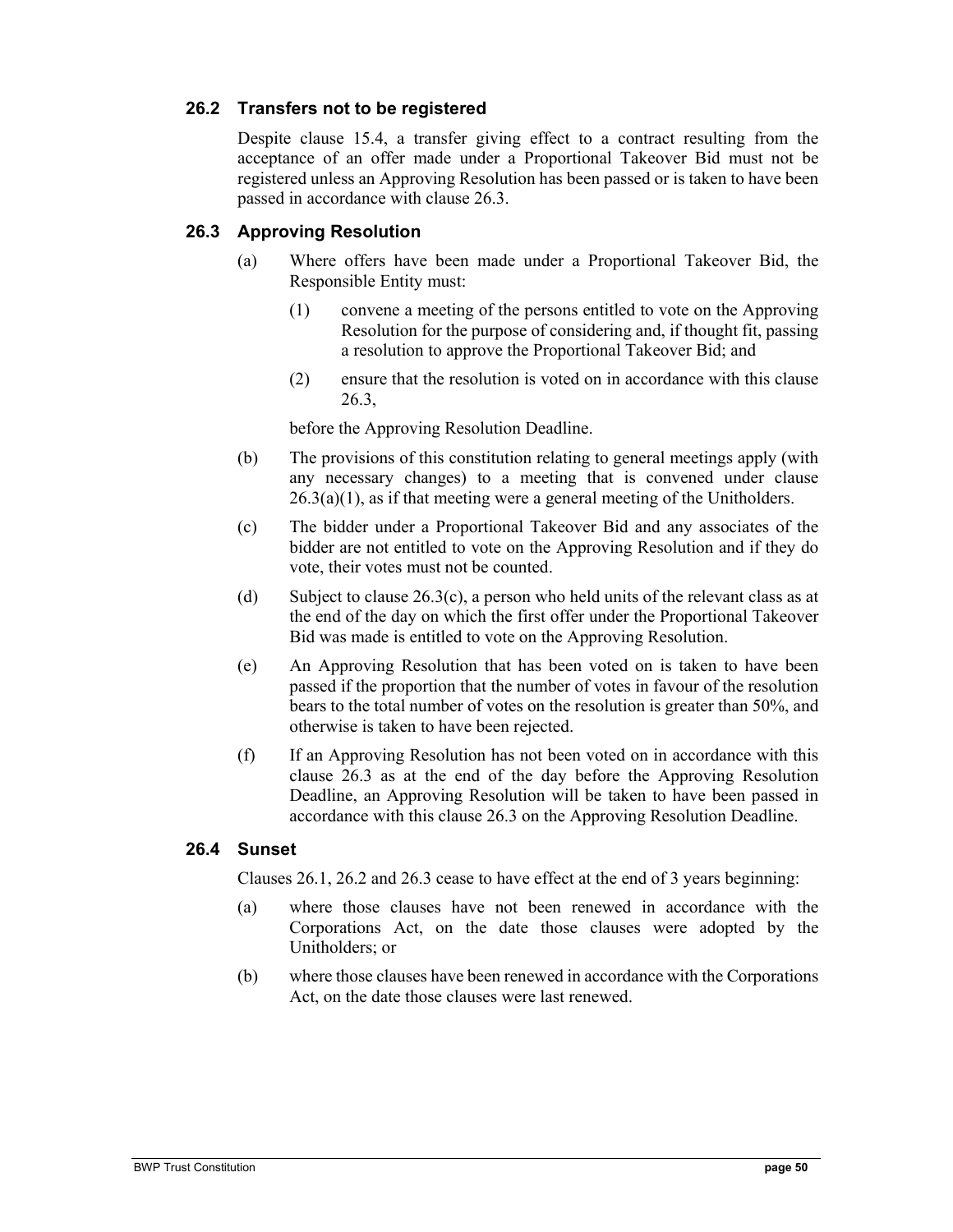# **Schedule 1 - Establishment and Administrative Costs (clause 10.5)**

All Costs in connection with:

- (a) the preparation, approval, execution and stamping of this constitution and any amending deeds;
- (b) the underwriting any issues of Units or Options, the preparation, registration, printing, promotion and distribution of any prospectus or product disclosure statement issued by the Responsible Entity in respect of Units or Options or other rights or interests in relation to the Trust and the preparation, registration, printing, promotion and distribution of any document required by law or this constitution to be prepared in respect of the Trust;
- (c) the investigation, negotiation, acquisition, development, registration, custody, holding, management, supervision, repair, maintenance, valuation, sale of or other dealing with an Asset (or attempting or proposing to do so) and the receipt, collection or distribution of income or other Assets;
- (d) raising money or otherwise obtaining financial accommodation, including but not limited to, interest on borrowings and discounts and fees in respect of bill facilities and any Taxes payable in respect of such raising of money or obtaining financial accommodation;
- (e) convening and holding Meetings of Holders and carrying out the directions of the Meetings;
- (f) the retirement or removal of the Responsible Entity and the appointment of another in its place;
- (g) the establishment and maintenance of accounts (including bank accounts in respect of the Trust), the Register, registry services and the calculation of the Distribution Entitlements;
- (h) the establishment and administration of the Trust including:
	- (1) computer operation and development and data processing;
	- (2) computer experts' fees and expenses; and
	- (3) office expenses including the cost of postage, transaction advices, accounts, distribution statements, notices, reports and other documents sent to a Unitholder or Optionholder under this constitution;
- (i) any custodian, actuary, adviser, expert, agent, delegate, solicitor, barrister, contractor, valuer, accountant or auditor, including any who is an Associate of the Responsible Entity;
- (j) all Taxes;
- (k) all fees payable to the Commission, ASX, or other regulatory authority in respect of the Trust, Units or Options and other expenses incurred by the Responsible Entity in respect of the admission of the Trust to the Official List of ASX or in respect of the Official Quotation of any Units or Options;
- (l) all costs (including costs of obtaining advisory opinions and legal costs on a full indemnity basis) in anticipation of or in connection with any action, suit or proceeding relating to the interpretation and construction of this constitution or any provision of this constitution or against the Responsible Entity;
- (m) preparation and lodgement of tax returns;
- (n) termination of the Trust;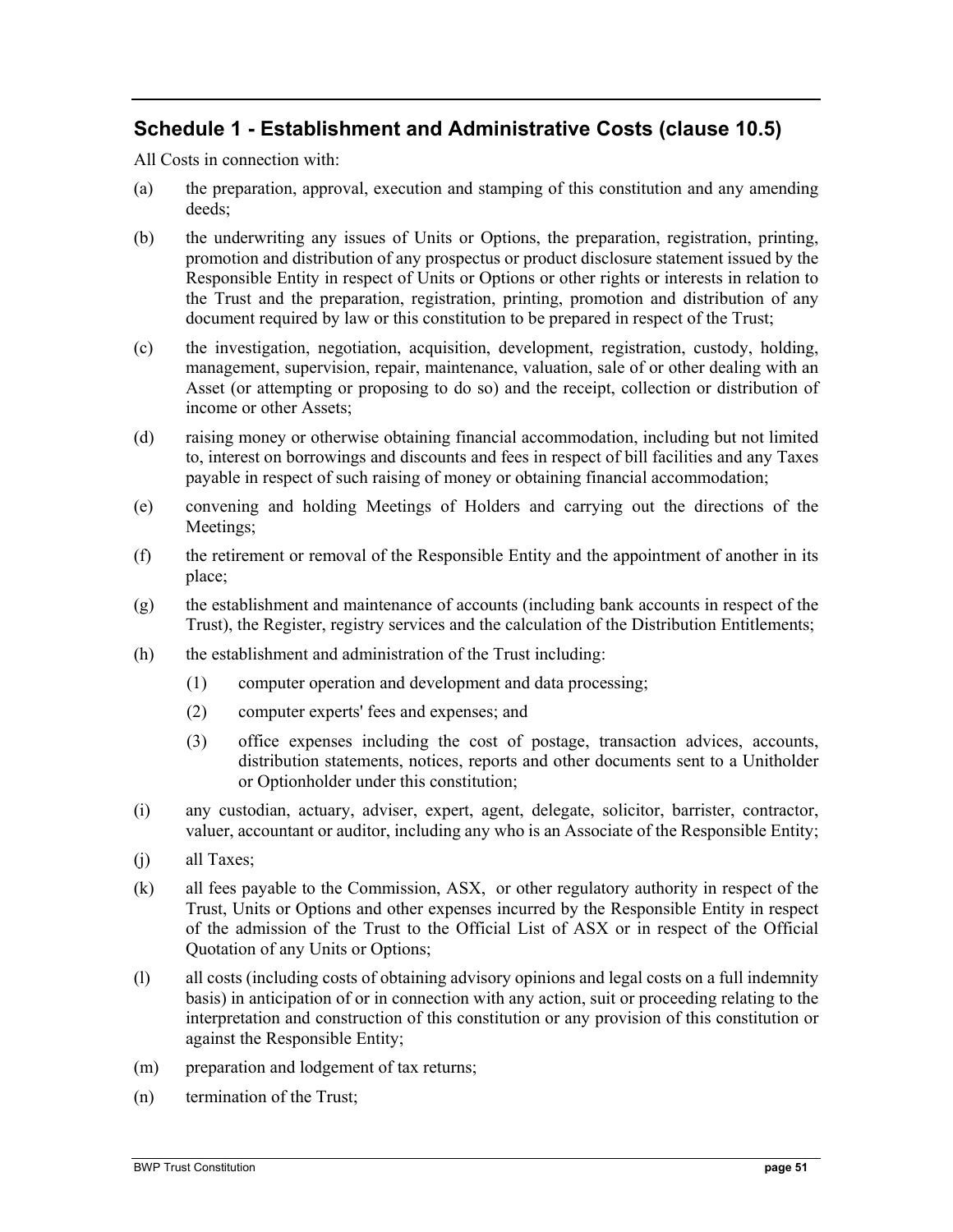- (o) costs of responding to enquiries in respect of Unitholdings, preparing and printing accounts, causing the preparation and distribution of accounts, distribution statements, reports, confirmations and cheques in respect of the Trust;
- (p) the establishment of the Trust, the admission of the Trust to the Official List of the ASX or in respect of the Official Quotation of any Units or Options;
- (q) maintaining the Trust on the Official List of ASX or any ability to trade Units or Options or in connection with or arising out of any removal of the Trust from the Official list or suspension of any Units or Options from trading by ASX;
- (r) the services of asset managers, property managers, project managers and collection agents appointed in relation to Assets, notwithstanding such asset managers, property managers project managers and collection agents may be the Responsible Entity or a Related Body Corporate of the Responsible Entity; and
- (s) rates, development, insurance and redevelopment costs, insurance broking and quantity surveyor's fees, subdivision and building costs, normal building operating expenses not paid by tenants and costs of leasing any Asset.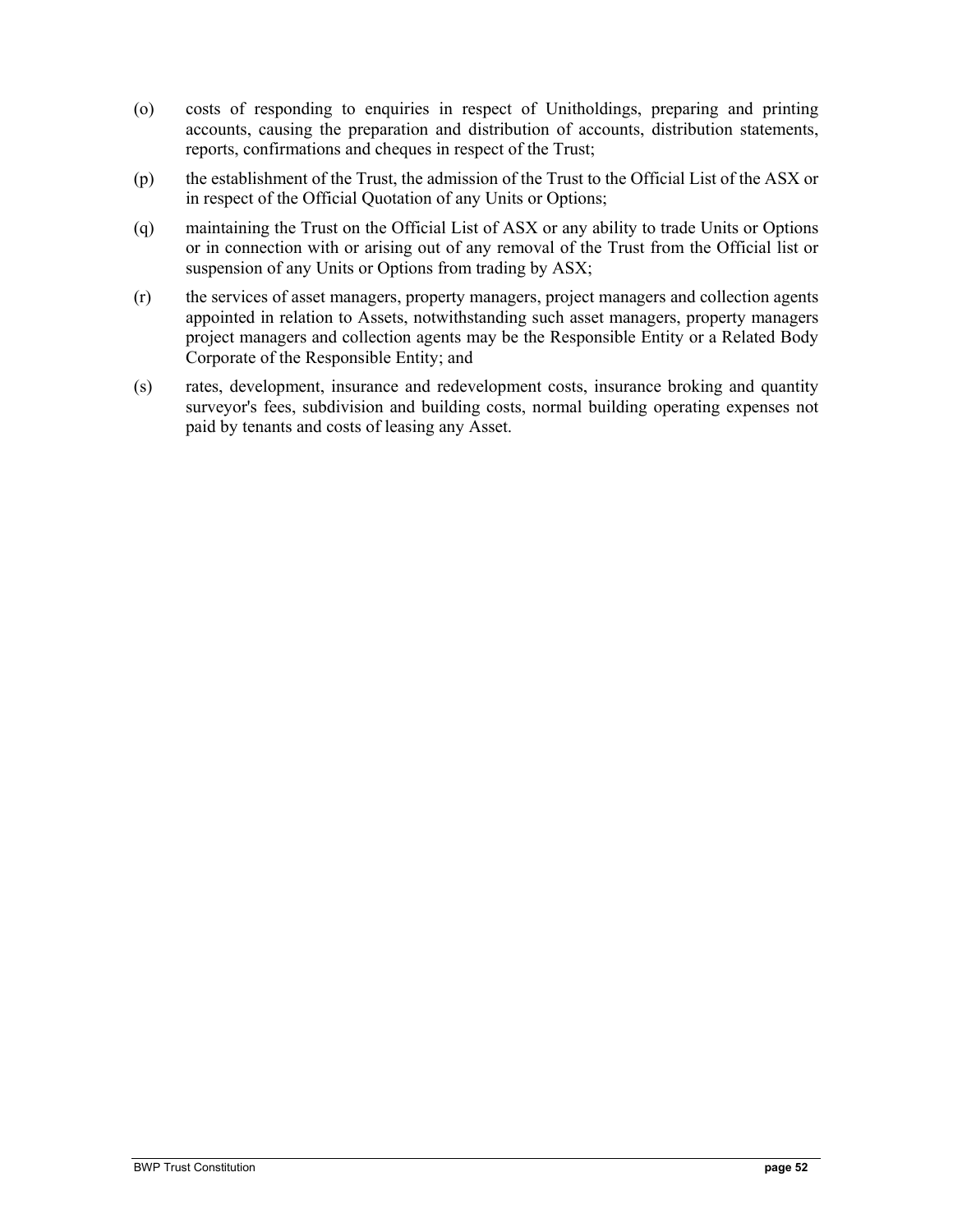# **Schedule 2 - Meetings of Unitholders (Part 22)**

## 1 **Notice of meeting**

- (a) At least 21 days' notice in writing of any Meeting must be given to the Unitholders by the party calling the Meeting.
- (b) A person may waive notice of any Meeting by written notice to the Responsible Entity.
- (c) Failure to give a Unitholder or any other person notice of a Meeting or a proxy form, does not invalidate anything done or any resolution passed at the general Meeting if:
	- (1) the failure occurred by accident or inadvertent error; or
	- (2) before or after the Meeting, the person notifies the Responsible Entity of the person's agreement to that thing or resolution.
- (d) A person's attendance at a Meeting waives any objection that person may have to:
	- (1) a failure to give notice, or the giving of a defective notice, of the Meeting unless the person at the beginning of the Meeting objects to the holding of the Meeting; and
	- (2) the consideration of a particular matter at the Meeting which is not within the business referred to in the notice of the Meeting, unless the person objects to considering the matter when it is presented.

#### 2 **Who may attend and address meeting of Unitholders**

Subject to the Corporations Act and the Listing Rules, each Unitholder is entitled to attend and vote at any meeting of Unitholders. The Responsible Entity, any person invited by the Responsible Entity and the Auditor are each entitled to attend and address a meeting or adjourned meeting of Unitholders.

#### 3 **Quorum**

- (a) No business may be transacted at any meeting of Unitholders, except the adjournment of the Meeting, unless a quorum of Unitholders is present at the time when the meeting proceeds to business.
- (b) A quorum for any meeting is at least 5 persons holding or representing by attorney, representative or proxy at least 10% of the total number of Units in the Trust on issue with voting rights.
- (c) If a quorum is not present within half an hour from the time appointed for the meeting, the meeting must be adjourned as the chairman directs.
- (d) At an adjourned meeting the Unitholders with voting rights who are present either in person or by proxy constitute a quorum and are entitled to pass the resolution.

#### 4 **Chairman**

(a) A nominee of the Responsible Entity must preside as chairman at a meeting of Unitholders except for a meeting convened for the purpose of passing a resolution to remove the Responsible Entity under the Corporations Act.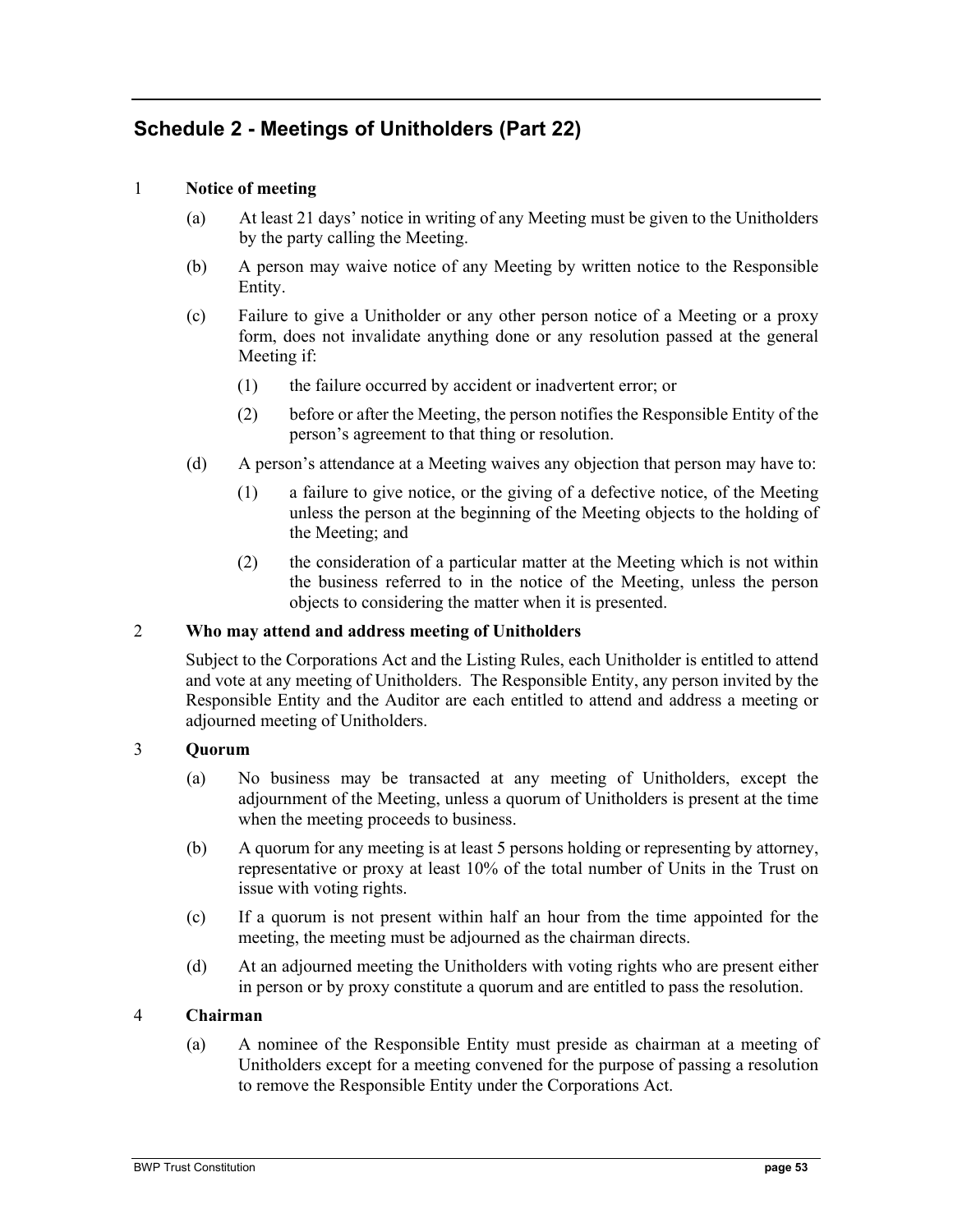- (b) If the Responsible Entity's nominee does not appear within 30 minutes from the time appointed for the meeting, the Unitholders present must elect one of their number to preside as chairman.
- (c) The Unitholders present must by resolution elect any person to preside as chairman of a meeting convened for the purpose of passing a resolution to remove the Responsible Entity under the Corporations Act.

## 5 **Voting**

- (a) Subject to paragraph 5(c) and to Unitholders being entitled to vote, any question submitted to a Meeting must be decided in the first instance by a show of hands, but a poll will be taken in any case where:
	- (1) it is required by this deed or by law that the question be decided by a majority which is to be measured by a percentage of the votes cast by those present; or
	- (2) either before or immediately after any question is put to a show of hands a poll is demanded by the chairman of the Meeting, the Responsible Entity or at least 5 Unitholders, present personally or by proxy, representative or attorney, holding or representing by proxy, representative or attorney at least 10% of the Units on Issue.
- (b) In the case of equality of votes, the chairman of a meeting of Unitholders has a casting vote in addition to his votes (if any) as a Unitholder both on a show of hands and on a poll.
- (c) The chairperson may determine that any question to be submitted to a Meeting will be determined by a poll without first submitting the question to a show of hands.

## 6 **Votes**

At a Meeting:

- (a) on a show of hands each Unitholder present personally or by proxy, attorney or representative with the right to vote at that meeting has one vote;
- (b) on a poll each Unitholder present personally or by proxy, attorney or representative with a right to vote at that meeting is entitled to have that fraction of a vote equivalent to the Paid-up Proportion of that Unit.

## 7 **Voting by joint holders**

- (a) If a Unit is held jointly, the most senior Unitholder's vote either in person or by proxy is accepted to the exclusion of the other joint holders.
- (b) The most senior Unitholder is the person whose name appears first on the Register.

## 8 **Voting by corporation**

- (a) A corporation who is a Unitholder may vote through a representative authorised in writing.
- (b) The corporation's representative is regarded as a Unitholder and has the same rights as a Unitholder.

## 9 **Voting in relation to a Transmission Event**

A person entitled to a Unit because of a Transmission Event may vote at a Meeting in respect of that Unit in the same way as if that person were the registered holder of the Unit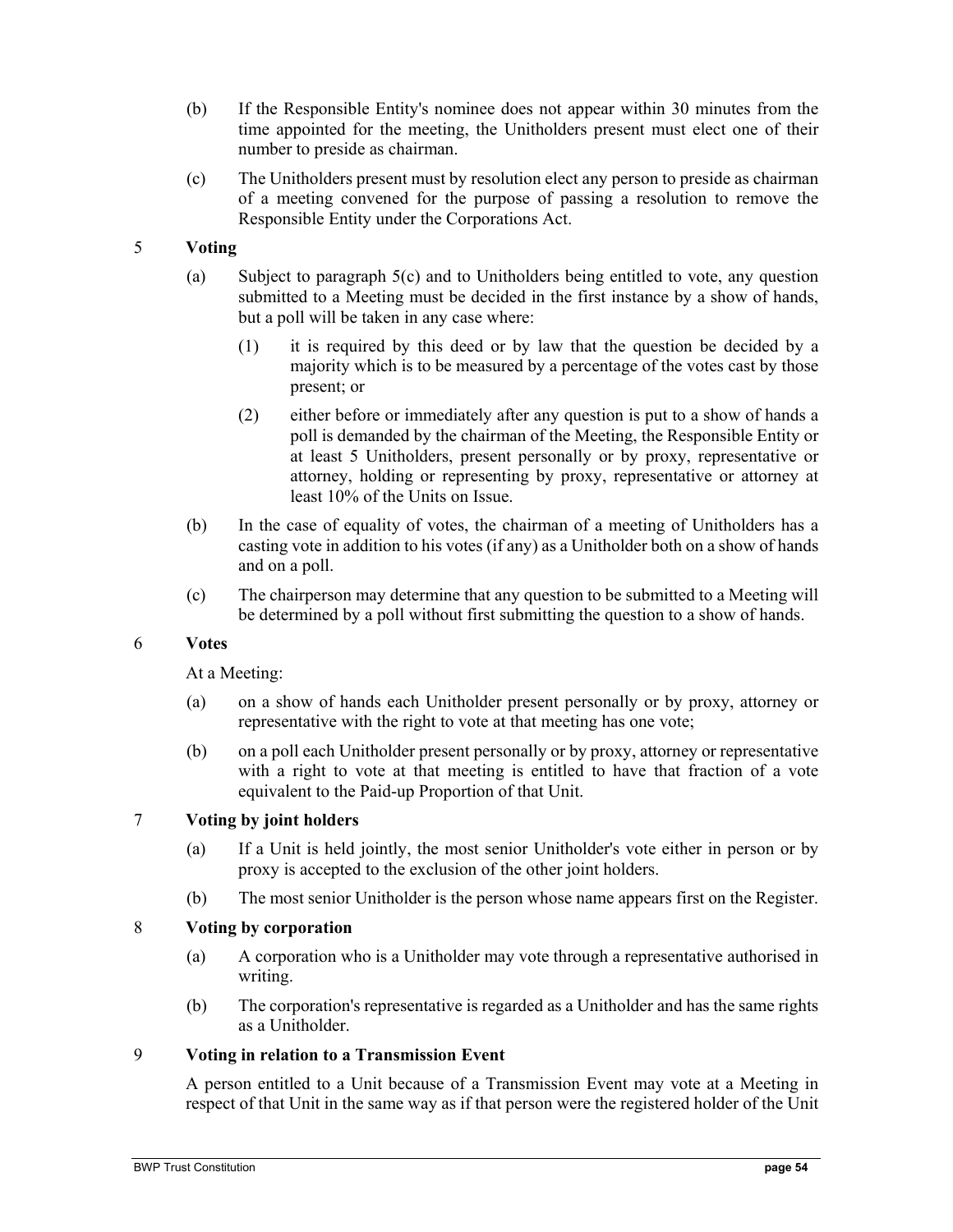if, at least 48 hours before the Meeting (or such shorter time as the Responsible Entity determines), the Responsible Entity:

- (a) admits that person's right to vote at that meeting in respect of the Unit; or
- (b) was satisfied of that person's right to be registered as the holder of, or to transfer, the Unit.

Any vote duly tendered by that person must be accepted and the vote of the registered holder of those Units must not be counted.

#### 10 **Objection to voter's qualification**

- (a) An objection may be raised to the qualification of a voter only at the meeting where the vote objected to is given or tendered.
- (b) An objection must be referred to the chairman whose decision is final.
- (c) The chairman may consult with any representative of the Responsible Entity and Responsible Entity present at the meeting.
- (d) A vote allowed at a meeting is valid for all purposes.

#### 11 **Proxies**

Subject to the Corporations Act and the Listing Rules a Unitholder is entitled to appoint another person as his proxy to attend and vote at a Meeting. Any person including a Unitholder may act as a proxy, and that proxy has the same rights as the appointor to vote whether on a show of hands, to speak, and be reckoned in the quorum.

#### 12 **Proxy instrument**

- (a) If the appointer of a proxy is an individual, the instrument of appointment must be in writing and signed by the appointer or the appointer's attorney authorised in writing.
- (b) If the appointer of a proxy is a corporation, the instrument of appointment must be:
	- (1) under its common seal; or
	- (2) under the hand of an officer or attorney who has been authorised by the corporation.

#### 13 **Voting authority to be deposited with Responsible Entity**

- (a) The instrument appointing a proxy or a facsimile copy of it and the original or certified copy of the power of attorney or authority under which it is signed or a facsimile copy of it must be deposited with the Responsible Entity or the Responsible Entity's agent at least 48 hours, or any shorter period determined by the Responsible Entity from time to time, before the time appointed for the meeting at which the proxy proposes to vote. The original of any facsimile instrument provided under this paragraph 13(a) must be deposited with the Responsible Entity or the Responsible Entity's agent before the time appointed for the meeting.
- (b) If paragraph 13(a) is not complied with, the proxy is invalid.
- (c) An instrument appointing a proxy is only valid for 12 months from its execution date.
- (d) The Responsible Entity is not obliged to enquire whether a proxy has been validly given.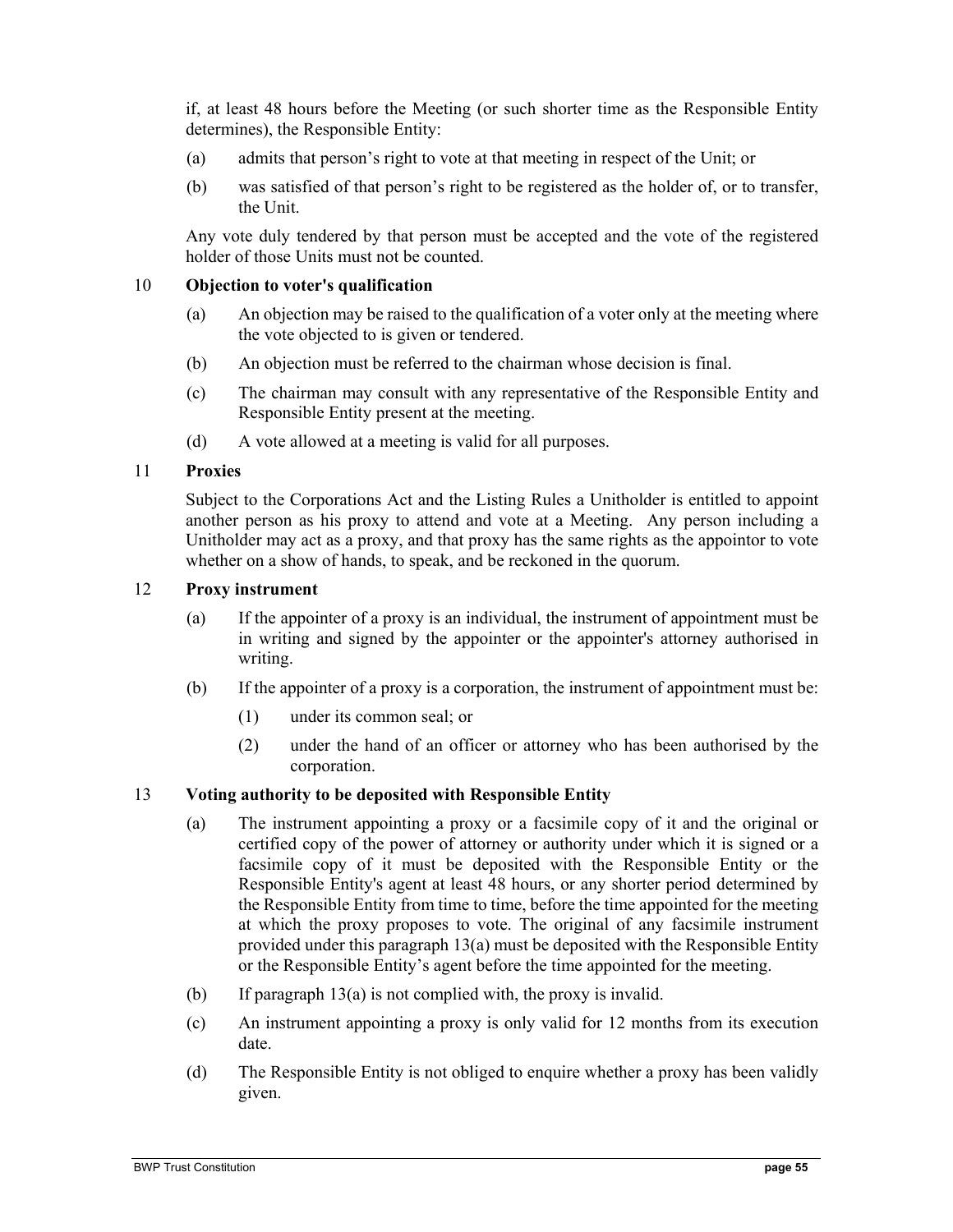#### 14 **Effect of Transmission Event on vote under proxy**

- (a) A vote given under an instrument of proxy is valid even though a Transmission Event occurs to the member or the member has revoked the proxy or the authority under which the proxy was executed.
- (b) Paragraph 14(a) does not apply if the Responsible Entity has notice in writing of the Transmission Event or revocation before the meeting at which the proxy is to be used.

#### 15 **Adjournments**

The chairman may adjourn a meeting with the consent of the majority of Unitholders present.

#### 16 **Voting power**

Upon any resolution or question decided by a show of hands, each Unitholder present and each proxy will have one vote and, upon any resolution or question decided by a poll, each Unitholder present in person or by proxy will have:

- (a) one vote for each Fully Paid Unit;
- (b) a fraction of a vote equivalent to the proportion which the Paid-up Proportion bears to the total Issue Price for each Partly Paid Unit.

Where a person votes in several capacities (as a Unitholder and/or as a proxy for one or more Unitholders) on a show of hands that person is entitled to one vote only.

Where there are joint Unitholders only one may vote in respect of their Units and, if there is more than one present, that person will be the person whose name stands first on the Register of Unitholders.

## 17 **Declaration by chairman of voting**

Unless a poll has been demanded under paragraph 18, a declaration by the chairman that a resolution has been carried or lost by a particular majority is conclusive evidence of that fact.

## 18 **Demand for a poll and manner of poll**

- (a) A poll is to be conducted as directed by the Chairman at the meeting or any adjournment of the meeting.
- (b) The demand for a poll may be withdrawn by the person who demanded it.
- (c) The demand for a poll does not discontinue the meeting except to decide the question for which the poll is demanded.
- (d) The result of the poll is regarded as the resolution of the meeting.

#### 19 **Poll on election of chairman or question of adjournment**

A poll demanded on the election of a chairman or on a question of adjournment must be taken forthwith.

#### 20 **Effect of resolution**

A resolution passed at a meeting of Unitholders of a Trust held in accordance with this deed is binding upon all the Unitholders of the Trust.